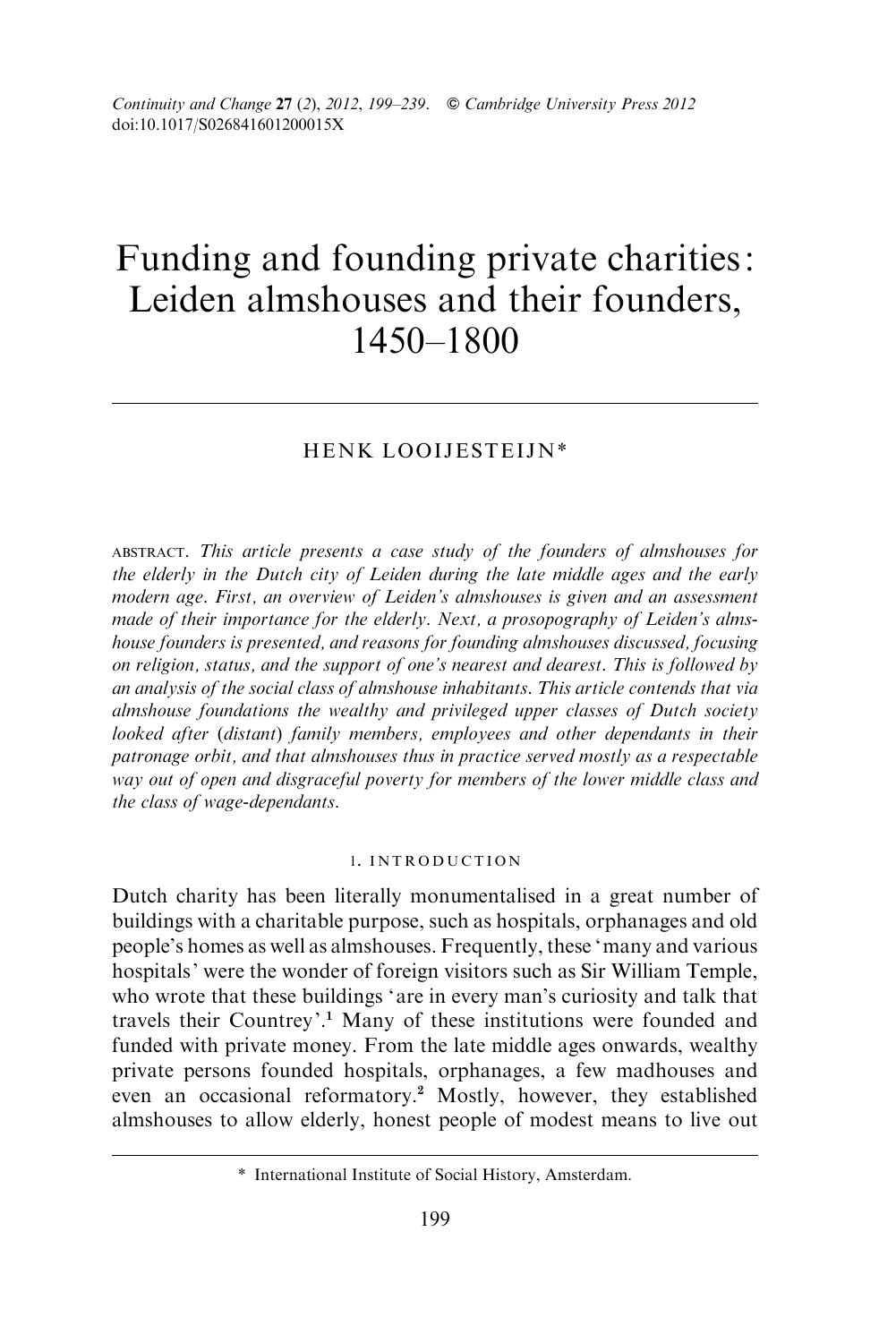their lives with dignity, preventing their descent into disgraceful poverty through failing strength and diminishing resources. Almshouses were founded in great numbers throughout the early modern age from the late fourteenth century onwards. They could be found in most Dutch cities and even in some villages.

Almshouses for the elderly poor were not confined to the Dutch Republic. They could also be found in, for example, Ireland, England, Belgium, Germany, Denmark, Norway and Italy.<sup>3</sup> Though almshouses were a recurring feature of charitable endeavour throughout Europe, they have long been neglected as an object of academic historical study.<sup>4</sup> Nevertheless, enough is known to be able to say that in the Dutch Republic as well as in other European countries, founding an almshouse was an established form of charity amongst wealthy benefactors.

These wealthy almshouse founders have, within the context of the Giving in the Golden Age (GIGA) project, been selected to systematically study what could have motivated the private funding and founding of large-scale philanthropic institutions in the seventeenth century; the Dutch Golden Age. Central questions are: who could afford to spend so much money on a charitable endeavour? Why, and for whom, would one do so ? In order to answer these questions, the Dutch Almshouse Database (DAD) has been created. Its purpose is to chart the almshouses established on the territory of the present-day Kingdom of the Netherlands, from the earliest on record until today. Currently, the database contains 563 entries of different Dutch almshouses, giving information such as locality, province, year of foundation and/or termination of the almshouse, number of residents, requirements for residency and on the founders of the almshouses. It is quite certain that more almshouses existed, since many that were short lived tend to be overlooked due to the lack of physical remains or archives. However, sufficient information has been gathered to furnish an overview of when and where almshouse foundations took place in the Netherlands. Figure 1 presents, first, an overview of the 482 Dutch almshouses founded before 1800, before zooming in on the province of Holland, for which most foundations have been recorded, and then concentrating on Leiden, the city that is the focus of this article.

The secondary literature on which the database is based does not always provide all the answers to the research questions. In order to remedy this, the database is supplemented with in-depth case studies based on archival sources. This article presents a case study of the almshouse founders of Leiden and aims to answer the questions: who were these founders, what might have motivated them, and who benefited from their charitable largesse ?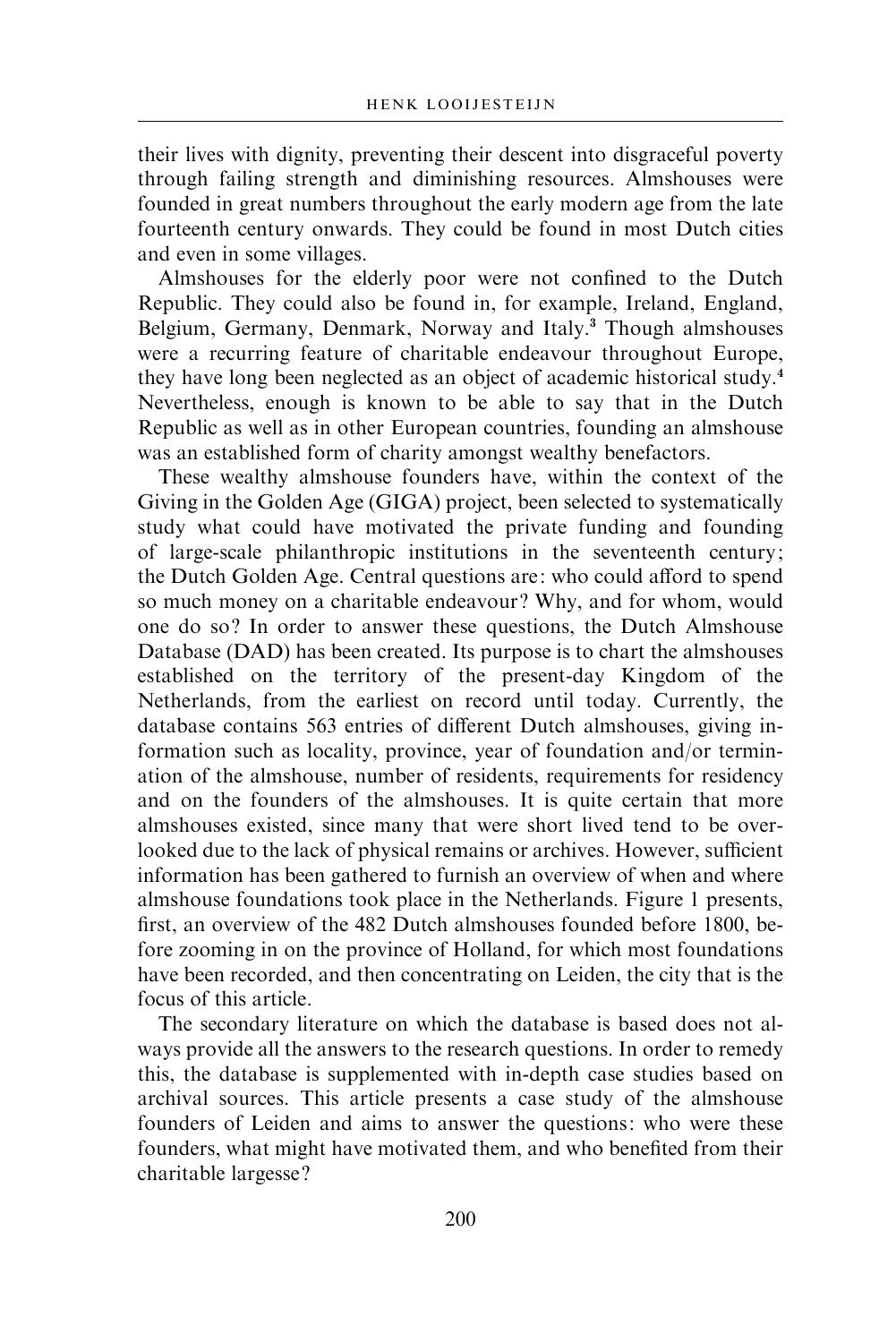

FIGURE 1. Almshouse foundations in the Northern Netherlands, Holland and Leiden in the centuries before 1800. (Source: Dutch Almshouse Database.)

#### 2. LEIDEN AS A CASE STUDY

Leiden was chosen as a case study for various reasons. First of all, Holland was the wealthiest, most highly urbanised and densely populated Dutch province and Leiden, a great industrial city dominating Holland's important textile trade, was the second-largest and the third-richest city of the Republic during most of the early modern age.<sup>5</sup> Thus, a considerable number of almshouses were founded there. Figure 1 shows how nearly half of the Dutch almshouse foundations took place in Holland, where, as one might expect, the number of foundations peaked in the seventeenth century. Leiden contained a sizeable 19 per cent of all almshouse foundations in Holland before 1800, and foundations there also peaked in the seventeenth century.

Second, since 1955, the 35 almshouses remaining in Leiden have been extensively restored, which has inspired a prolific – if fragmentary and mostly non-academic – secondary literature based around them. In fact, this literature begins with the substantial almshouse descriptions by the Leiden topographers Jan Jansz Orlers (1570–1646) and Frans van Mieris  $(1689-1762)$ .<sup>6</sup> In addition, the archives of most Leiden almshouses have survived sufficiently to allow research to be conducted from several angles. In the twentieth century, the upsurge of interest in almshouses and their well-preserved archives has led to considerable attention from both local historians and historians abroad.<sup>7</sup>

Third, Leiden is one of the most profoundly studied urban societies of the early modern Netherlands, which allows us to place the Leiden almshouses and their founders in a context of some depth.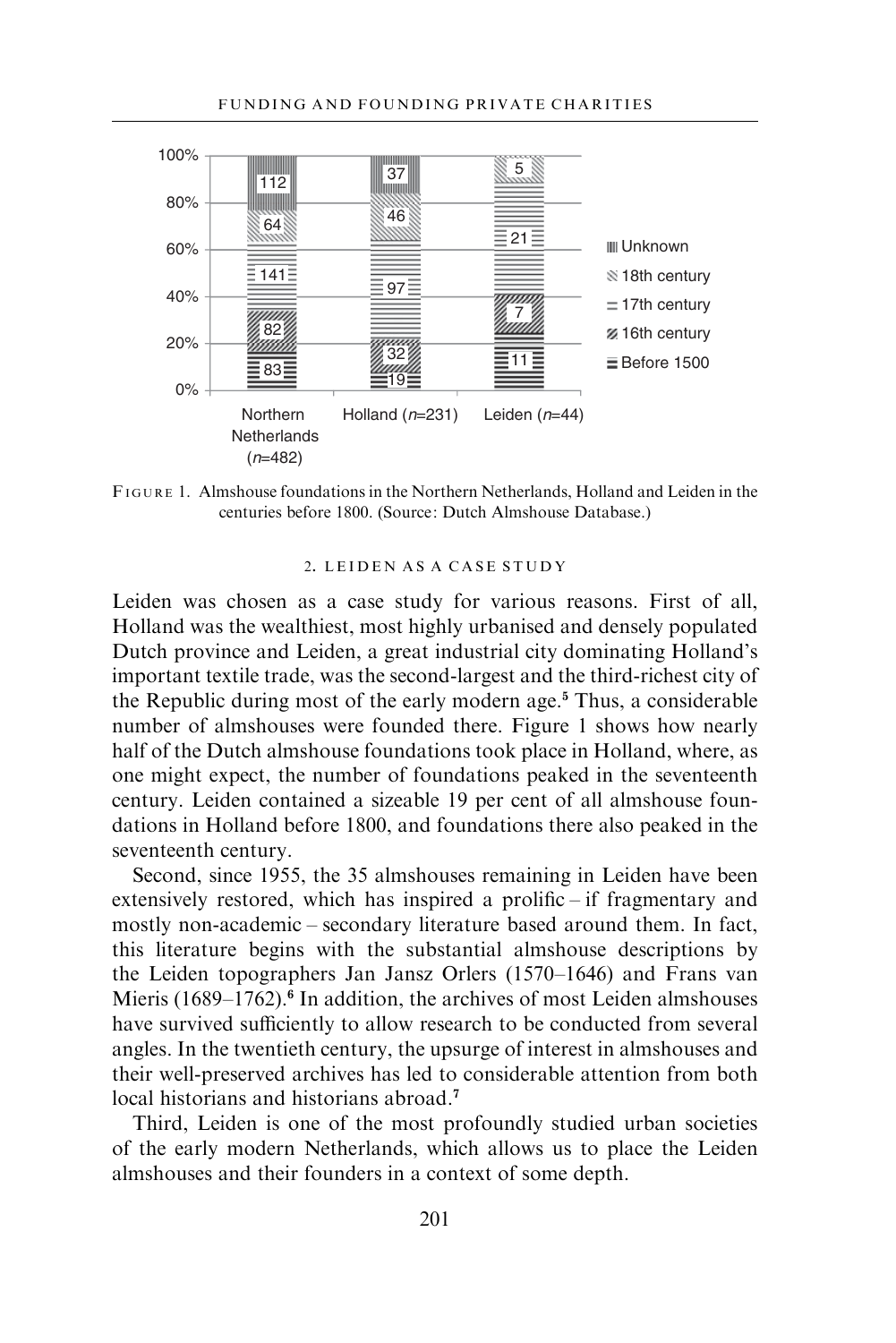#### HENK LOOIJESTEIJN

# 3. ALMSHOUSES IN LEIDEN: NUMBER, ORGANISATION AND CAPACITY

Though the above-mentioned number of 35 has become a canonical figure in Leiden almshouse historiography, it is certain that more existed: the database currently has 47 entries for Leiden. Nine early foundations – mostly medieval – seem to have been in existence for only a short time and little is known about their founders and history.<sup>8</sup> They are not considered here. The oldest of the 35 almshouses still in existence is the Jeruzalemshofje, founded in 1467; the most recent, the Justus Carelhuis, was founded in 1936. Most Leiden almshouses date from the four centuries before 1800: almshouse founding was thus mostly a late medieval and early modern phenomenon. Three were founded after 1800, and fall outside the time limits of our study. Here only the 34 foundations before 1800 about whose founders something conclusive can be said will be discussed.

Appendix Table A shows how these 34 almshouses were essentially founded in two waves; a first wave in the second half of the fifteenth and early sixteenth century, and a second, much longer, wave between 1598 and 1690, coinciding with Leiden's Golden Age. After this peak, almshouse foundations quickly declined in number, especially after the 1720s. The slumps in founding in the sixteenth and eighteenth centuries are probably related to the severe economic declines that Leiden suffered in these centuries when its predominant industry, textile manufacture, went into recession. Conversely, when Leiden's weaving industry was booming, as in the fifteenth and seventeenth centuries, new almshouses were the fruits of the concomitant prosperity.<sup>9</sup> This concurs with the findings of Elise van Nederveen Meerkerk that charity markedly diminished when a city went through pronounced economic decline.<sup>10</sup>

Most of the early modern Leiden almshouses were organised along similar lines. Usually founded by a private benefactor, they were destined to house poor, usually elderly, people. Initially, they were mainly founded for and inhabited by couples, later mostly for and by women. Residents enjoyed free housing, along with other benefits, such as regular doles of food, fuel, clothing or money. Sometimes, the almshouse also provided the considerable cost of medicine, health care or a decent funeral. In return, the almspeople were often obligated to sign over their belongings to the almshouse, although this requirement was usually relaxed in the eighteenth and nineteenth centuries. The definition of 'poor' was relative: residents had to conform to certain requirements in order to be eligible for an almshouse, such as having a favourable reputation or being of an appropriate religion. Sometimes residents had to pay a certain amount upon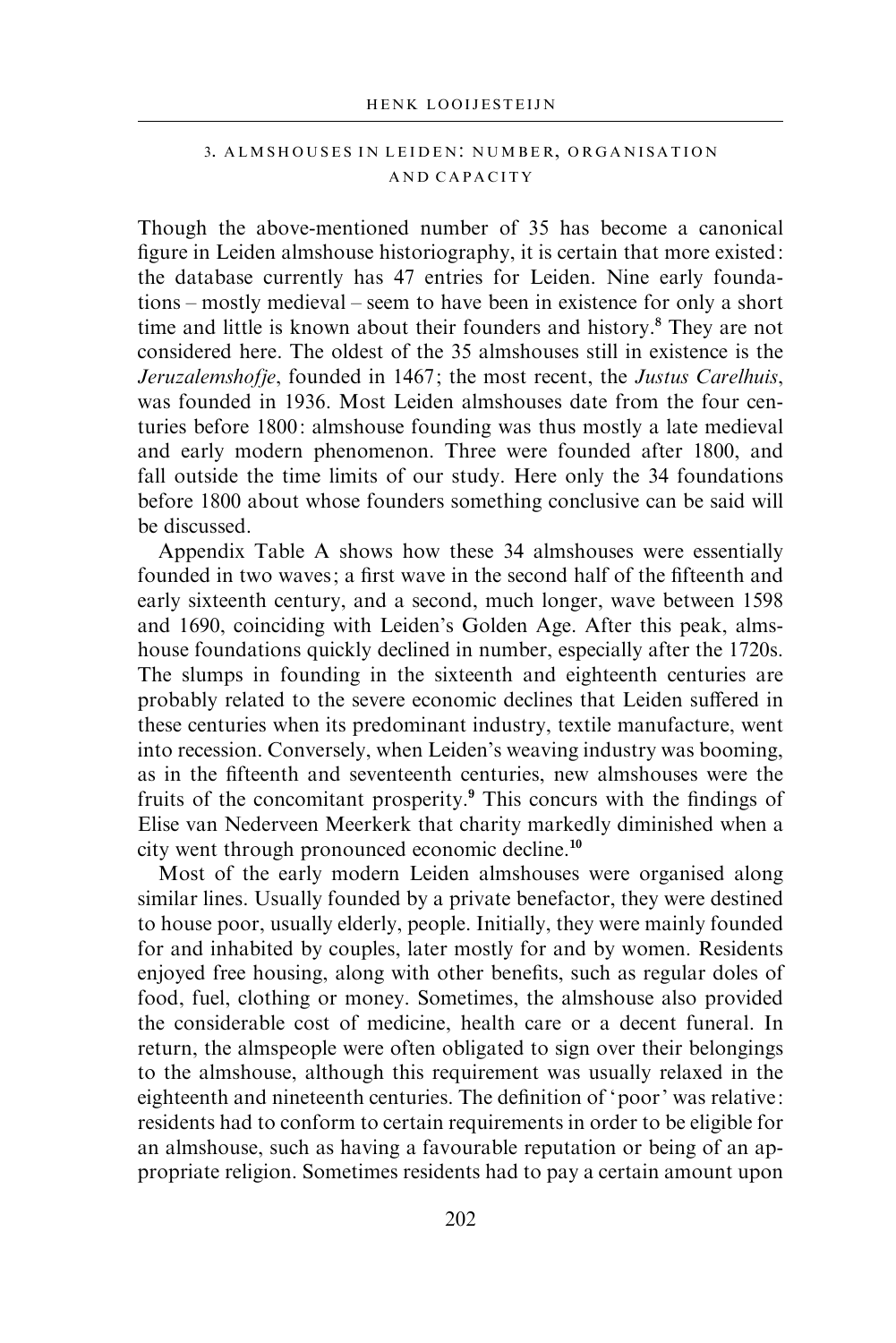entry. Almshouses were, therefore, not open to all poor people. Contrary to popular perception, they may have functioned as safety valves for the lower middle class by allowing elderly people of modest means to enjoy their remaining years with a decent quality of life, a point to which we will return later<sup>11</sup>

The doles varied in number and in quantity. The contents depended on how much capital the almshouse had at its disposal. Until the twentieth century, this allowance remained part of Dutch almshouse life. The almshouses were run by boards of regents – either as an independent institution or as part of a greater whole, such as the city's almoners' office – who looked after the buildings, the capital and the inhabitants. The regents decided who was to receive a place, and ensured that the inhabitants behaved as honourable, grateful recipients of charity. They also invested the institution's capital and applied for the freedom of taxes that charitable institutions enjoyed.

Before the religious Reformation of the 1570s, most founders in Leiden entrusted their foundation to the colleges of the city's almoners or poor wardens (huiszittenmeesters), who either exercised some manner of supervision or governed the almshouses directly. After the Reformation, by contrast, most founders preferred to create boards of regents either as an independent board unaffiliated with the almoners, or in close cooperation with the particular religious congregation to which they belonged – a consequence of the multiform religious landscape that emerged in Holland after the Reformation. When, in 1582, the Almoners merged with the Dutch Reformed deacons, they were no longer attractive caretakers for other denominations.

In either case, the urban government ensured, by periodical checks and occasional intervention, that the almshouse regents administered the almshouses well and that the latter continued to function as the charitable institutions imagined by their founders. Although most almshouses were founded by private initiative, in an era in which magistrates lacked the means to implement a social housing policy, the Leiden burgomasters kept close watch over what 'social housing' there was. Frequently they were, in a private capacity, on the regent boards themselves.<sup>12</sup>

Despite this close magisterial interest, as a form of 'social housing' almshouses were never more than marginal: by the end of the eighteenth century, Leiden's 34 functioning almshouses offered a total of 562 places. What proportion of Leiden's elderly population could be accommodated in them will be the subject of the following paragraphs.

In the early modern age, old age was thought to begin between 50 and 60 years.<sup>13</sup> Certain Dutch scholars have estimated that 6 to 8 per cent of the population in the Republic were over 55 years<sup>14</sup> and others that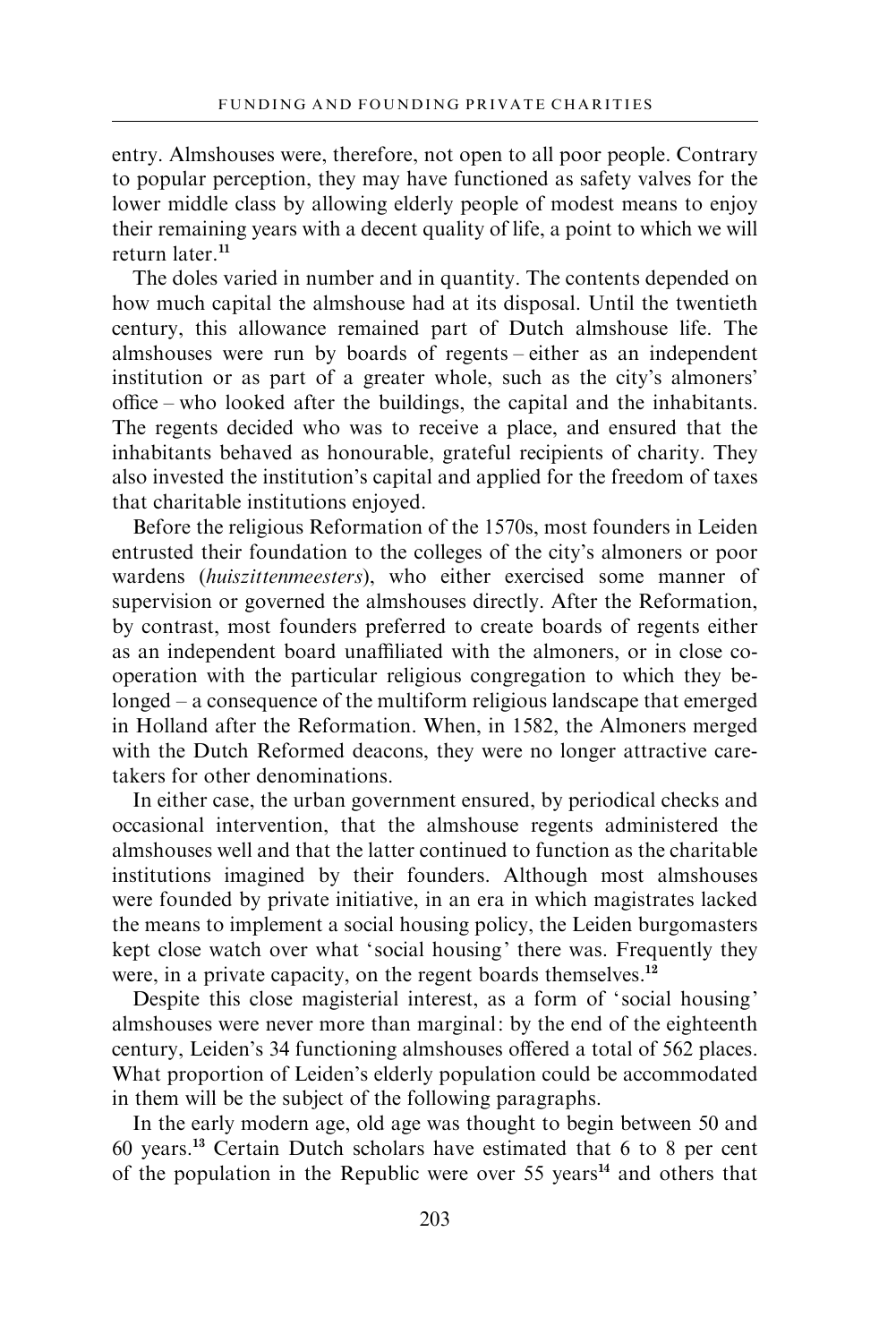7 to 8 per cent were over 60 years.<sup>15</sup> The first percentage is certainly too low. Calculations, based on the reconstruction of the demographic regime of Amsterdam between 1680 and 1920 by Marco van Leeuwen and James Oeppen,<sup>16</sup> show that the percentage of the population over 55 years in Amsterdam was higher: 13.3 per cent in 1680, 13.7 per cent in 1750 and 13.2 per cent in 1795. They estimate that the percentage of the population over 60 years in Amsterdam was 8.9 in 1680, 7.4 in 1750 and 7.7 in 1795. In another Dutch locality, for which data are available, the village of Maasland, the percentage of people over 60 years shows a different pattern, growing from 4.9 per cent in 1730 to 10.2 per cent by 1800.<sup>17</sup> In England the percentage of the population over 60 years grew from 7 per cent in 1581 to between 8 and 9 per cent in the first half and 9 per cent in the second half of the seventeenth century, declining to 8 per cent in the eighteenth century.<sup>18</sup> If almshouses set an age minimum, they usually set it at 50 years (rather than 55 or 60 years), which would have led to a much larger percentage of the population which could have had access to an almshouse. Assuming that Leiden's demographic regime was similar to that of Amsterdam, this would imply percentages of 18.7 in 1680, 19.9 in 1750 and 18.8 in 1795.<sup>19</sup>

For Leiden, we have no data concerning the percentage of elderly of the total population,<sup>20</sup> so we will work with estimates based on the total number of inhabitants, using the Amsterdam percentages to calculate the number of elderly. Table 1 shows the numbers and percentages of the total population and the estimated population over 50 years in Leiden in the years 1670, 1749 and 1795, and the number and capacity of the functioning almshouses $^{21}$  in those years.

The percentage of Leiden elderly accommodated in almshouses rose considerably, from 2.7 in 1670 to a maximum of 9.7 per cent in 1795. The latter number seems to imply that a significant number of Leiden's elderly population resided in almshouses in the late eighteenth century, but a caveat is in order: almshouses in Leiden served more than just the elderly. It has been estimated that in 1749 Leiden's almshouses housed 556 persons.<sup>22</sup> Many of them were single men and women, widows or couples without children, but there were also couples with children living there. Unfortunately, there are no data that provide the ages of these almshouse inhabitants, but one may assume that at least 49 almshouse inhabitants in 1749 were children. There were also five co-residents of almshouse inhabitants who are likely to have been younger than 50 years – sometimes truly old almspeople had younger relatives caring for them. Both categories amount to 9.7 per cent of the total: the rest – even the parents with children – may well have been over 50 years: 90.3 per cent of the total: 502 persons.<sup>23</sup> Judging from that number, the number of elderly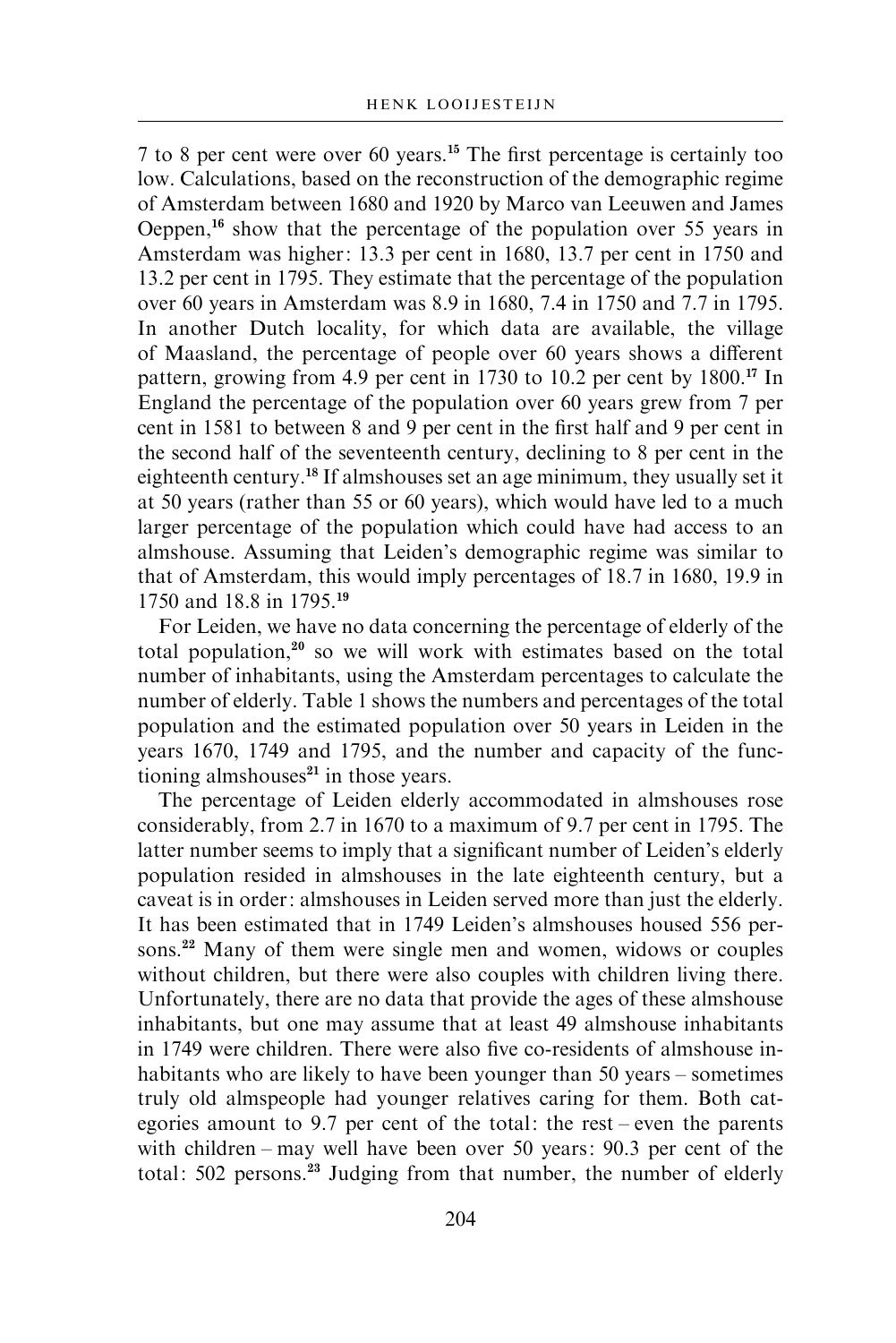|                                                      |        | Year   |        |
|------------------------------------------------------|--------|--------|--------|
|                                                      | 1670   | 1749   | 1795   |
| Total population                                     | 67,000 | 37,000 | 30,955 |
| Percentage of elderly in total population (estimate) | 18.7   | 19.9   | 18.8   |
| Number of elderly over 50 years (estimate)           | 12,060 | 7,263  | 5,820  |
| Number of functioning almshouses                     | 21     | 33     | 34     |
| Number of places                                     | 325    | 556    | 562    |
| Percentage of population accommodated                | 0.5    | 1.5    | 1.8    |
| Percentage of elderly accommodated                   | 2.7    | 7.7    | 9.7    |
|                                                      |        |        |        |

| TABLE 1                                                         |  |
|-----------------------------------------------------------------|--|
| Number of elderly Leiden inhabitants accommodated in almshouses |  |

Sources: Population 1670 and 1795: Piet Lourens and Jan Lucassen, *Inwoneraantallen van* Nederlandse steden ca. 1300–1800 (Amsterdam, 1997), 113–14. Population 1749: D. J. Noordam, 'Gezins- en huishoudens-structuren in het achttiende-eeuwse Leiden', in H. A. Diederiks, D. J. Noordam and H. D. Tjalsma, Armoede en sociale spanning. Sociaal-historische studies over Leiden in de achttiende eeuw (Hilversum, 1985), 87–104, especially 88. Percentage of elderly in total population based upon Amsterdam figures. Almshouses: Dutch Almshouse Database (DAD). Places: DAD. For 1670 the number is deduced from the number of inhabitants or apartments specified in the founding acts. In some cases, the number of inhabitants would have been higher than the number of apartments, but that is not always clear from the sources. Moreover, under-registration was common because almshouses sometimes allowed more inhabitants than originally specified. This number must, therefore, be regarded as an approximate minimum. 1749: Tjalsma, 'Een karakterisering van Leiden', in Diederiks, Noordam and Tjalsma, Armoede en sociale spanning, 33.

almshouse inhabitants in 1749 was not 7.7 but more like 6.9 per cent of the total number of Leiden inhabitants over 50 years. Extrapolating to 1795, when there may have been as many as 562 almshouse inhabitants, of which – if the structure was the same as in  $1749 - 507$  may have been over 50 years, instead of 9.7 the proportion might have been about 8.7 per cent of the Leiden elderly. These figures must, however, be regarded as tentative. Nevertheless, even with these lower estimates, almshouses were significant as a particular poor relief institution for the elderly. Their importance continued to grow throughout the early modern age, mainly due to the decrease in the population of Leiden, assisted by a slight increase in almshouse places. Eventually, almshouses catered for up to a third of the total number of elderly in need of care; other types of care for the Leiden elderly each seem to have supported smaller numbers of people.<sup>24</sup>

# 4. LEIDEN ALMSHOUSE FOUNDERS : A TENTATIVE PROSOPOGRAPHY

It is time to return to the first research question: who were the founders of the Leiden almshouses ? To help understand what might have motivated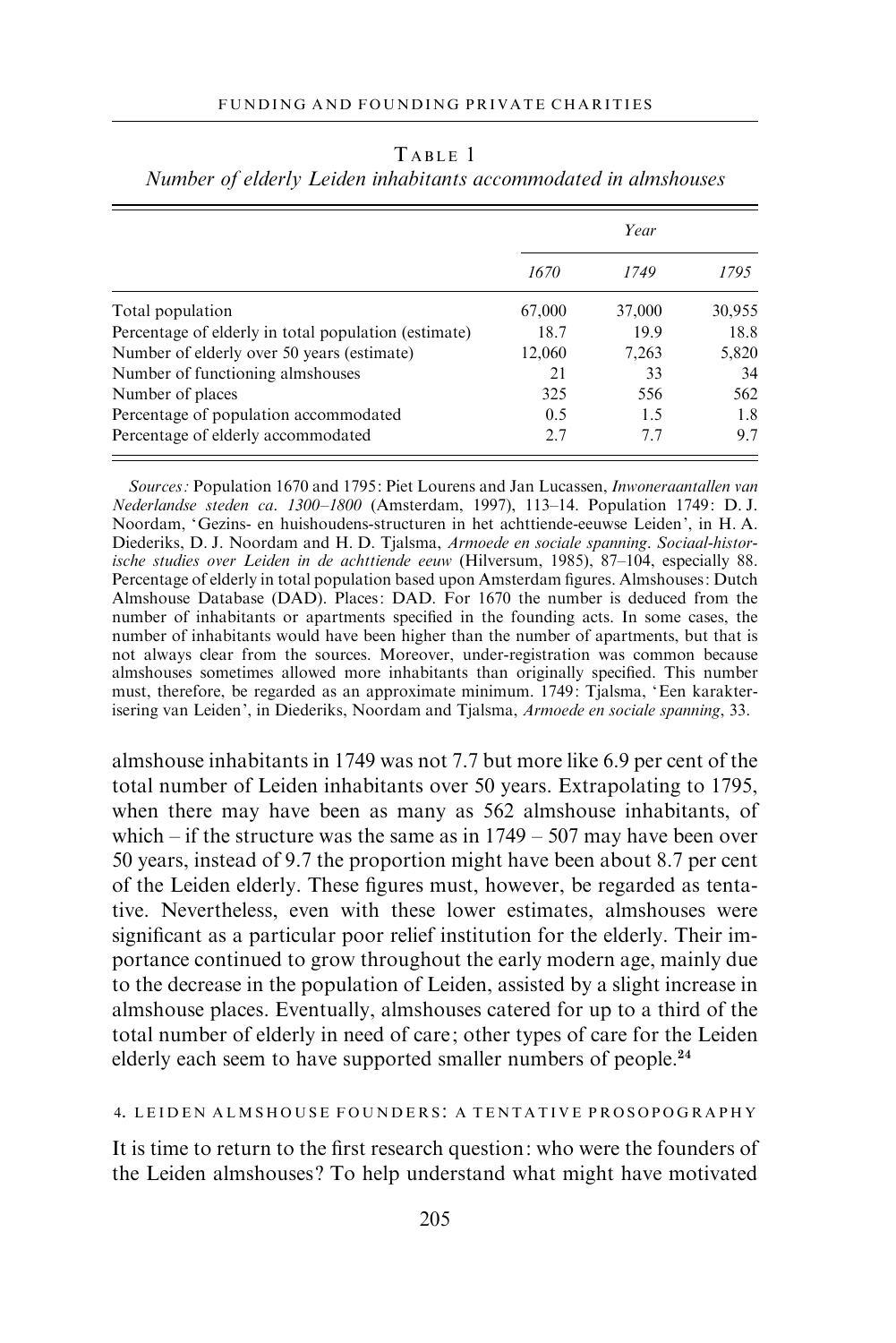almshouse founders over such a long stretch of time, data have been gathered which form building blocks of a prosopography of almshouse founders: their names, dates, social status, occupations, wealth, gender, family relations (i.e. whether they were married, single and had children or not) and religion. The method of prosopography is, in itself, insufficient to isolate motives for founding almshouses, but allows the shared characteristics of almshouse founders to be established. In some cases – such as with the absence of children – such information may lead to the identification of a particular motive amongst founders.<sup>25</sup>

The Leiden case study is based on 34 almshouse foundations, enumerated in Table A in the Appendix, which lists the foundations, their founders  $(36 \text{ in all})$ ,<sup>26</sup> the dates of original statement of intention to make a foundation and the dates that the foundations were actually effected.<sup>27</sup> The founders and their characteristics are listed in Table B in the Appendix, which includes such items as each founder's gender, marital status, occupation, religion, presence or absence of offspring, the highest public office – if any – held in Leiden, and whether they were of immigrant descent. All of these will be discussed in the following paragraphs.

Of the 36 founders, 23 acted alone. Of these individuals, 17 were men and six were women. This did not mean that they were all unmarried: sometimes their partner did not take part in the foundation. There were also nine married couples acting as joint founders, while the Hofje van Brouckhoven and the Tevelingshofje were founded by siblings. The largest group of founders, thus, consisted of male founders acting alone, the second largest comprised couples and the smallest female founders. Nevertheless there was a significant percentage of single women founders: six women out of 23 (26 per cent) may exemplify the great liberty which Dutch women enjoyed when it came to dispensing with their property.<sup>28</sup> For example, the Klein Sionshofje was founded in 1641 by Emerentia Benningh (founder number 17 in Appendix Table B) while her husband Jacob van Brouckhoven (16a) was still alive. Since he had founded his own almshouse, following the last will of his sister, he may have supported his wife's endeavour without feeling the need to act as a co-founder.

At the time of foundation, 17 founders were married, $29$  a further 10 had been widowed and five had never been married. The exact marital status of four other founders at the time of foundation is unknown. In three of these cases, it is known that François Houttijn  $(28)$ , Samuel de Zee  $(31)$ and Barend van Namen (32) were married at some point, but it is unclear whether they were still married at the time of foundation. Even if the last unknown case, Joost Fransz van der Linden (25), remained unmarried all his life, the vast majority of founders, 30 out of 36, were married at some stage.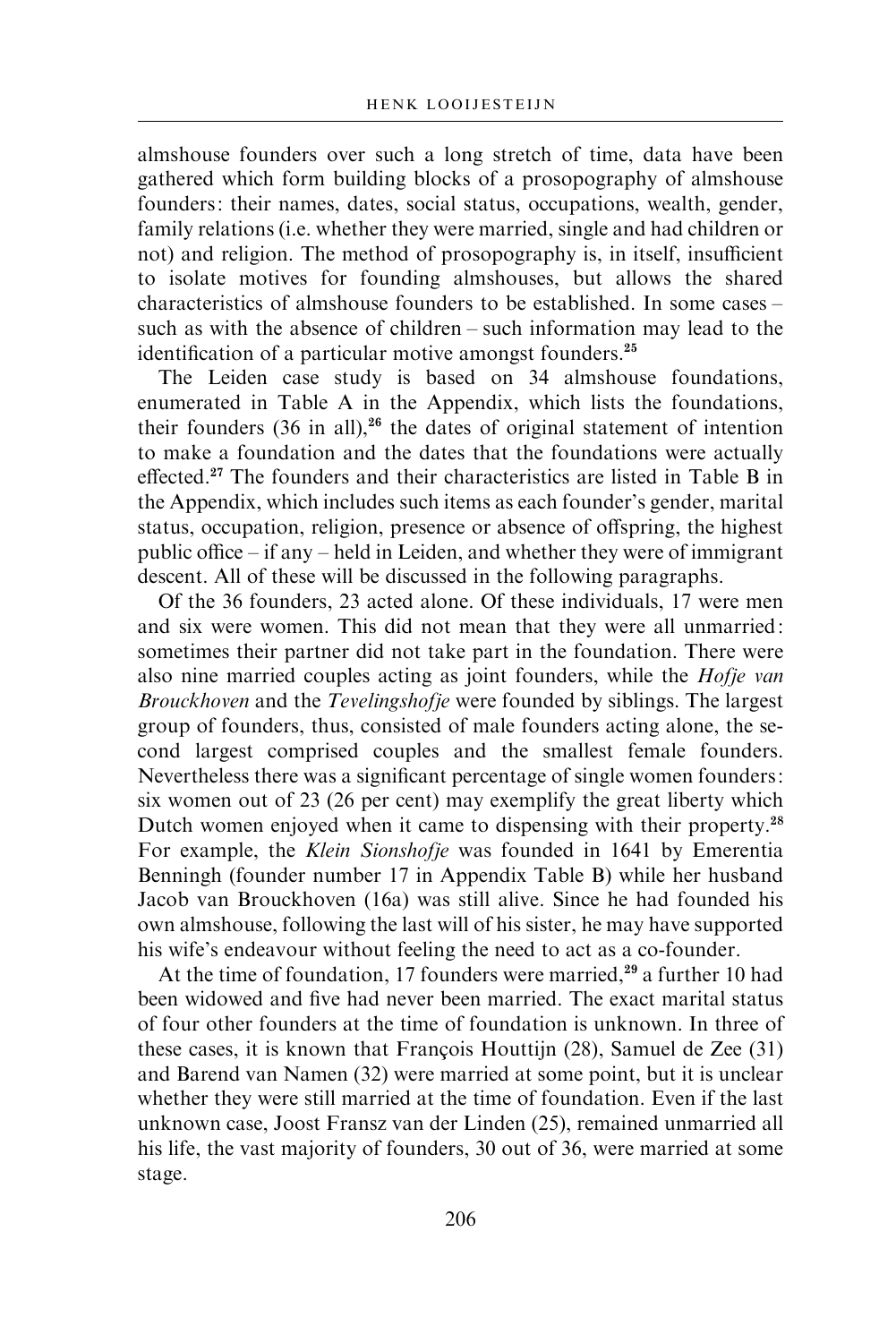The majority – 26 out of  $36$  – of founders did not have any surviving children at the moment of foundation. At least 15 founders are known to have been completely childless.<sup>30</sup> In a further six cases, the records do not mention childlessness, but no children are known. In another five cases, their children had predeceased the founders. Nothing is known about the children of the final founder, Joost Fransz van der Linde, but it is likely that he did not leave behind any as living heirs. The nine remaining founders had children living at the time of foundation.

The absence of children seems to have been a crucial factor in the decision to contribute to charity on a grand scale. The prime consideration and obligation of an ageing, early modern Dutchman was to transfer his property to his partner, children or other descendants. If these were absent, he had a certain moral liberty to dispense with part of his capital for the benefit of people to whom he was not related. This 'unwritten rule' also applied to bequests, which in Leiden were given predominantly by people without children.<sup>31</sup>

Nevertheless, in nine of the cases under consideration, the founders had children who were alive when the almshouse was founded. In the case of Jacob Tevel and Elisabeth van den Vinct (22b) their only son was severely handicapped and clearly expected to die young, which he duly did. Two other foundations were to be realised only if a child died. The foundation by Bartolomeus Willemsz van Assendelft (13) was only to take effect if his daughter or her descendants were to die without heirs of the body,<sup>32</sup> an eventuality which occurred in 1681, nearly 56 years later. François Houttijn stipulated in his will that after the death of his daughter and brother, an almshouse should be founded. Both died, without descendants, within three years of Houttijn, after which the foundation took effect.

Only six founders apparently had healthy children who lived long beyond their parents and had descendants.<sup>33</sup> Of these founders, four lived before Leiden's Reformation in 1573. They were all wealthy and, perhaps, considered their children well taken care of already. The same applies to two of the later founders, Gerrit Franckensz van Hoogmade (15) and Diderick van Leyden (33). Van Leyden, an exceptionally proud patrician, even in the eyes of his peers,<sup>34</sup> not only founded the *Mierennesthofje* in Leiden, but also, in 1757, the Van Leydenshofje in his lordship, Vlaardingen. Van Leyden was exceedingly wealthy and had bequeathed a string of local lordships to his surviving sons, so that none of them needed to worry about being disadvantaged on account of their father's philanthropic largesse. Indeed, they faithfully administered his foundations.<sup>35</sup>

As for religion, all eight pre-Reformation founders must be considered Catholics as, until 1573, the Catholic church was the only recognised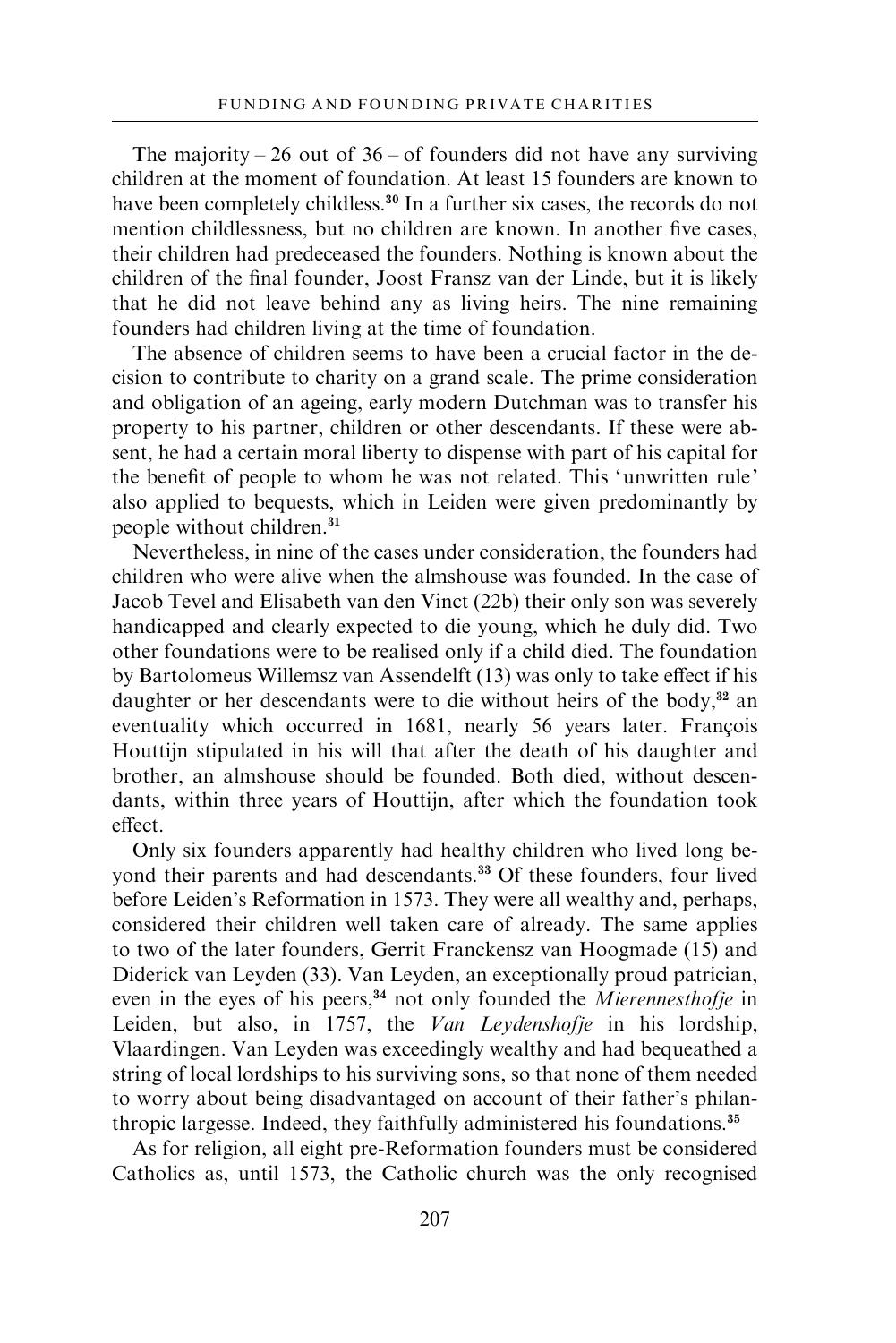church. After 1573, religious diversity emerged in Leiden, and most of the 28 post-Reformation founders were Protestants of some description, while only four were Catholic, two were Remonstrant and one was Mennonite. The remaining 21 Protestant founders belonged to the Reformed church, either the public, Dutch Reformed church or the French-speaking Walloon Reformed church. Theologically, these churches were in communion with each other, and the Walloons belonged to the officially accepted Calvinist Reformed church.

These data on Leiden founders can be compared with all the founders in the database. The results are presented in Table 2.

At face value, the Leiden data differ considerably from the whole. However, research in Leiden's archives has supplied data lacking for other localities, so there is a contrast with the larger database where there is a considerable percentage of cases where data are unknown. For example: in 45 per cent of cases marital status is unknown, in 71 per cent it is not known if the founder had long-lived progeny, and in 29 per cent of cases no indication of religion was available.

Nevertheless, there are also similarities between the data for the Northern Netherlands and those for Leiden. As in Leiden, nearly half of the founders in the Northern Netherlands were men acting alone, most of those about whom something is known were married at some point and most were childless or their children had predeceased them. It is probable therefore that the Leiden data are representative of the larger database, but this can remain no more than a tentative conclusion. Table 2 suggests that outside Leiden a greater proportion of founders were single females, whereas the proportion of founders who were couples was much lower. This difference may again be a result from the additional archival research undertaken in Leiden, which supplied the names and identified the existence of partners of the Leiden almshouse founders.

There were clear differences where religion was concerned, which is probably due to the uneven distribution of the religious groups. Catholicism, for example, was much stronger in cities such as Amsterdam and Haarlem, and the database shows more Catholic foundations in these cities after the Reformation.

There are fewer data on the wealth of founders – even in the case of Leiden despite the extra archival research there. Often there is insufficient source material to assess either the wealth held by the founders or what proportion of it they spent on their foundation.<sup>36</sup> Older foundations in particular were often not funded in terms of money, but were endowed with lands and houses, from which the foundation was to receive rents necessary for its upkeep.<sup>37</sup> Sometimes, as founders already owned the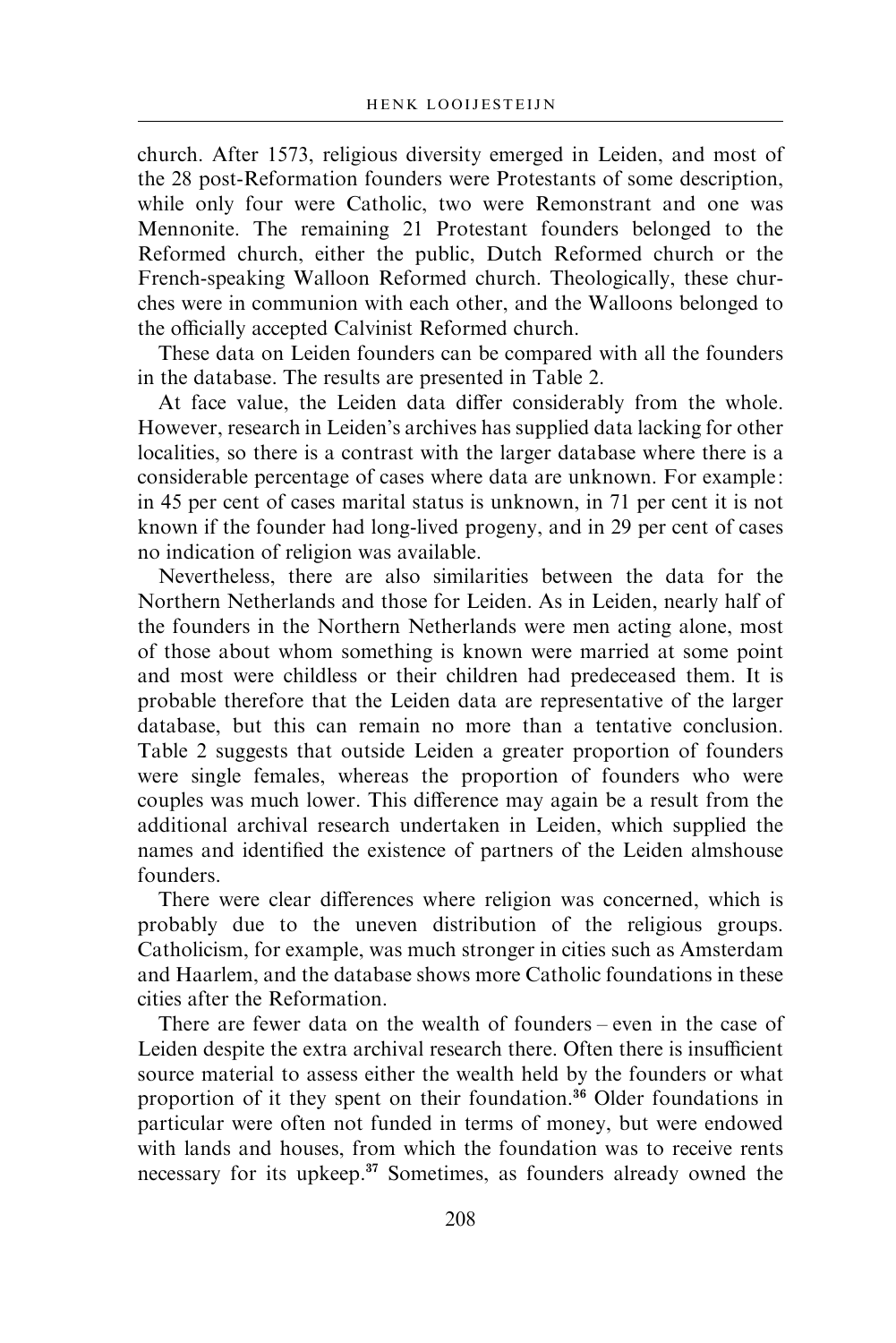|                                      |                  | Leiden   |                  | Northern Netherlands |
|--------------------------------------|------------------|----------|------------------|----------------------|
|                                      | $\boldsymbol{n}$ | $\%$     | $\boldsymbol{n}$ | $\frac{0}{0}$        |
| <b>Type of founder</b>               |                  |          |                  |                      |
| Male single                          | 17               | 47       | 175              | 46                   |
| Female single                        | 6                | 17       | 91               | 24                   |
| Couple                               | 9                | 25       | 55               | 15                   |
| Other                                | 4                | 11       | 58               | 15                   |
| Total                                | 36               | 100      | 379a             | 100                  |
| Known marital status                 |                  |          |                  |                      |
| Married at one point                 | 30               | 86       | 160              | 77                   |
| Never married                        | 5                | 14       | 48               | 23                   |
| Total                                | 35               | 100      | 208              | 100                  |
| <b>Known offspring</b>               |                  |          |                  |                      |
| No surviving offspring               | 29               | 83       | 74               | 69                   |
| Surviving offspring in the long term | 6                | 17       | 34               | 31                   |
| Total                                | 35               | 100      | 108              | 100                  |
| <b>Known religion</b>                |                  |          |                  |                      |
| Catholic                             | 12               | 33       | 188              | 70                   |
| Dutch Reformed                       | 13               | 36       | 42               | 16                   |
| Walloon Reformed                     | 8                | 22       | 8                | 2.5                  |
| Remonstrant                          | $\overline{2}$   | 6        | 8                | 2.5                  |
| Mennonite                            | 1                | 3        | 13               | 5                    |
| Other                                | $\overline{0}$   | $\theta$ | 10               | 4                    |
| Total                                | 36               | 100      | 269              | 100                  |

TARLE 2 Leiden founders compared with founders in the Northern Netherlands as a whole

 $a$  Number of almshouse founders before 1800 in Dutch Almshouse Database about whom at least some data are known.

Source : Dutch Almshouse Database.

buildings that were to form their almshouse, they granted a sum of money only for upkeep. Cathrijn Maertensdr (10) left 600 guilders for the upkeep of her almshouse while Pieter Gerritsz van der Speck (18) bequeathed 4,000 guilders to his.<sup>38</sup> Sometimes, we are informed about how much money the founders intended to set aside, but not how much the total capital was, such as in the case of Eva van Hoogeveen (20), who left obligations (bonds) worth 32,000 guilders for her almshouse, a sum which was indeed spent, but which was considerably lower than the amount inherited by her family.<sup>39</sup> Sometimes we know how much was spent but not the total wealth of the founder. Diderick van Leyden spent 1,055 guilders buying the houses that would become the Mierennesthofje.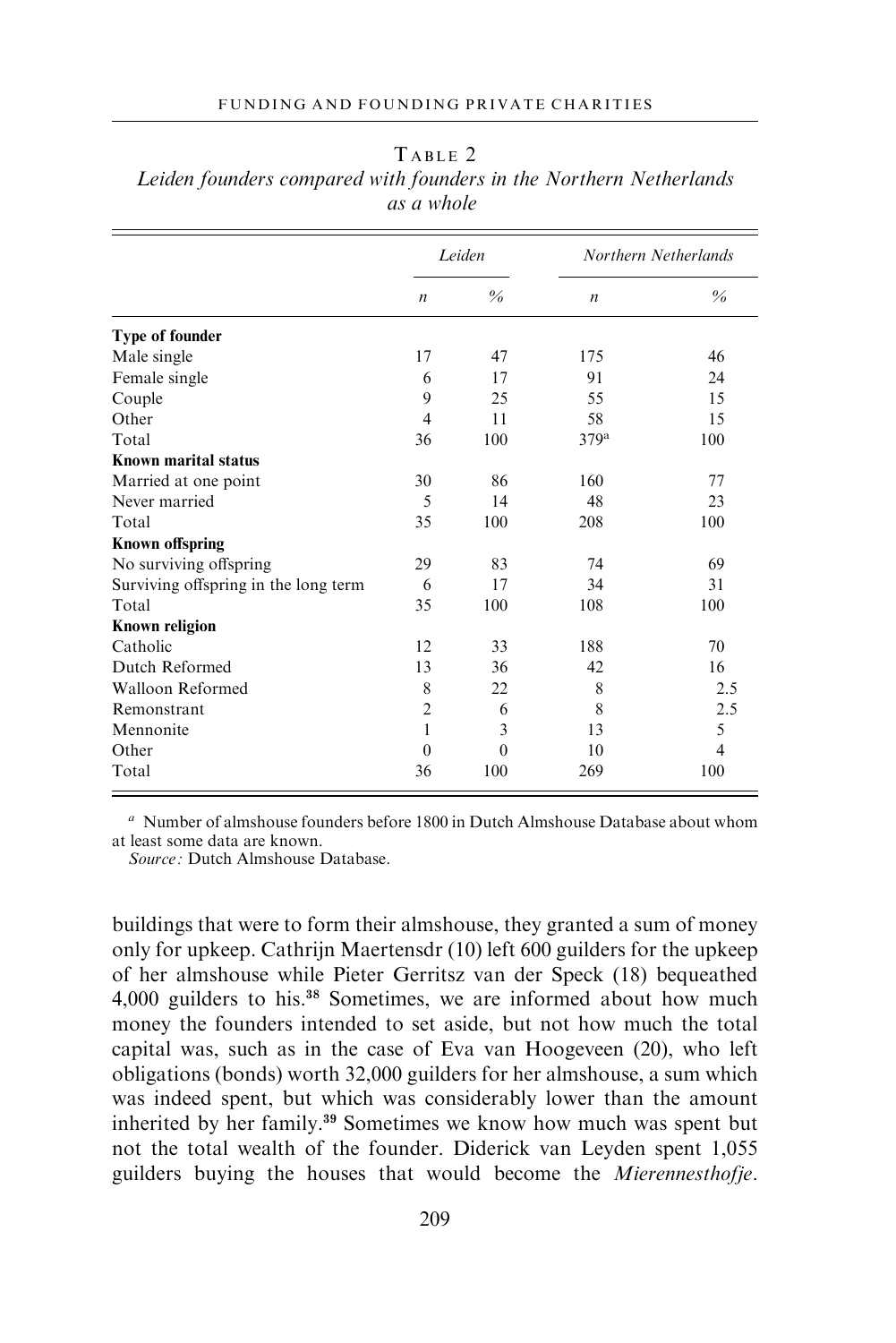In 1760 he bequeathed 9,300 guilders in obligations to this almshouse.<sup>40</sup> Cecilia Coninck (34) reserved 50,000 guilders for her almshouse, of which 13,000 was spent on the actual building.<sup>41</sup>

In a few cases, we can assess how much of their capital founders spent on their foundations. Jacob van Brouckhoven (16a), who built and founded his almshouse during his lifetime, possessed 250,000 guilders in 1626. He spent approximately 20,000 guilders on his founda- $\arctan^{42}$  – less than a tenth of his total capital, but nevertheless a considerable amount. Cornelis Sprongh (30) spent even more in terms of percentage of his total wealth. He left half of his estate – worth 109,365 guilders $43$  – to the almshouse to be situated in his house. Joint founders Jean Pesijn and Marie de Lannoy (23) spent their entire capital on their almshouse. In 1674, as a widow, de Lannoy was estimated to possess a capital of 25 to 26,000 guilders. After her death and the sale of all her possessions, the total capital came to 27,642 guilders. This entire amount was spent on building the almshouse and acquiring the obligations whose rents were to provide for the upkeep of the Jean Pesijnshofje. 44

To put all these sums into perspective, in the years 1700–1780, the average capital of a Leiden town regent was 154,159 guilders; of a regent's relative 99,770;<sup>45</sup> the average capital of a merchant/entrepreneur was 253,782 guilders; a rich Catholic, 149,457 guilders; and a Protestant rentier, 305,796 guilders.<sup>46</sup> Thus, the amount available to spend on founding an almshouse varied considerably. Evidently, not all founders spent the same amount, or even the same proportion of their total capital on their almshouse. Certainly, in the case of the larger almshouses, a large amount of capital was required and founding an almshouse could considerably drain one's resources.

Because the data concerning wealth are often insufficient, the occupations of the founders, as possible indicator of wealth, and social class, as captured via membership of the patrician elite, have been singled out in two columns in Appendix Table B. Some occupations are likely to function as good indicators of wealth: brewer, merchant, landed proprietor,<sup>47</sup> administrator,<sup>48</sup> director of the Dutch East India Company and lawyer. However, occupations as such are not necessarily a reliable indicator of wealth. Thus, the husbands of both Cathrijn Jacobsdr (9) and Cathrijn Maertensdr (10) were tailors, a relatively modest occupation in itself. Secondary sources, however, describe the husband of Cathrijn Maertensdr as a 'rich' tailor. The same applies to 'carpenter' Pieter Gerritsz van der Speck (18), whose relatively modest occupational title hides the fact that he was active as a successful contractor and speculator who earned his fortune in Leiden's building boom of the early 1600s.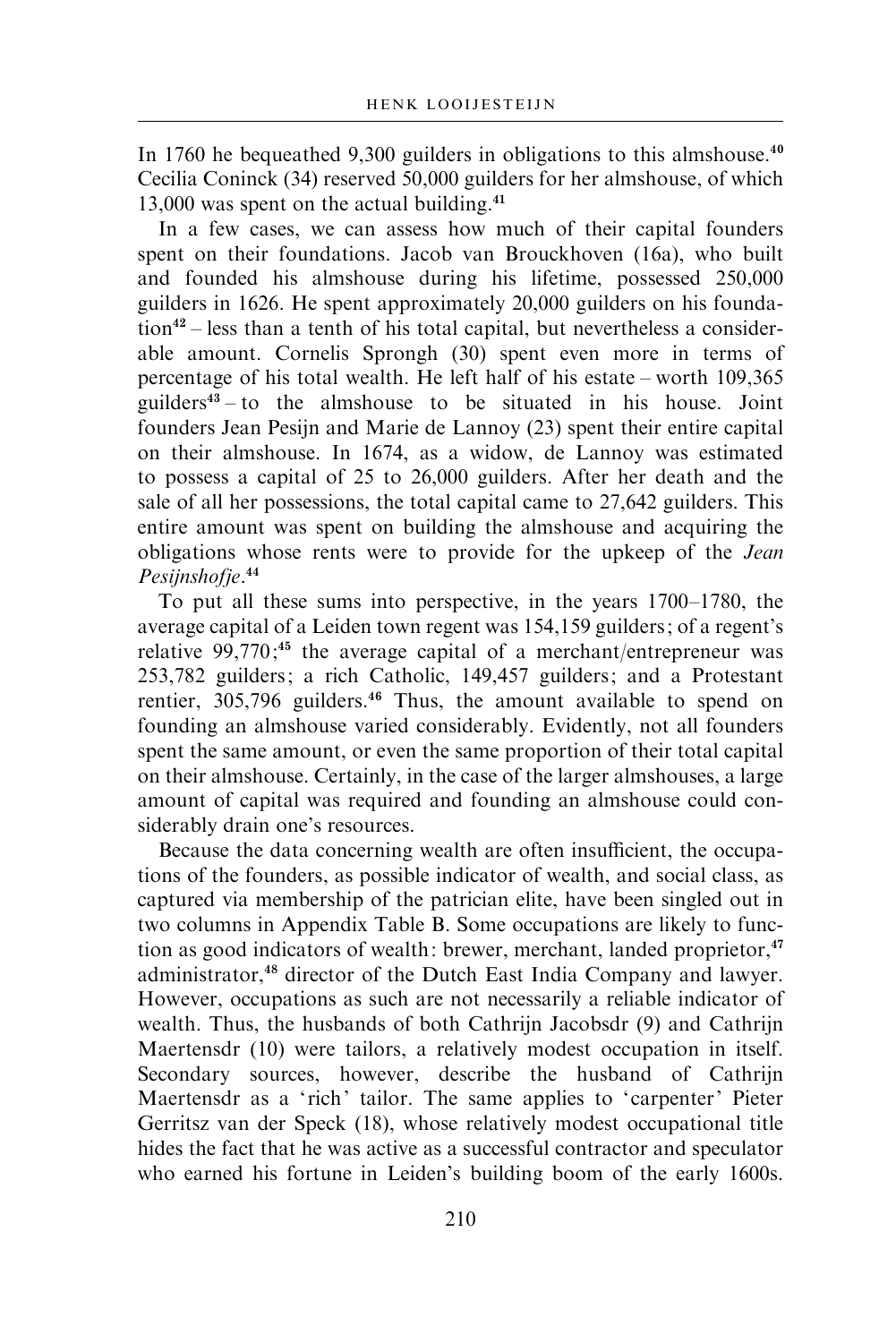The same applies to Anthonis Jacobsz van der Schacht (24), listed as shopkeeper, but whose probate inventory shows that he actually owned 28 houses in Leiden.<sup>49</sup>

We may, therefore, assume that even when an occupational title is fairly modest, the founder in question nevertheless enjoyed considerable success and wealth. This does not mean, however, that they necessarily enjoyed high social status in Leiden – they may have been homines novi or 'new men' – a term which may also have applied to many of the merchants. The apex of Leiden society, as in all Dutch cities, was occupied by the town regents, who were co-opted into the urban government.<sup>50</sup> Participation of the almshouse founders in the city's government provides another indicator of status. Only a minority of the founders were town regents, mostly in the years around and before 1500, when two founders reached the rank of alderman, and three that of burgomaster. Although the other two pre-Reformation founders were not members of the city government, Agatha van Alckemade (7) and Geraert van der Laen (8), enjoyed high social status. Van Alckemade was a noblewoman of high rank and Van der Laen was a major landed proprietor, so equal to a lesser nobleman.

After the Reformation, however, the number of patricians and noblemen among the founders in Leiden declined considerably.<sup>51</sup> Of 28 such founders, only three were members of the city council. Two of these, Jacob van Brouckhoven (16a) and Diderick van Leyden (33), were quite exceptional among their peers on account of their great wealth, status and considerable power.<sup>52</sup> There were, however, six other founders affiliated with the city's patrician elite and therefore of high social status: the sister and wife of Jacob van Brouckhoven; the Catholic priest Pouwels Claesz de Goede (14), member of a former magistrate's family; Eva van Hoogeveen (20), daughter and sister to magistrates; Maarten Ruychaver Meerman (27), brother of a magistrate; and Cornelis Sprongh (30), a Catholic descended from a distinguished magistrate's family whose great wealth meant that he was regarded as socially near-equal to his Protestant relations.

Even when counting these six individuals in, only nine out of 28 post-Reformation almshouse founders can be regarded as part of Leiden's highest social stratum, which contrasts strongly with the fact that all eight pre-Reformation founders were of such status.<sup>53</sup> The contrast between the status of almshouse founders before and after the Reformation begs explanation. It would appear that after the Reformation most town regents of Leiden preferred not to display charity through the foundation of almshouses.<sup>54</sup> As the number of elderly far exceeded the available almshouse places, the city was always in need of an extra almshouse.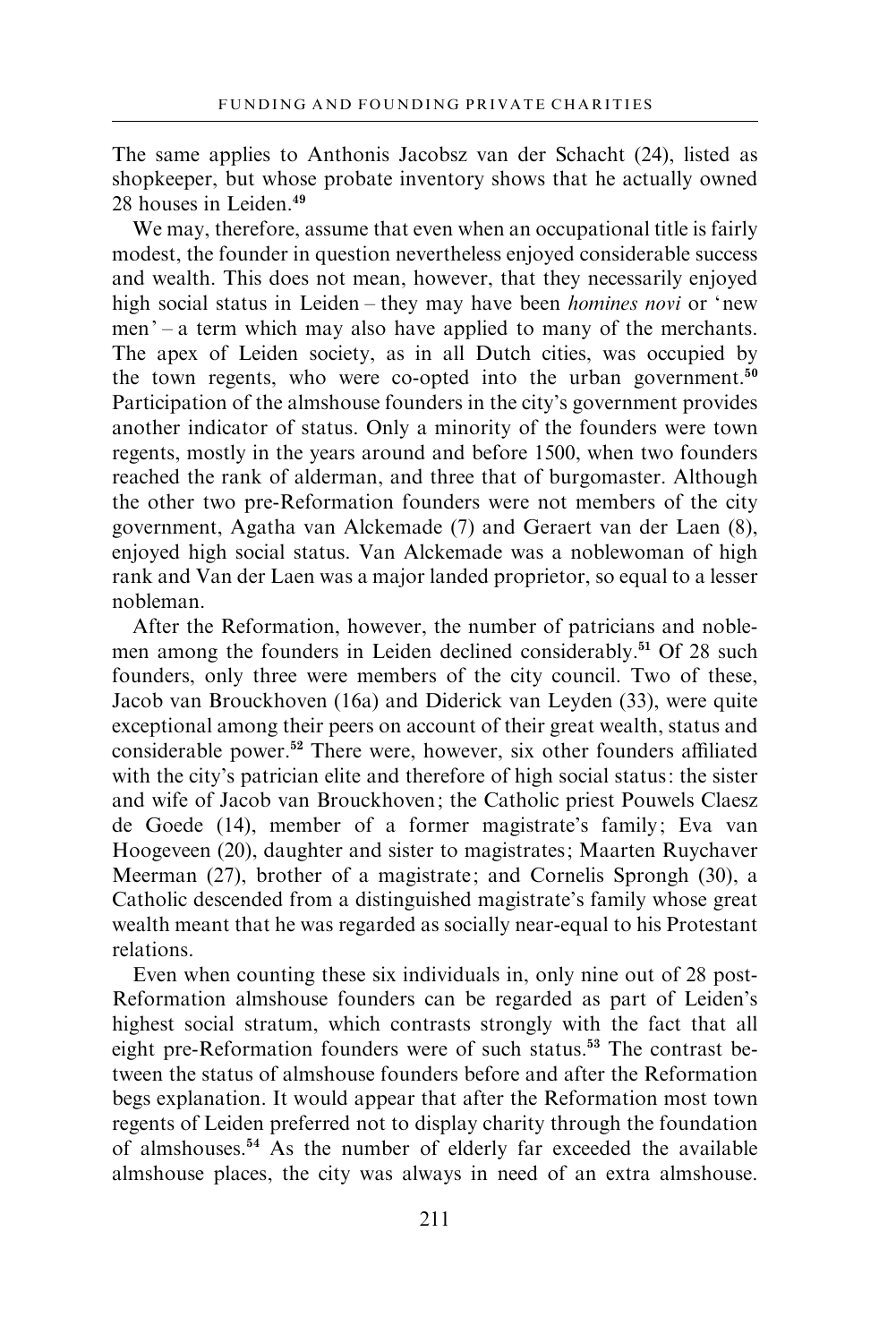Nevertheless, though there were significant accumulations of capital in eighteenth-century Leiden and, at the same time, an ever-growing part of the population was mired in poverty, only one regent founded an almshouse; charity does not seem to have ranked high on the list of Leiden town regents' concerns.<sup>55</sup> Van Nederveen Meerkerk, incidentally, notes that in Leiden, most testamentary bequests were not made by the elite but by the 'middling' groups.<sup>56</sup> There are a few exceptions, however, which show that patricians occasionally acted charitably on a grand scale and were wealthy enough to found an almshouse should they choose to do so. The alderman Pieter Verhooft and his wife, Elisabeth van der Hiel, bequeathed 20,000 guilders to the city orphanage in 1740. They could have afforded to found an almshouse, but the charitable couple had no desire to have their charity publicly remembered, desiring an 'eternal silence' on the subject of their largesse.<sup>57</sup>

Before lambasting Leiden's regents as Scrooges however, one should take into account that many town regents, in addition to their public magistrate functions, also often acted as lifelong regents of the various almshouses in Leiden. For example, all eighteenth-century regents of the Hofje van Brouckhoven were until 1795 also members of the city council.<sup>58</sup> They often took on several almshouse regent positions. To give just one example, burgomaster Nicolaas van de Velde (1697–1773) was regent of three almshouses.<sup>59</sup> Those of high social status thus held a considerable number of almshouse regencies. Qualitative evidence suggests that the regents of almshouses often contributed their own funds to the upkeep and continuation of the almshouses they administered. They left bequests to them, compensated for deficits in the accounts and spent money on their beautification. Evidence from Amsterdam suggests that having given great sums to charity during their lifetime, they might then have been less able to be charitable after death.<sup>60</sup> Regents were also often related to people who founded almshouses, and were expected to look after these foundations out of familial respect and piety. Thus those resources for charity which they had, they were likely to channel into already existing almshouses. Diderick van Leyden (number 33 in Appendix Table B) not only founded two almshouses, but also acted as regent of the Hofje van Brouckhoven as well as passing on to his sons no less than two regent posts in the Arend Maertenshofje in Dordrecht – founded by a great-grandfather of his – suggesting that he was an extraordinary exception that confirms the rule. $61$ 

This all suggests that founding an almshouse, at least after the Reformation, was more the work of a social sub-elite, a layer lower than the city's patrician families. We will return to this analysis in the following section.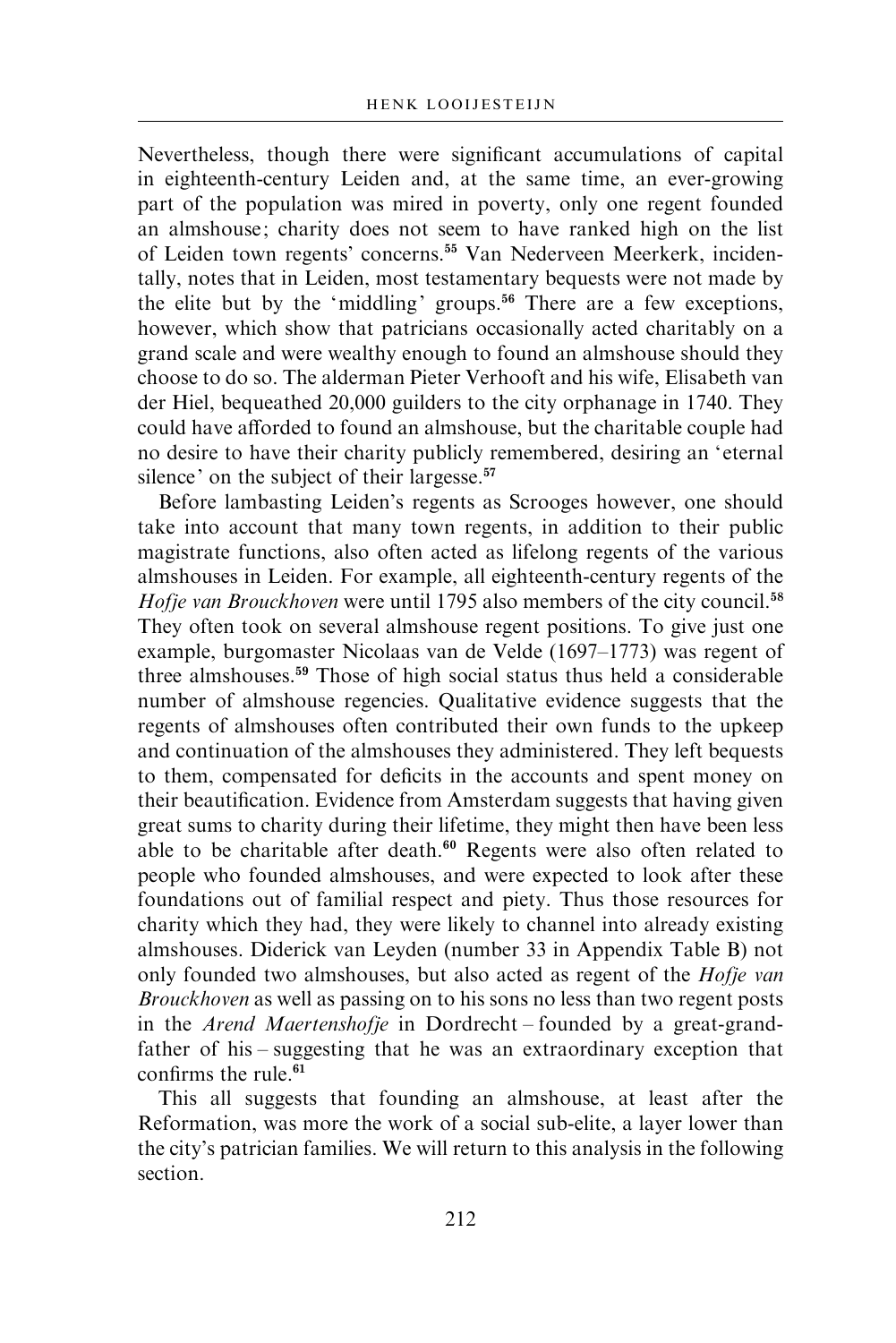#### 5. REASONS FOR FOUNDING ALMSHOUSES

Like most people, almshouse founders seldom acted out of one overriding motive, but rather from a mixture of motives. Limitations of space prohibit a discussion of the whole range of possible motives. Instead, we will focus on three important motives: religion, status and the motive of supporting one's nearest and dearest.<sup>62</sup>

# 5.1 Religion

The earliest almshouse foundations were presumably the result of primarily religious motives; the wish to attain salvation through charitable work. In the late middle ages, many gifts to the church and institutions of poor relief were given under the condition that they should be acknowledged by the recipients in the form of prayers for the benefactors. At the time, people commonly adhered to the Church's doctrine that, after death, the soul entered Purgatory to be cleansed of its sins until it was fit to enter Heaven. Intercession in the form of prayers quickened the purification process, especially when the prayers came from devout and poor people. The acquisition and possession of wealth implied a greater burden of sin, but the rich sinner could lighten his burden by charitable acts, which had the added benefit of instilling gratitude in the recipients, who responded by praying for the benefactor.

One of the forms in which this pursuit of salvation could be given shape was the bedehouse. A benefactor would found an almshouse, preferably for 12, 13 or 14 inhabitants – holy numbers referring to Mary, Christ and the twelve apostles – where poor people, usually elderly, were given free housing and often additional benefits. In return, these almspeople were to pray for the founders in perpetuity, either in the almshouse chapel or in a church. In Leiden, both the Jeruzalemshofie and the Sint Anna Aalmoeshuis had their own chapels, the latter surviving to the present day,<sup>63</sup> and the residents were expected to pray for the founders. The other early almshouses also acted as bedehouses. The founders of the Sionshofje, Sint Stevenshofje, Sint Annahofje and the Sint Janshofje all stipulated that prayers should be said for them.<sup>64</sup> Thus, personal salvation was clearly a motive for the earliest six foundations, but seems to have lost its attraction by the 1560s, even for devout Catholics such as Agatha van Alckemade (number  $7$  in Appendix Table B), who founded the *Bethanienhofje* for the benefit of her soul and that of her parents, but did not require prayers.<sup>65</sup> Vestiges of this memorial cult seem, nevertheless, to have persisted in some way among Catholics. Pouwels de Goede (14) stipulated, in 1625, that his portrait should be displayed in his eternal memory in the almshouse that he had founded.<sup>66</sup> Cornelis Sprongh (30) stipulated, in 1690,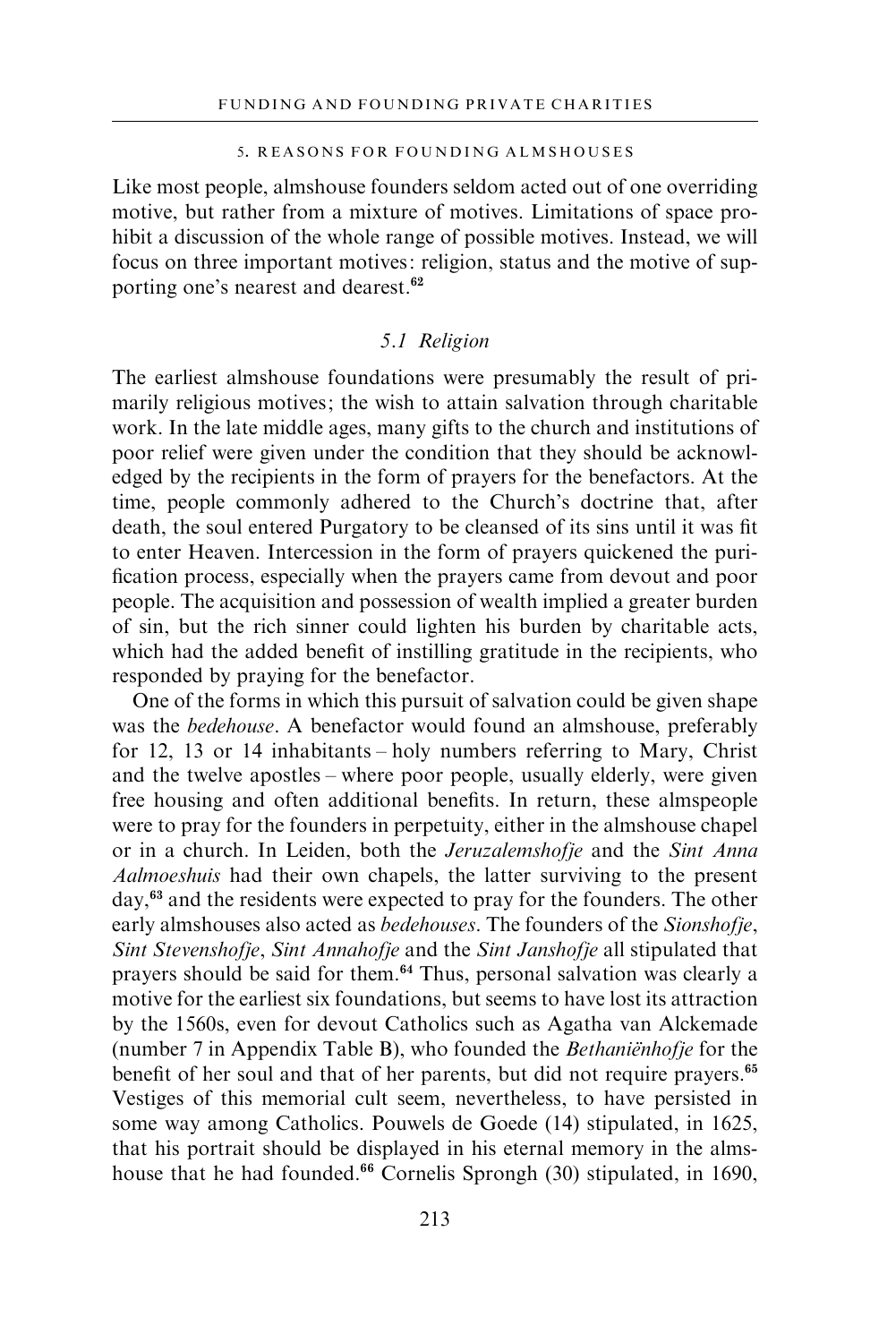that the almswomen in his *Heilige Geesthofie* were to be given a treat on the anniversaries of his birthday and that of his wife.<sup>67</sup>

With the advent of the Reformation, religious motivation becomes harder to identify. Protestant theologians often rejected the belief that good works could lead to salvation. Thus, almshouse foundation could no longer be regarded as particularly beneficial for the soul. Undoubtedly, not all formally Protestant founders were fully immersed in the finer points of their church's theology and may yet have hoped for some heavenly reward.<sup>68</sup> However, it is known that some founders, such as Jacob van Brouckhoven (16a), were well versed in orthodox theology. It has been suggested that for orthodox Calvinists, founding an almshouse was a public assertion of confidence in their salvation and of thankfulness for God's merciful – and undeserved – bestowal of so much material wealth. This was, presumably, the case with the founders Van Brouckhoven, who was a thrifty and militant Calvinist,<sup>69</sup> Catharina Geschier (29), who, in her will, wrote that 'the blessing of the Lord makes rich without labour',<sup>70</sup> and Samuel de Zee (31), whose will shows great zeal for the Calvinist faith, founding two scholarships for theology students and arranging for the inhabitants of his almshouse to receive catechism lessons every week.<sup>71</sup>

# 5.2 Memorial cult and social status

Whereas prayers for the dead lost their urgency in Protestant theology, the cult of commemorating the charitable dead did not disappear after the Reformation. If anything, it became stronger, for though religious piety might have found new channels to express itself, familial piety lost nothing of its attraction. In fact, the charitable foundations of their ancestors seem to have become more important for the founders' families, with the emphasis shifting to the memory of the family as such. Almshouses that were run by generations of the same family could develop into monuments to familial charity,<sup>72</sup> veritable family shrines. This concern seems also to have become more important for the founders themselves, who sometimes specified that their portraits – and sometimes those of their predeceased offspring – be placed in the regent chambers.<sup>73</sup>

This new form of memorial cult was translated into the rise of elaborate gatehouses, fitted out with coats of arms and commemorative inscriptions. Jan Willemsz van Woudendorp (19), for example, described in detail his coat of arms in his will, which was to be displayed over the gate.<sup>74</sup> Anthonis Jacobsz van der Schacht (24) had the gate of his almshouse decorated with depictions of the tools of his trade. Incidentally, the placing of coats of arms was not the exclusive domain of almshouse founders. Leiden town regents, from the seventeenth century onwards, also placed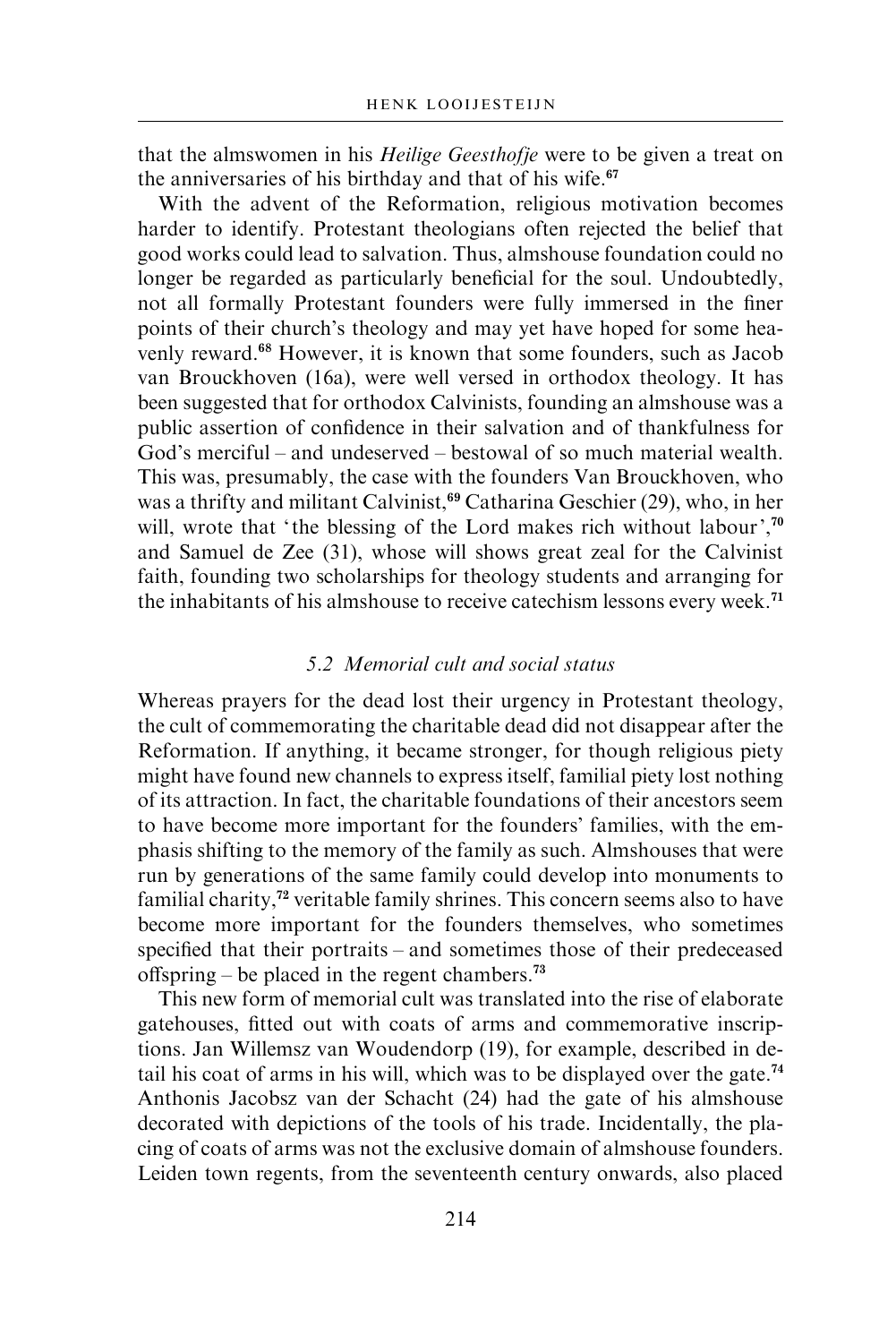their coats of arms on many public and semi-public buildings.<sup>75</sup> For them, founding an almshouse was not the only road to an increase in status and honour of their family.

In the second half of the seventeenth century a subsequent phase in the history of Dutch almshouses began, the building of so-called 'monumental' almshouses. Founders were no longer content with reasonably modest buildings but, as well as impressive gatehouses, built lavish regents' chambers and courtyards with monumental wells. These provided the inhabitants with more living space than the older almshouses. Prominent monumental almshouses in Leiden are the *Hofje van* Brouckhoven and the Hofje Meermansburg. The latter was described as more pleasant than an imperial palace<sup>76</sup> and functioned as a monument to the charity of the Meerman family as much as an almshouse, with coats of arms on the outside and a well topped by their eponymous merman. Similarly, the Hofje van Eva van Hoogeveen was adorned with a coat of arms on the outside wall and the well was topped by a statue of a lamb, referring to the lamb in the family coat of arms. Obviously, charitable purposes could be combined with the exaltation of one's family.

It is difficult to see how this rise of monumental almshouses could be compatible with the Calvinist theology dominating the Dutch Reformed church, which warned against excessive external display. Jacob van Brouckhoven, whose orthodox Calvinism is beyond doubt, also had his coat of arms displayed on the impressive gatehouse to his almshouse, though he did not go so far as to have his full name recorded. Instead, the only inscriptions are his and his co-founders' initials. Even to committed Calvinists, it would seem, the honour and status of the family were important concerns.<sup>77</sup>

The fact that many almshouse founders were childless and their almshouses were often completed only after their death does not contradict the importance of this concern. The reputation and status of one's family was not only determined by the present, but also, greatly, by the past.<sup>78</sup> Even if one was the last of the line, one still had obligations to the familial memory by making sure that a family name would not be forgotten even after its extinction.

There are more reasons to assume that status acquisition played a role. This may be deduced from the fact that so many post-Reformation founders in Leiden were immigrants, a trait possibly peculiar to almshouse founders in this city given the enormous influx of French-speaking immigrants from the Southern Netherlands. At least seven foundations were the work of eight founders who were immigrants – or children of immigrants – from the South.<sup>79</sup> Though often very successful in their new home city, none of them ever achieved the highest social status in the form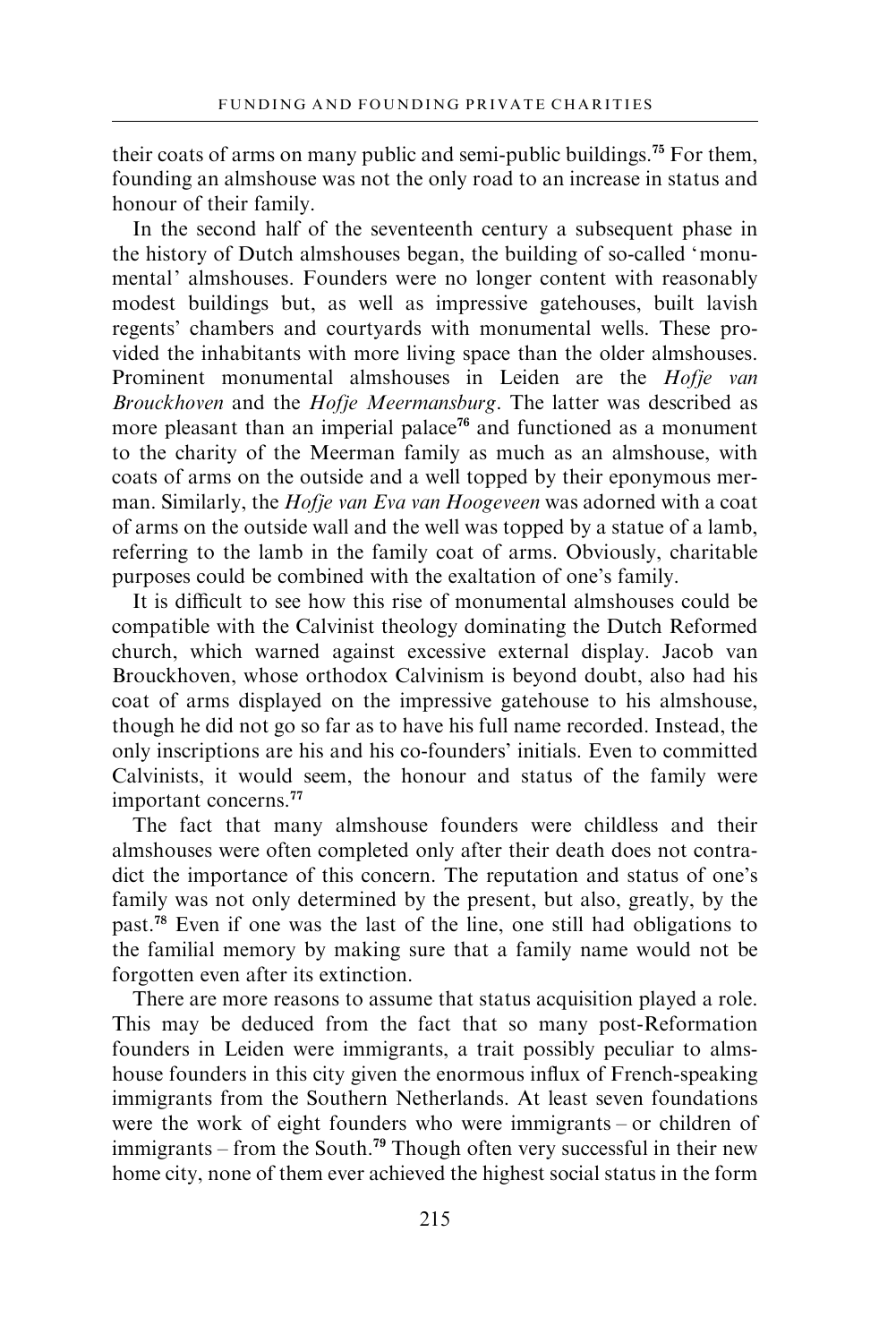of a position on the city council. This reflects the notorious tendency of Leiden's elite to close its ranks against the Southerners and politically exclude the migrant minority.<sup>80</sup> Most of these Southerners, though not all, were members of the Walloon Reformed congregation and, thus, attended a church in a different linguistic environment from that of their indigenous co-religionists. For this sub-elite group in Leiden, status acquisition, coupled with a desire to strengthen their own (ethnic) community, may well have been a strong motive for founding an almshouse.

# 5.3 Care for one's dearest

Many founders felt concerned for the generations who would come after them and part of maintaining the honour of the lineage was the duty to care for family members. It has been said that the almshouse founders and regents probably intended to safeguard from social decline less successful members of the same social group that they themselves belonged to, especially their family members.<sup>81</sup> Thus, not only was the memory of the family safeguarded, but the almshouse also protected the family's status even if one of the members had hit hard times. This not only applied to those who shared the family name of the founder, but to a much wider circle of kin. It is difficult to trace such relations, since almshouse administration was often rather haphazard. If a distant family relationship was a reason for giving a particular person a place, it was not always recorded, and even if it was, the precise kinship relation to the founder was rarely specified. Given the fact that founders frequently made this explicit proviso in their will, however, it is likely that this was a motive of some importance.<sup>82</sup>

Once again this was a motive dating from the late middle ages: explicit provisions that almshouse administrators should give preference to family members date from long before the Reformation, as in the case of the founders of the Sint Anna Aalmoeshuis and the Sint Stevenshofje. Moreover, it was no empty stipulation. The Sint Anna Aalmoeshuis, for example, housed two women from amongst the founder's kin between 1606 and 1626.<sup>83</sup> Jan Willemsz van Woudendorp (19 in Appendix Table B) also stipulated that precedence should be given to his kin. Though most of his near family were wealthy enough not to need a place in his almshouse, one line was impoverished, and throughout the seventeenth and eighteenth centuries could dependably acquire a place in his almshouse.<sup>84</sup> Similarly, the almshouse of Samuel de Zee (31) was explicitly set up and referred to as a 'family almshouse'.<sup>85</sup> At least until the mid-nineteenth century, the regents kept detailed records of who was entitled to a place in the almshouse. Overall, regents scrupulously adhered to such rules, even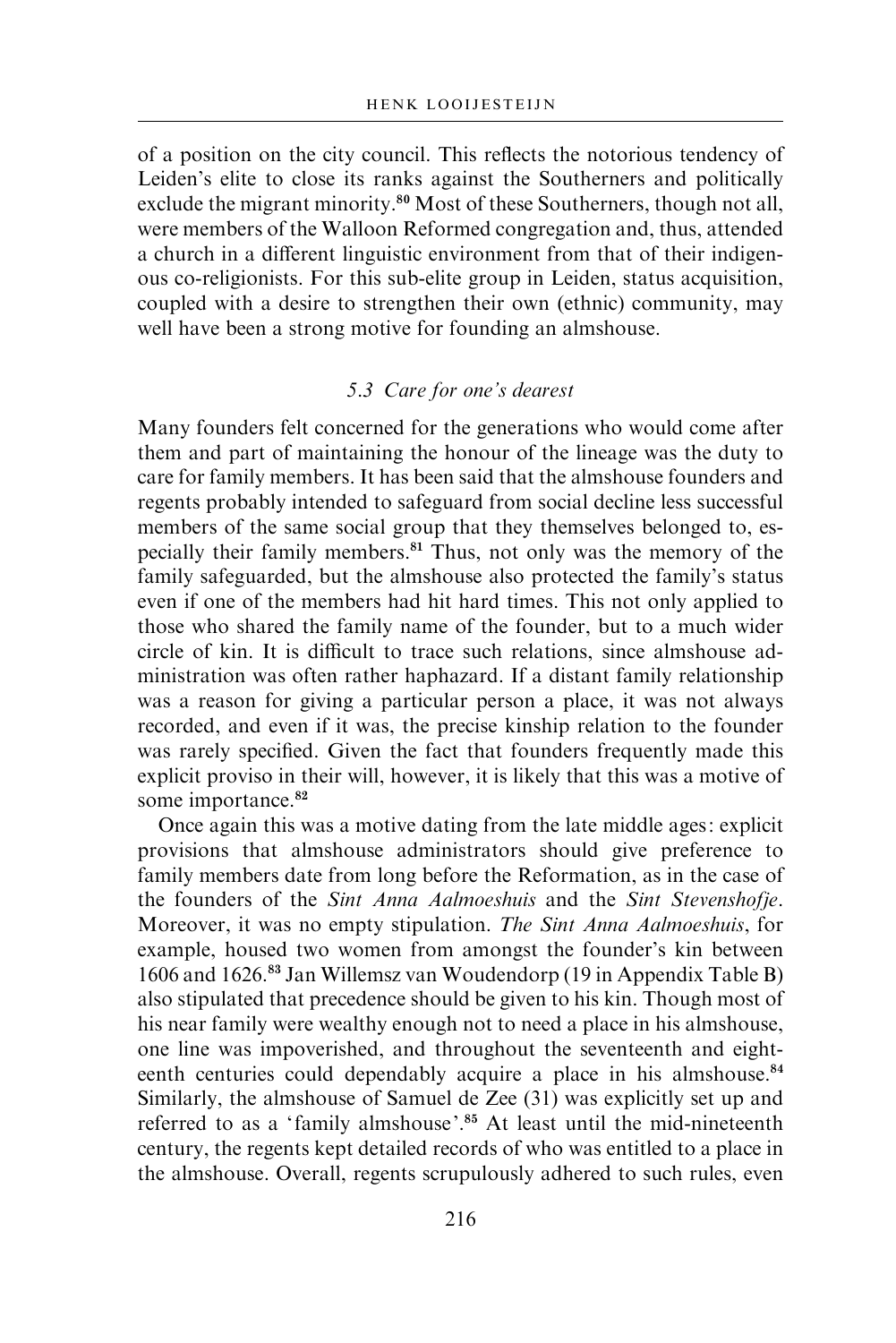centuries later: for example, the regents of the Sint Stevenshofje, founded in 1487, on two occasions, in 1744 and 1783, specifically stated that they had admitted a person because he was of the founder's kin.<sup>86</sup> The founders of Meermansburg specified not only that their family enjoyed precedence, but even assigned a specific apartment in their almshouse to be kept available for family members at all times, and which was indeed used for that purpose, although on occasion it was uninhabited. $87$ 

Sometimes the almshouse regents themselves fell into poverty and had to make use of these stipulations privileging family. This happened to the Van der Laens, regents of the Sint Janshofje, by the end of the seventeenth century. One of the Van der Laen regents, an impoverished widow, took a place in the family almshouse. The last Van der Laen took advantage of her kinship with the Meermans and died as an inhabitant of the family apartment in the Hofje Meermansburg.<sup>88</sup>

# 5.4 Care for one's nearest

Even if a founder often favoured his (or her) own kin over others, he ordinarily assumed in his will that kin would not be the sole beneficiaries of his charity. Usually founders described the prospective inhabitants in rather vague terms as poor but respectable people, but sometimes they were more explicit. Some promised a place to their domestic personnel, who customarily were regarded as more or less part of the family for whom provision had to be made, and with whom ties could be intimate.<sup>89</sup> In Leiden, throughout the early modern age, wealthy households<sup>90</sup> had at least one or two domestics. The upper bourgeoisie and the town regents often had more – founder Diderick van Leyden (33 in Appendix Table B), for example, employed seven domestics in 1743.<sup>91</sup>

Often the founder's personnel were assigned specific tasks in the almshouse. Cornelis Sprongh (30), for example, stipulated that his servant and her husband should continue to live in his house, which was to be converted into an almshouse, and act as caretakers of the poor, old women housed there. Almshouse foundations could, thus, act as a form of provision for elderly personnel<sup>92</sup> and the regents who administered their foundations used them as such.<sup>93</sup>

Stipulations favouring those who shared a founder's religion were more common. In a sense, they too were regarded as a form of family, as in the common phrase 'household members of the faith' (huisgenoten des geloofs). At least one founder, Jan de Latere (11), used this exact phrase in his will. In his case, he meant members of the Dutch Reformed church.<sup>94</sup> Other founders were more explicit about the expected religious affiliation. Gerrit Franckensz van Hoogmade (15), for example, wrote in his will that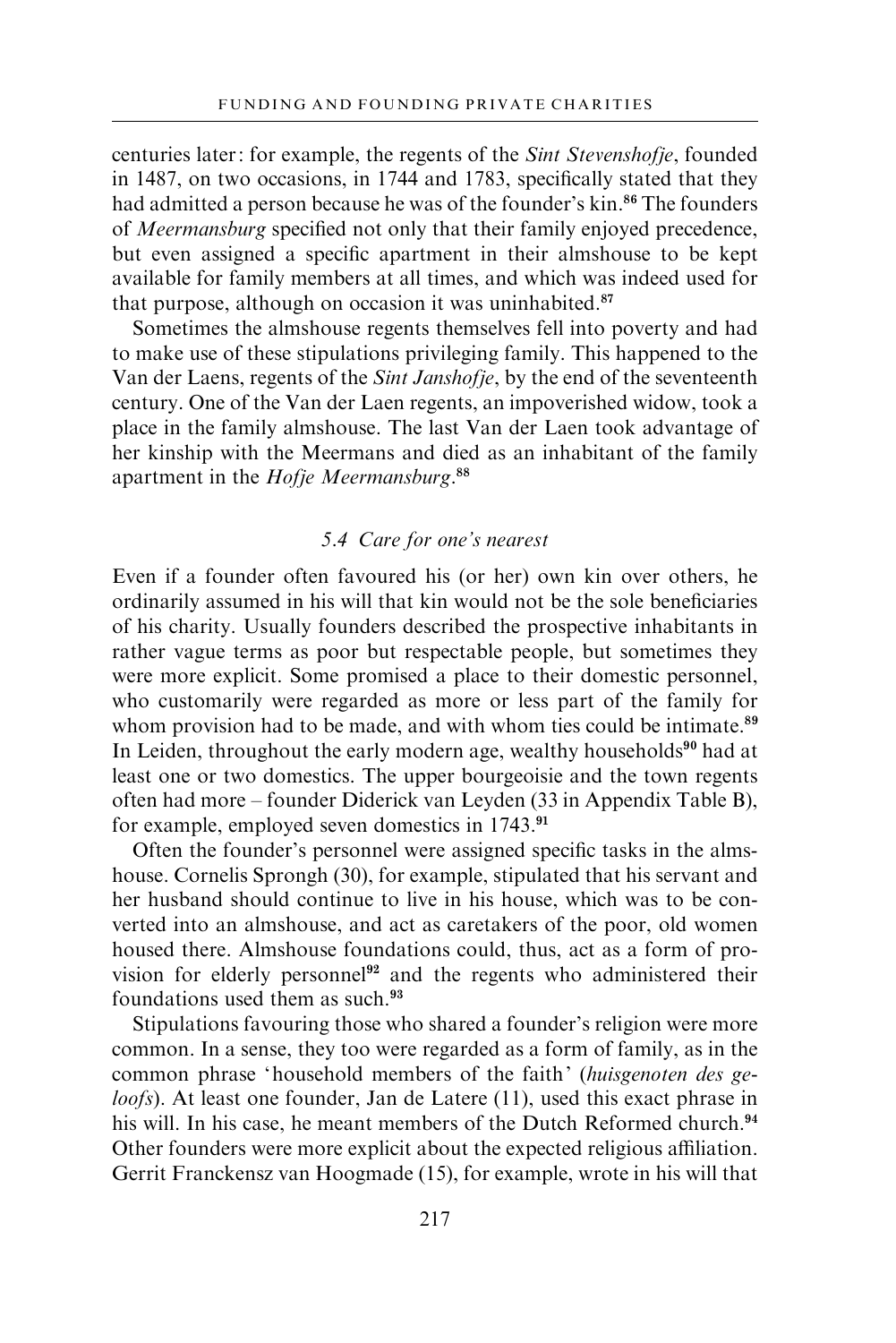he founded his almshouse out of his special affection for the Mennonite community to which he belonged.<sup>95</sup> It is possible that the non-Reformed founders specifically meant to strengthen their communities by providing the elderly members with the means to stay out of the civic, magistratecontrolled institutions, and thus preventing them from lapsing from their faith in favour of the Dutch Reformed regime of these institutions. Some dissenter founders kept conspicuously silent about the desired religious affiliation of almspeople in their wills. Post-Reformation Catholic founders, by appointing trusted Catholics as executor-regents, ensured that their almshouse would, in fact, be open only to Catholics.<sup>96</sup>

The stipulations of the Walloon founders that their almshouses were open to Walloons in particular seem more inspired by another form of bond between founder and inhabitants. Religiously, there was no reason why Walloons should dread being taken into a Dutch Reformed almshouse. Leiden's almshouses and hospitals do not seem to have discriminated against Walloon burghers.<sup>97</sup> However, the fact that the Walloons had the French language in common and shared a background of migration, especially when that migration had not been entirely voluntary, may have played an important role. Jean Pesijn and Marie de Lannoy (both 23), for example, both came from the area around Lille and, in the 1630s, had migrated to Leiden, where they married. That it was not just church membership that was important to them may be inferred from the precise wording of their statement that their foundation was meant for 'des vieilles gens mariés de la nation Wallonne', that is, for 'old married people of the Walloon nation'. The memorial tablet that was installed over the entrance gate specified, moreover, that the Pesijns wished to give comfort to Walloons driven from their homeland.<sup>98</sup> Thus, the Walloon almshouses served not just a religious, but also an ethnic community.

A similar sense of solidarity was displayed by Anthonis Jacobsz van der Schacht (24). Orphaned as a boy, he stipulated that, after his family, precedence should be given to former orphans who, like him, had been taken in by the city orphanage. His concern for orphaned children is also apparent from the fact that as a successful 'needle maker' he apprenticed several orphans and bequeathed 1,000 guilders to the orphanage.<sup>99</sup>

Finally, gender solidarity may also have played a role in founding almshouses. Some founders, at least, seem specifically motivated by concern for the vulnerability of single women in society,<sup>100</sup> such as the wealthy Eva van Hoogeveen (20), who remained unmarried throughout her life though she must have been a desirable match. She was explicitly described in the epithet over the almshouse gate as a 'most chaste and laudable virgin', and specified that her almshouse was meant for women 'who had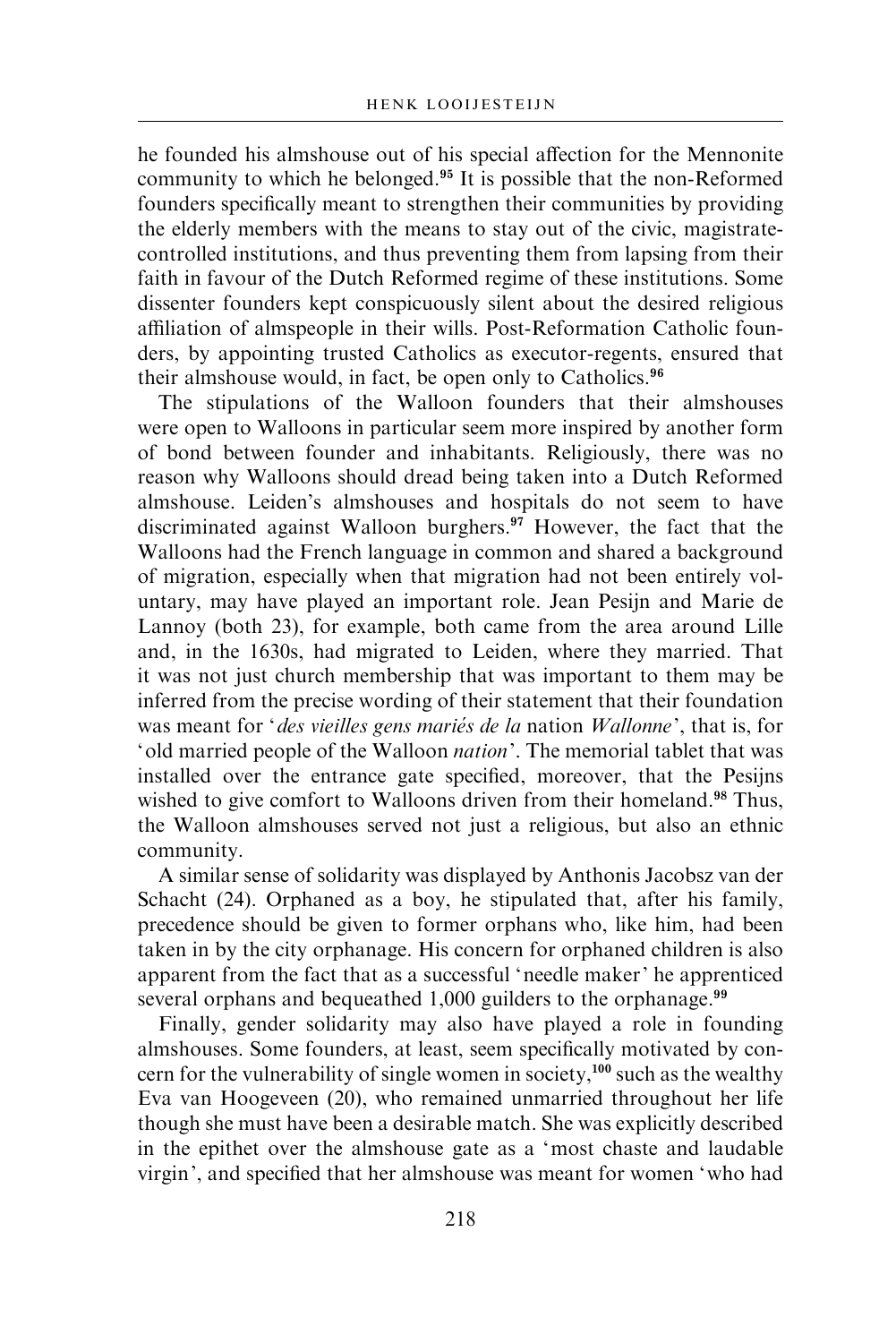no husband'. This wording was rather unusual and suggests that she wanted to provide a home explicitly for confirmed spinsters from less privileged backgrounds than her own.<sup>101</sup> Another example is Emerentia Benningh (17), who founded the *Klein Sionshofje*, a small almshouse specifically for four widows of the inhabitants of the adjoining Sionshofie, who suffered a 'double stroke' when their husband died as they not only lost their husbands but also their home and the support provided by the Sionshofje.<sup>102</sup> Benningh hired the same architect who had built her husband's almshouse, but her own almshouse remained much more modest in scale – even though she could easily have outdone her husband, as she left an estate worth 306,500 guilders.<sup>103</sup> Clearly, her intentions were limited to specifically assisting the widows of the Sionshofje, in which case four chambers may well have been enough to provide for these bereaved women.

### 6. THE IMPORTANCE OF BEING A PATRON

Regardless of which category of people an almshouse founder had in mind as deserving of alms, every founder seems to have stood in the centre of a circle of dependants for whom he or she was responsible. Kooijmans has recognised this mechanism of patronage in his study of Dutch early modern family and friendship relations. As depicted in Figure 2, the first responsibility that the head of a family had was to his immediate family – including children, sometimes parents, siblings and siblings' children. Beyond that, there was a wider circle of kin, varying from descendants of maternal ancestors to far-removed patrilineal relatives. The head also had responsibility for his domestic personnel, non-domestic personnel and any neighbours with whom he had a long-standing patronage relationship. Looking after these relations reflected positively on the reputation of the head, and on that of his family; failure to look after them would be viewed negatively, as the reputation of the family depended on the proper behaviour of all its members, no matter how far removed. Poverty of one reflected badly on the rest.<sup>104</sup>

This patronage mechanism explains part of the choice of recipients of almshouse charity. For founders, as Figure 3 shows, looking after co-religionists and fellow members of a particular ethnic group was not as obligatory as looking after family members and dependants. However, a founder was expected to assist fellow co-religionists and fellow-countrymen, with whom there were often kinship relations anyway, so that the different circles overlapped in such cases.<sup>105</sup> Similarly, looking after single or widowed women in general, or former orphans in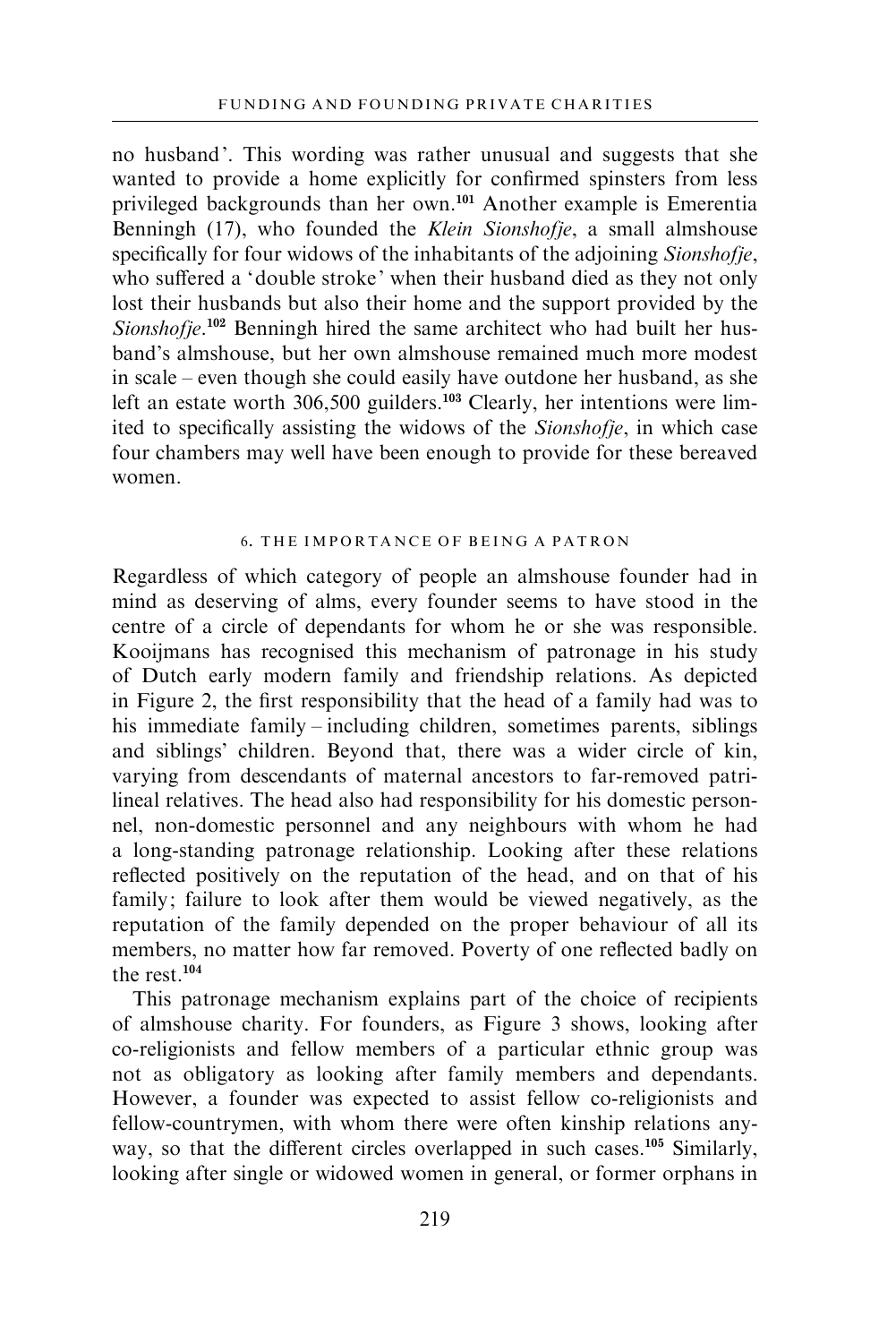

FIGURE 2. Obligations of a Dutch family head.



FIGURE 3. Obligations of an almshouse founder.

general, was not ordinarily a task for a family head, but looking after widows, single women and orphans within the family circle certainly was.

Not all founders worked within the same set of circles. Almshouse founders who were extremely wealthy often gave other categories of recipients precedence over their relatives. Thus, Eva van Hoogeveen (20, Appendix Table B) emphasised that her almshouse was meant primarily for single women, and did not specify in her will that her relatives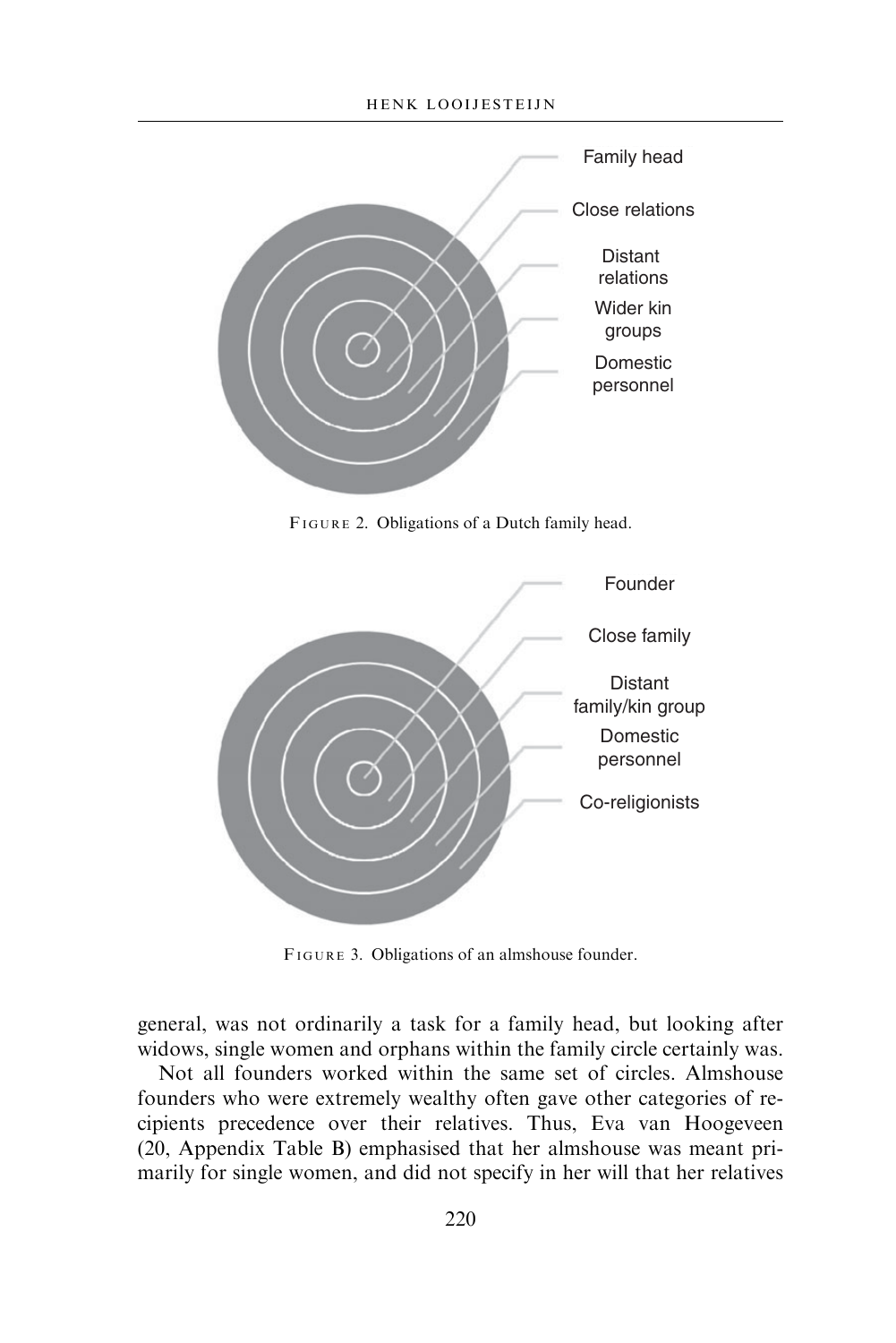had a greater claim over others.<sup>106</sup> Neither did Diderick van Leyden (33). It was possibly inconceivable to this wealthy burgomaster that his direct family would ever suffer want. In his case, at least one of his almshouses may have catered to another specific group: the inhabitants of his lordships.<sup>107</sup> This too would have been understood as part of the circle of responsibilities within which a well-to-do Dutch burgher stood.<sup>108</sup>

### 7. ALMSHOUSES AS SAFETY VALVES

Founders' responsibilities defined, to a large extent, the social composition of almshouse populations. Data available on almshouse inhabitants strongly suggest that, apart from the impoverished members of founders' families, most were members of the Dutch Republic's largest social classes.

Dutch historians distinguish five or six layers in early modern Dutch society. Beneath the patricians and nobility was the layer of the 'great burghers', which consisted of merchants, ministers and academics,<sup>109</sup> followed by the layers of 'broad burghers', 'small burghers', the wagedependants, and, in the lowest position, the ' rabble'. The broad and small burghers together formed the 'decent middle class, the cork on which society floated<sup>'110</sup> – the upper and lower middle classes. The 'broad burghers' or upper middle class consisted of successful artisans, small entrepreneurs, well-off shopkeepers, lower military officers, urban officials, village ministers and well-off farmers. They formed about 10 per cent of the population and enjoyed an annual income of 600 to 1,000 guilders. Often they could afford to save money for their old age.<sup>111</sup> The 'small burghers', or lower middle class, formed a heterogeneous group of small farmers, lower officials, schoolmasters, small skippers, small shopkeepers and artisans, many of them dependent on wage labour: this layer was 'above all, the world of small guild masters', who, incidentally, had their own system of welfare.<sup>112</sup> They formed about a third of the Dutch population, subsisting on an annual income of 350 to 600 guilders. Though regarded as 'respectable', the small burghers did not have many certainties: the early death of the breadwinner, a protracted illness or an accident could easily lead to social degradation in their case.

The same applied to the lower layer of wage-dependants, domestic servants, soldiers and sailors, relatively low-skilled artisans such as textile labourers, ship's carpenters, usually in the service of others, and unskilled labourers organised in guilds, such as the important group of carriers in Amsterdam who loaded and unloaded ships. Like the 'small burghers', their future prospects were uncertain; personal mishap or economic fluctuations could easily tip them into poverty. They subsisted on an annual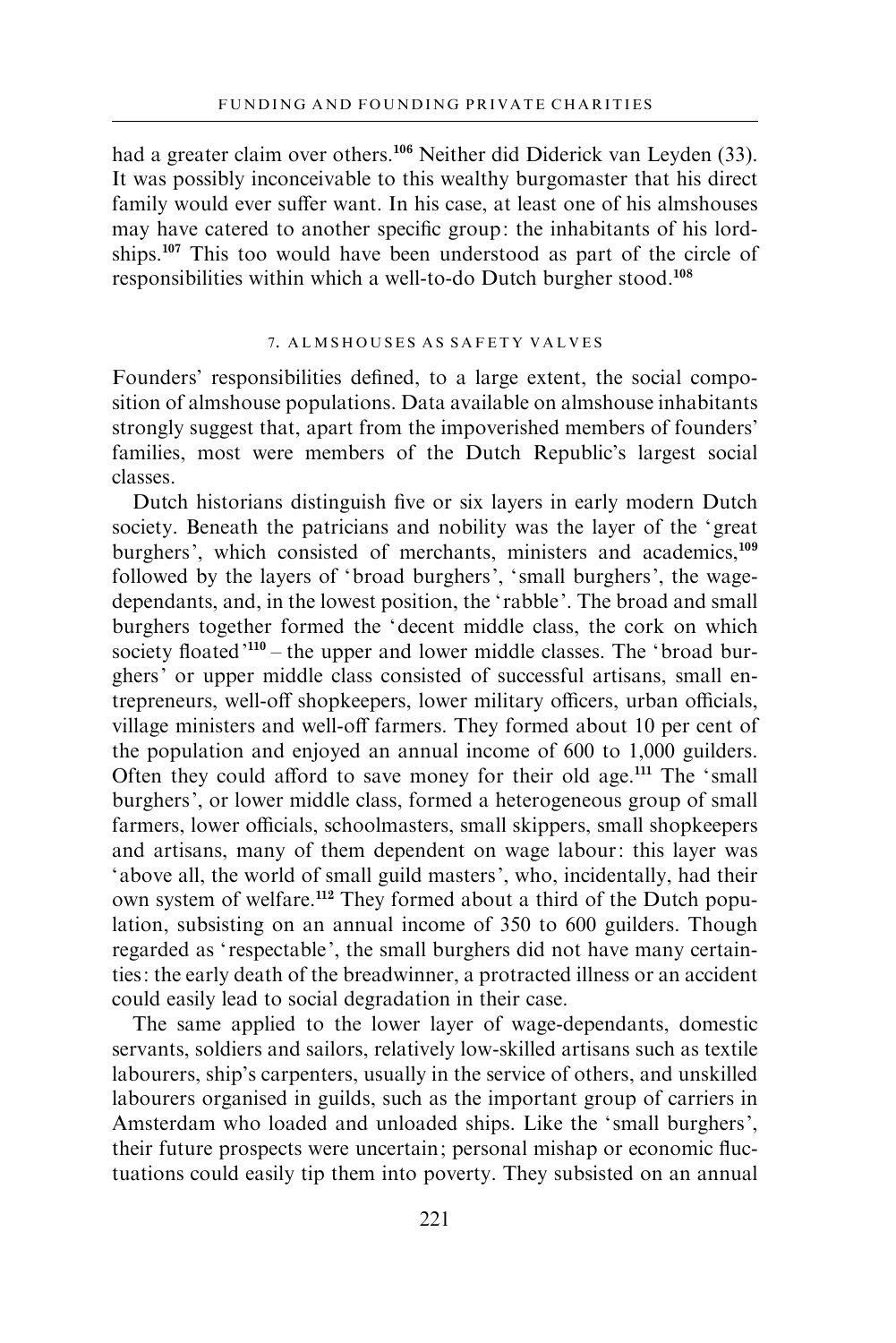income of 300 to 350 guilders and comprised another third of the population.

These two groups – the lower middle class and the wage-dependants, comprising some 60 per cent of the population – were forever balanced precariously on the threshold between respectability and the rabble. For them, it was much more difficult to save money for their old age. A place in an almshouse allowed them to age with grace and without losing face, that is, without descending into the lowest class of Dutch society, the 10 per cent of the population who could hardly subsist even at the best of times.<sup>113</sup> Dutch society did not abandon this lowest rung of society, but almshouses often – though not always – excluded the really poor through more or less strict requirements regarding church membership and less easily traceable notions of respectability and decency. In Leiden, at least 25 almshouses in one way or another adhered to such requirements. The ' rabble' simply could not live up to these rules – even if they had been able to save enough money to pay an entrance fee.

Unfortunately, the dearth of sources does not allow a detailed account of who actually lived in Leiden's almshouses. Registers of almshouse inhabitants are rare and, when they do exist, not very informative. Almshouse regents seem to have been more concerned with administrating the almshouse's funds properly. An exception, in this sense, was Pauwels Pauwelsz van Thorenvliet, regent of the Sint Anna Aalmoeshuis between 1604 and 1627, who kept a register of the inhabitants, their ages, names, origins and, sometimes, information on the occupations of their deceased husbands.<sup>114</sup> These latter had mostly had jobs placing them in the lower middle class and the group of wage-dependants. Three had been active as weavers and two as cloth-millers. The other occupations listed included kettle-smith, knife-smith, corn-measurer, shoemaker, ball-maker, butcher, soldier, tailor, farmer and peat-digger. However there was also a lakenreder or textile-manufacturer/merchant, an occupation with great potential for acquiring wealth.

There are other indications that entering an almshouse was not for the truly poor. In some cases, inventories of the goods that the inhabitants brought with them have been preserved. From these lists, it is clear that almshouse inhabitants were not the poorest since they possessed considerable amounts of furniture, utensils, clothing, some jewellery, money and sometimes a book. The inventories, which were deposited with the regents upon entering, suggest also a moderate amount of literacy, as they were written by the new arrivals themselves.

Almshouses in Leiden, thus, seem to have catered for those for whom old age might mean a loss of goods and status, and, therefore, were predominantly of interest to those who feared their lives would outlast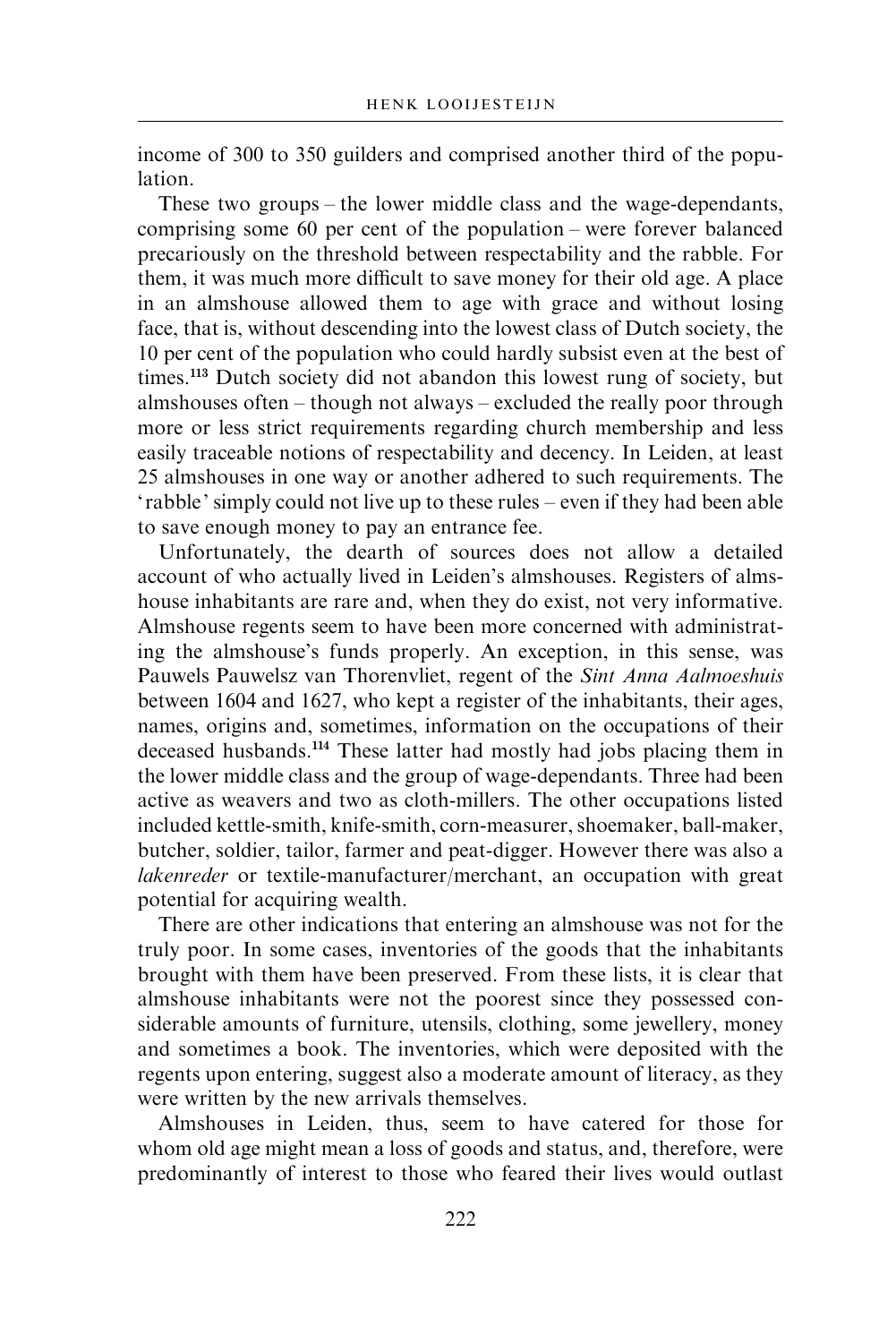their means. This category extended to those from a higher social background. The textile manufacturer's widow is a case in point, as is Van Thorenvliet's cousin, who was admitted to the almshouse in 1622 and was obviously more well-to-do than her new neighbours.<sup>115</sup> On the whole, however, almshouses primarily catered to the lower middle class and the wage-dependants, from whose ranks most dependants of almshouse founders and regents originated. When no relatives needed a place domestics and outdoor personnel, such as gardeners and washerwomen, came first in line. Similarly, those ' fellows in the faith' who desired a place were also more likely to have come from amongst the ranks of the 'small burghers'. It is probable that most inhabitants originated from these large groups in society. More research is needed before this can be confirmed with greater conviction, but it is perhaps not going too far here to postulate that in almshouses, the top 20 per cent of early modern society provided an escape from the poverty trap for the 60 per cent of the population defined as ' small burghers' and wage-dependants.

### 8. CONCLUSION

The introduction asked who the almshouse founders of Leiden were, and why, and for whom, they founded their almshouses. The prosopography of Leiden's almshouse founders suggests that they were likely to be male and usually married, in which case their wives often acted as co-founders. A minority of the founders consisted of women, most of whom were spinsters or widows. The vast majority of founders in Leiden had been married at some point in their lives, but a considerable majority did not leave children behind at the time of foundation. Religiously, they were mostly conformist. Although before the Reformation, in 1573, they were all Catholic, after that date 21 out of 28 adhered to the Reformed church while Non-Reformed foundations were fewer, but ran most of the religious gamut of the Republic, such as Catholic, Mennonite and Remonstrant. Though theologically in communion with the Dutch Reformed, the Walloon Reformed founders actually formed the largest subdivision, eight founders being from this ethnically defined group. The seven dissenter founders and the eight Walloon founders may, however, have had in common the desire to contribute to the cohesion of their respective religious and ethnic communities.

The wealth of the founders varied, as did the extent to which they used their capital for their foundations but, in all cases, their wealth must have been considerable. The most remarkable change over time was the decrease in founders who were part of the patrician elite. Before 1573, almost all founders occupied positions in the urban government. After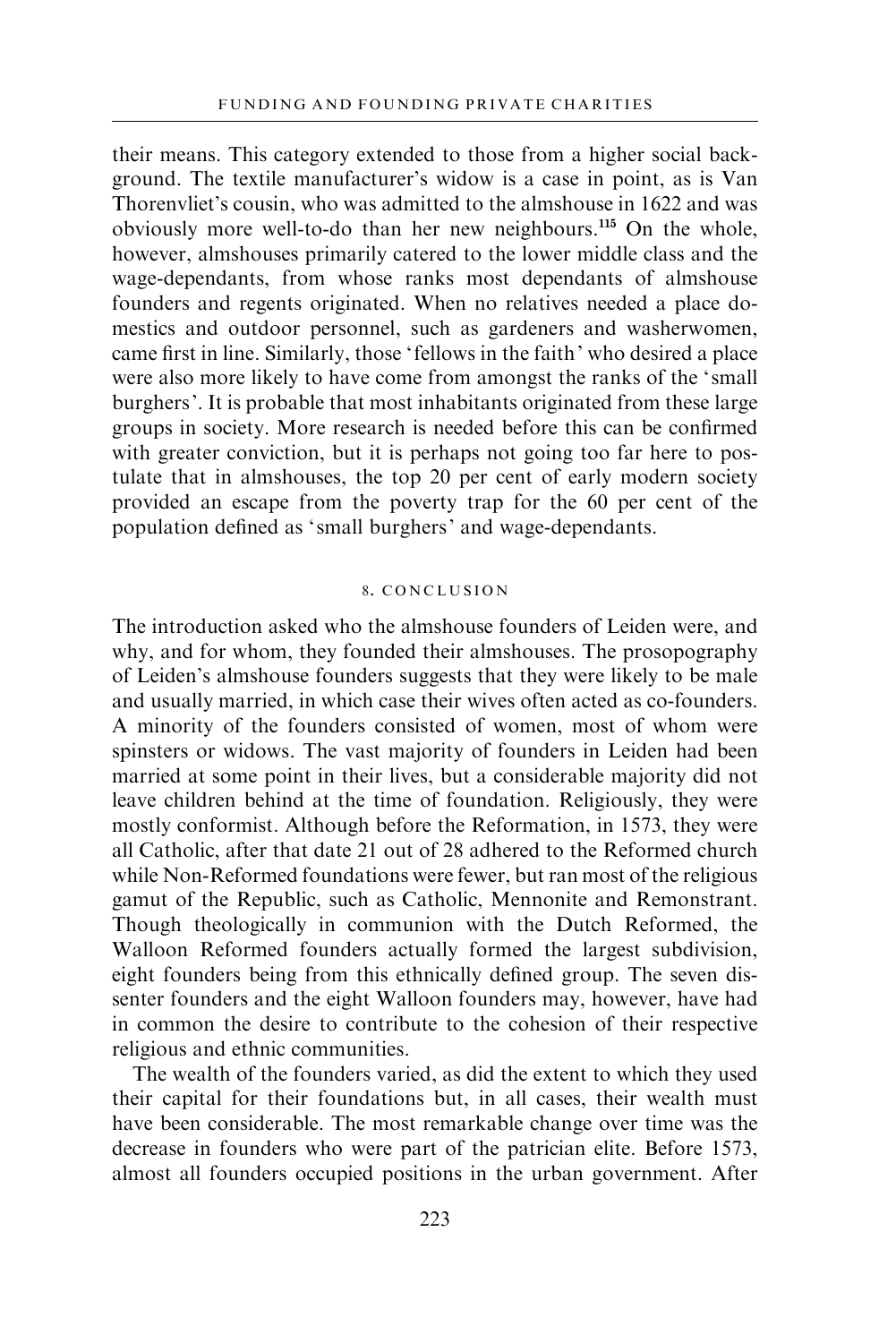1573, only three founders did so, though another six founders were part of the urban super-elite. In contrast, 19 post-Reformation founders formed part of the city's rich sub-elite. A possible explanation for this sharp contrast may be that town regents in later eras were responsible for many of the older foundations, which stopped them from founding their own almshouses.

As for why almshouses were founded, Leiden founders could have been motivated by religious concerns. This was clearly attested by the pre-Reformation founders, who expected the inhabitants of their foundations to pray for their souls. After the Reformation, they showed concern for the spiritual welfare of the beneficiaries of their foundation, but, increasingly, they also showed obvious concern for the memory and status of themselves and their families, past and present. Founding an almshouse was a way to acquire or solidify the status of a particular family. The motive of status acquisition may have been highly important to the many founders from the sub-elite. Closely related to this motive was the strong concern for all those for whom they felt, or were obligated to feel, responsible as patrons. Almshouses were founded to accommodate less well-off relatives, personnel, fellow religionists, countrymen, women and former orphans, and in one case, the subjects of their lordships. Most of these recipients could be found in the lower, but not the lowest, regions of Dutch society.

The composite image of the Leiden almshouse founders provided in this article suggests that, though the Dutch charitable institutions seemed 'many and various' to Sir William Temple, in fact, they showed a considerable degree of similarity to one another; as a group, they displayed considerable homogeneity, even across the centuries. Although change certainly occurred, the continuity may, in fact, have been greater.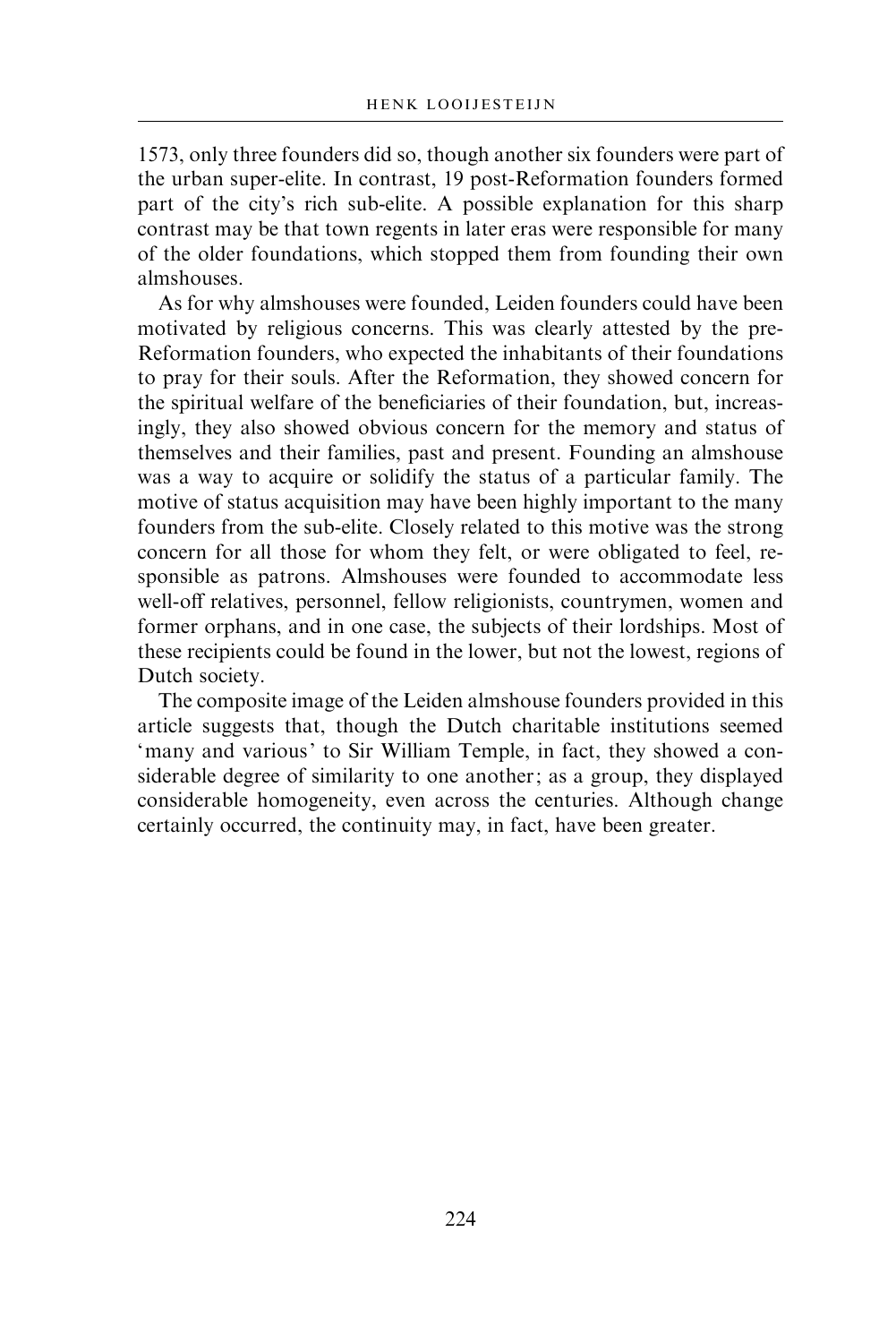#### APPENDIX

# T ABLE ALeiden almshouse foundations ca. 1450–ca. 1800

| $No$ . | Name of foundation                              | $A^a$ | $B^b$ | Name(s) of founder(s) <sup>c</sup>                                                                      |
|--------|-------------------------------------------------|-------|-------|---------------------------------------------------------------------------------------------------------|
|        | Jeruzalemshofje                                 | 1464  | 1467  | Wouter IJsbrantsz (died 1467)                                                                           |
| 2      | (Groot) Sionshofje                              | 1458  | 1480  | Jhr Hugo van Zwieten (died 1481) and Jvr Lutgart Clarisdr van<br><b>Boschhuizen</b>                     |
| 3      | St. Stevenshofje                                | 1484  | 1487  | Willem Aerntsz van Tetrode (died 1487) and Christina Aartsdr<br>(Aerntsdr) Bruinen (died 1506/09)       |
| 4      | St. Anna Hofje (Aalmoeshuis)                    | 1491  | 1492  | Willem Claesz (died 1492) and Hillegont Willemsdr (died 1492)                                           |
| 5      | St. Annahofje of Joostenpoort                   | 1496  | 1503  | mr Joest Heynricxz (van der Strijpen van Duivelandt) (died 1503)<br>and Geertruyt Jansdr (died 1506/07) |
| 6      | St. Janshofje                                   | 1504  | 1504  | Jan Stoop Kerstantsz and Claertgen Pieter Jan Claerensznsdr                                             |
|        | Bethanienhofje (Emmaushofje)                    | 1563  | 1563  | Agatha van Alckemade (died 1573)                                                                        |
| 8      | St. Janshofje (Van der Laenshofje)              | 1565  | 1565  | mr Geraert van der Laan (1480/81-1568)                                                                  |
| 9      | Cathrijn Jacobsdochterhofje                     | 1598  | 1598  | Cathrijn Jacobsdr (died 1601)                                                                           |
| 10     | Cathrijn Maertensdochterhofje                   | 1608  | 1621  | Cathrijn Maertensdr (died 1621)                                                                         |
| 11     | Jan de Laterehofje                              | 1612  | 1616  | Jan de Latere (du Later) (died 1612)                                                                    |
| 12     | St. Barbarahofje                                | 1615  | 1615  | Jacob Aertsz (Arentsz) Spruyt (died 1615) and Beatrix Huysmansdr                                        |
| 13     | Van Assendelftshofje                            | 1624  | 1681  | Bartholomeus Willemsz van Assendelft (died 1626)                                                        |
| 14     | St. Salvatorhofje (Salvator Mundihofje)         | 1625  | 1636  | Pouwels Claesz de Goede (1542/4–1635)                                                                   |
| 15     | Hofje Bethlehem                                 | 1630  | 1630  | Gerrit Franckensz van Hoogmade (died 1630/46)                                                           |
| 16     | Van Brouchoven Hofje                            | 1631  | 1640  | Jacob van Brouckhoven (1577–1642) and Anna van Brouchoven<br>(died 1626)                                |
| 17     | Klein Sionshofje (Hofje van Emerantia Banningh) | 1641  | 1641  | Emerantia Benningh (1586–1667)                                                                          |
| 18     | St. Pietershof (Van der Speckhofje)             | 1645  | 1645  | Pieter Gerritsz (van der) Speck (died 1647)                                                             |
| 19     | Van Woudendorpshofje (Woudendorpspoort)         | 1645  | 1645  | Jan Willemsz van Woudendorp (died 1646) and Catherina Jansdr<br>van der Rijp                            |

225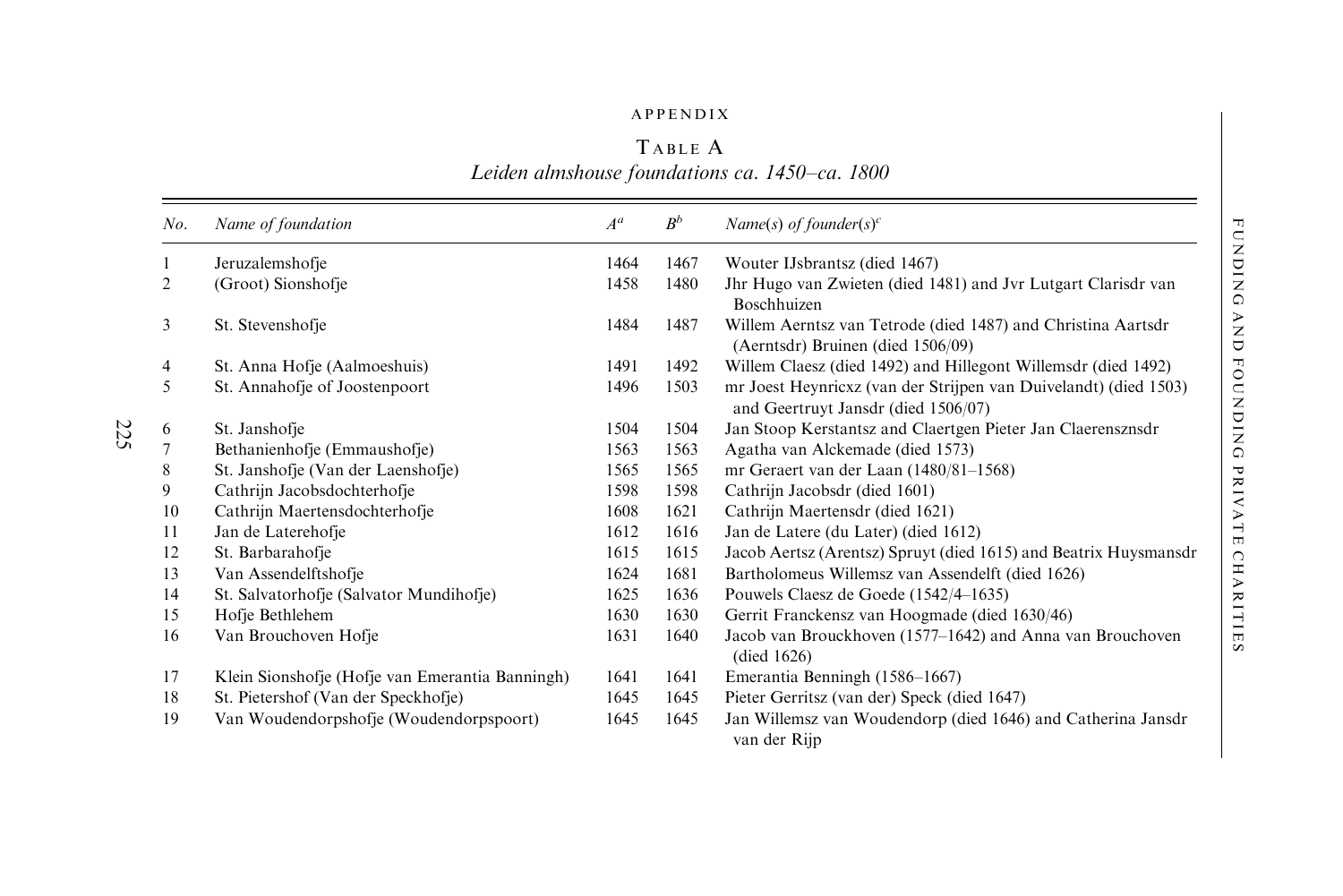| TABLE A (Cont.) |  |
|-----------------|--|
|-----------------|--|

| No. | Name of foundation                                            | $A^a$ | $B^b$ | Name(s) of founder(s) <sup>c</sup>                                                                |
|-----|---------------------------------------------------------------|-------|-------|---------------------------------------------------------------------------------------------------|
| 20  | Hofje van Eva van Hoogeveen                                   | 1650  | 1659  | Eva Aelbrechtsdr van Hoogeveen (1594–1652)                                                        |
| 21  | Hofje van (Pieter) Loridan                                    | 1655  | 1656  | Pieter Loridan (died 1656)                                                                        |
| 22  | Tevelingshofje (Karel Tevelshofje)                            | 1655  | 1666  | Charles Tevel (died 1660), Jacob Tevel (ca. 1605–1664) and<br>Elisabeth van den Vinct (died 1667) |
| 23  | Jan (Jean) Pesijns Hofje                                      | 1655  | 1681  | Jan Pesijn (died 1666) and Marie de Lannoy (died 1681)                                            |
| 24  | Schachtenhofje                                                | 1664  | 1671  | Anthonis Jacobsz (van der) Schacht (Schaft) (ca. 1613–1669)                                       |
| 25  | Joost Frans van der Lindenhofje<br>(Remonstrantenpoort)       | 1668  | 1691  | Joost Fransz van der Linden (died 1668)                                                           |
| 26  | St. Jacobshofje (Crayenboschhofje)                            | 1672  | 1681  | Gommarus Jacobsz van Crayenbosch (died 1681)                                                      |
| 27  | Hofje Meermansburg                                            |       | 1680  | Maarten Ruychaver Meerman (1627–1684) and Helena Verburch<br>$(ca. 1625/1630-1683)$               |
| 28  | Francois Houttijnshofje                                       | 1685  | 1736  | Francois Houttijn (died 1688)                                                                     |
| 29  | Jean Michielshofje                                            | 1687  | 1717  | Jean Michel and Catharina Geschier (died 1691)                                                    |
| 30  | Heilige Geesthofje (Hof van Cornelis Sprongh<br>van Hoogmade) | 1690  | 1706  | Cornelis Sprongh (1642–1706), heer van Hoogmade                                                   |
| 31  | Hofje van Samuel de Zee                                       | 1723  | 1724  | Samuel de Zee (Samuel le Maire) (1654–1724)                                                       |
| 32  | Barend van Namenshofje                                        | 1728  | 1730  | Barend van Namen (died 1729)                                                                      |
| 33  | Mierennesthofje                                               | 1737  | 1737  | mr Diderick rijksgraaf van Leyden (1695–1764)                                                     |
| 34  | Coninckshofje                                                 | 1758  | 1773  | Cecilia Coninck (died 1771)                                                                       |

a Column A gives the date of the original intention to found an almshouse.

 $b$  Column B gives the date of the actual effectuation of the foundation.

 $c<sup>c</sup>$  It is a Dutch convention to abbreviate surnames so, for example, Jacobsz (no. 25) is a shortened version of Jacobszoon and Jacobsdr (no. 9) is a shortened version of Jacobsdochter.

Source: Dutch Almshouse Database.

226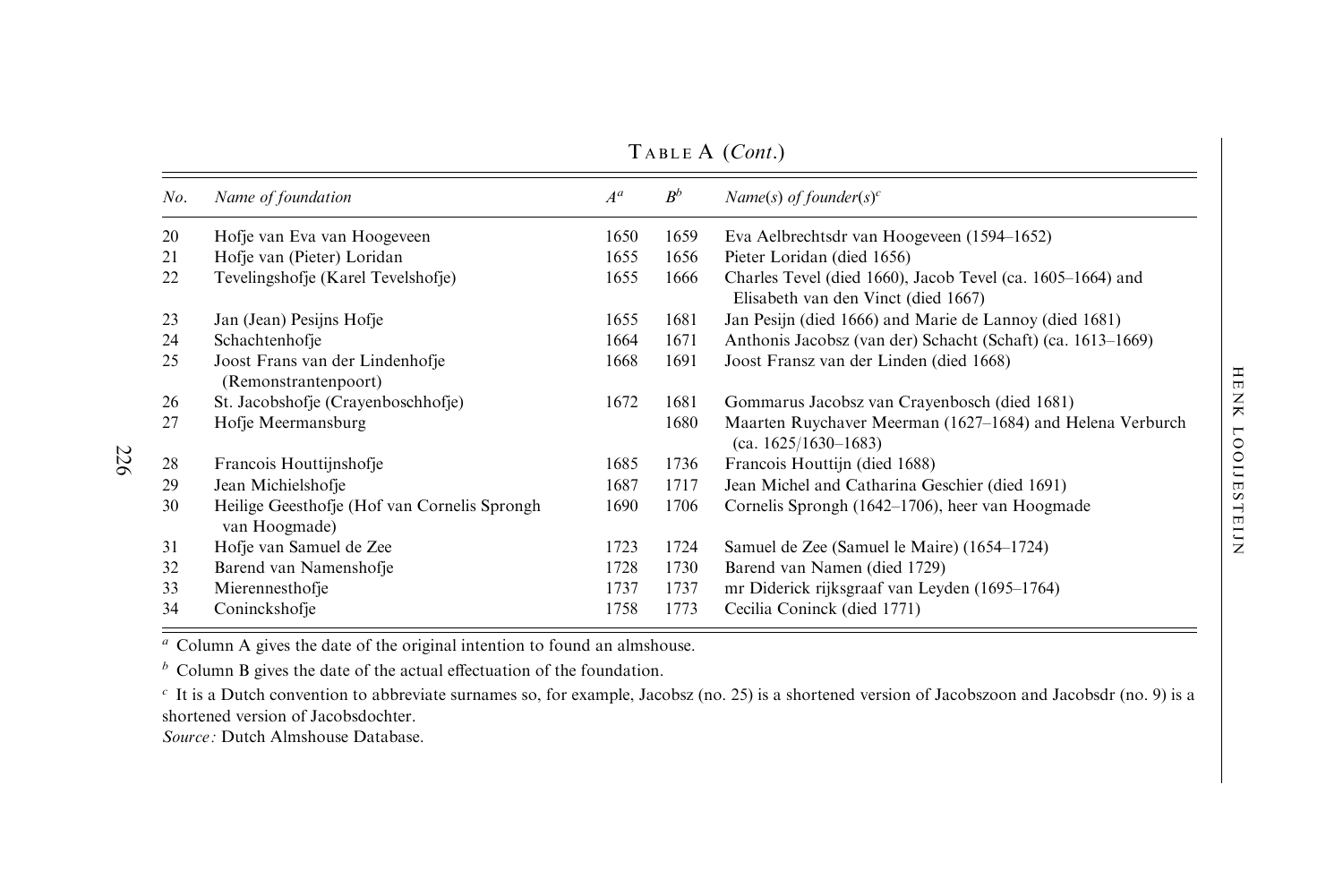| No. | Names of founders <sup>a</sup>                                                                                   | Gender        | Marital<br>status <sup>b</sup> | <i><b>Offspring</b></i> | Occupation                          | Patrician<br>rank <sup>c</sup> | Walloon/Southern<br><b>Netherlands</b><br>background | Religion <sup>d</sup> |
|-----|------------------------------------------------------------------------------------------------------------------|---------------|--------------------------------|-------------------------|-------------------------------------|--------------------------------|------------------------------------------------------|-----------------------|
|     | Wouter IJsbrantsz (died 1467)                                                                                    | Male          | M                              | Childless               | Grocer and cloth<br>merchant        | Alderman                       |                                                      | C                     |
| 2   | Jhr Hugo van Zwieten (died<br>1481) and Jvr Lutgart Clarisdr<br>van Boschhuizen                                  | Male/female   | M                              | Childless               | Nobleman and<br>landed proprietor   | Burgomaster                    |                                                      | C                     |
| 3   | Willem Aerntsz van Tetrode<br>(died 1487) and Christina<br>Aartsdr (Aerntsdr) Bruinen<br>(died 1506/09)          | Male/female   | M                              | Childless <sup>e</sup>  | Brewer and cloth<br>merchant        |                                |                                                      | С                     |
| 4   | Willem Claesz (died 1492) and<br>Hillegont Willemsdr (died<br>1492)                                              | Male/female M |                                | Children                | Brewer and barber                   | Alderman                       |                                                      | C                     |
| 5   | mr Joest Heynricxz (van der<br>Strijpen van Duivelandt) (died<br>1503) and Geertruyt Jansdr<br>(died $1506/07$ ) | Male/female   | $_{\rm M}$                     | Children                | Apothecary                          | Burgomaster                    |                                                      | C                     |
| 6   | Jan Stoop Kerstantsz and<br>Claertgen Pieter Jan<br>Claerensznsdr                                                | Male/female   | $_{\rm M}$                     | Childless               | Brewer and dyer                     | Burgomaster                    |                                                      | C                     |
|     | Agatha van Alckemade (died<br>1573)                                                                              | Female        | W                              | Children                | Noblewoman and<br>landed proprietor |                                |                                                      | C                     |

T ABLE B Characteristics of the founders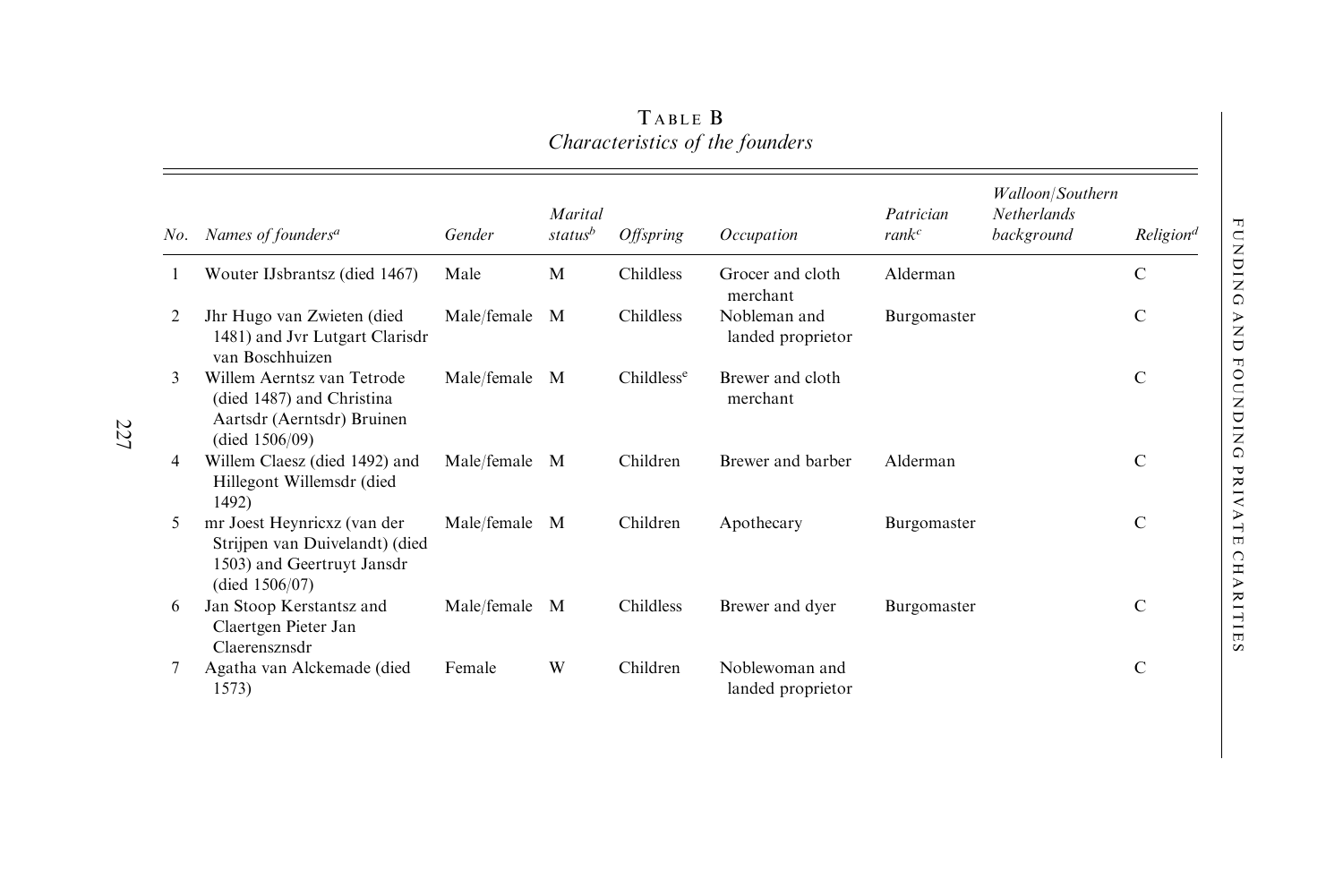| No.             | Names of founders <sup>a</sup>                                         | Gender      | Marital<br>status <sup>b</sup> | <i><b>Offspring</b></i> | Occupation                              | Patrician<br>$rank^c$    | Walloon/Southern<br><b>Netherlands</b><br>background | Religion <sup>d</sup> |
|-----------------|------------------------------------------------------------------------|-------------|--------------------------------|-------------------------|-----------------------------------------|--------------------------|------------------------------------------------------|-----------------------|
| 8               | mr Geraert van der Laan (1480/<br>$81 - 1568$                          | Male        | W                              | Children                | Administrator and<br>landed proprietor  |                          |                                                      | $\mathsf{C}$          |
| 9               | Cathrijn Jacobsdr (died 1601)                                          | Female      | W                              | No known<br>children    | Tailor's widow                          |                          |                                                      | NH <sup>f</sup>       |
| 10              | Cathrijn Maertensdr (died<br>1621)                                     | Female      | W                              | No known<br>children    | Tailor's widow                          |                          |                                                      | NH <sup>g</sup>       |
| 11              | Jan de Latere (du Later) (died<br>1612)                                | Male        | M                              | No known<br>children    | Merchant                                |                          | Yes                                                  | WH                    |
| 12              | Jacob Aertsz (Arentsz) Spruyt<br>(died 1615) and Beatrix<br>Huysmansdr | Male/female | M                              | Childlessh              |                                         |                          |                                                      | $\mathsf{C}$          |
| 13              | Bartholomeus Willemsz van<br>Assendelft (died 1626)                    | Male        | W                              | Children <sup>i</sup>   | Wood merchant                           | Veertigraad <sup>j</sup> |                                                      | <b>NH</b>             |
| 14              | Pouwels Claesz de Goede<br>$(1542/4 - 1635)$                           | Male        | U                              | Childless               | Priest                                  |                          |                                                      | $\mathsf{C}$          |
| 15              | Gerrit Franckensz van<br>Hoogmade (died 1630/46)                       | Male        | M                              | Children                | Merchant                                |                          |                                                      | M                     |
| 16a             | Jacob van Brouckhoven<br>$(1577 - 1642)$                               | Male        | M                              | Childless               | Administrator and<br>landed proprietor  | Burgomaster              |                                                      | <b>NH</b>             |
| 16 <sub>b</sub> | Anna van Brouckhoven<br>(died 1626)                                    | Female      | W                              | Childless               | Widow of Councillor<br>Court of Holland |                          |                                                      | <b>NH</b>             |
| 17              | Emerentia Benningh<br>$(1586 - 1667)$                                  | Female      | M                              | Childless               | Wife burgomaster                        |                          |                                                      | <b>NH</b>             |
| 18              | Pieter Gerritsz (van der) Speck<br>(died 1647)                         | Male        | W                              | No known<br>children    | Carpenter-architect                     |                          |                                                      | <b>NH</b>             |

T ABLE B (Cont.)

HENK LOOIJESTEIJN HENK LOOIJESTEIJN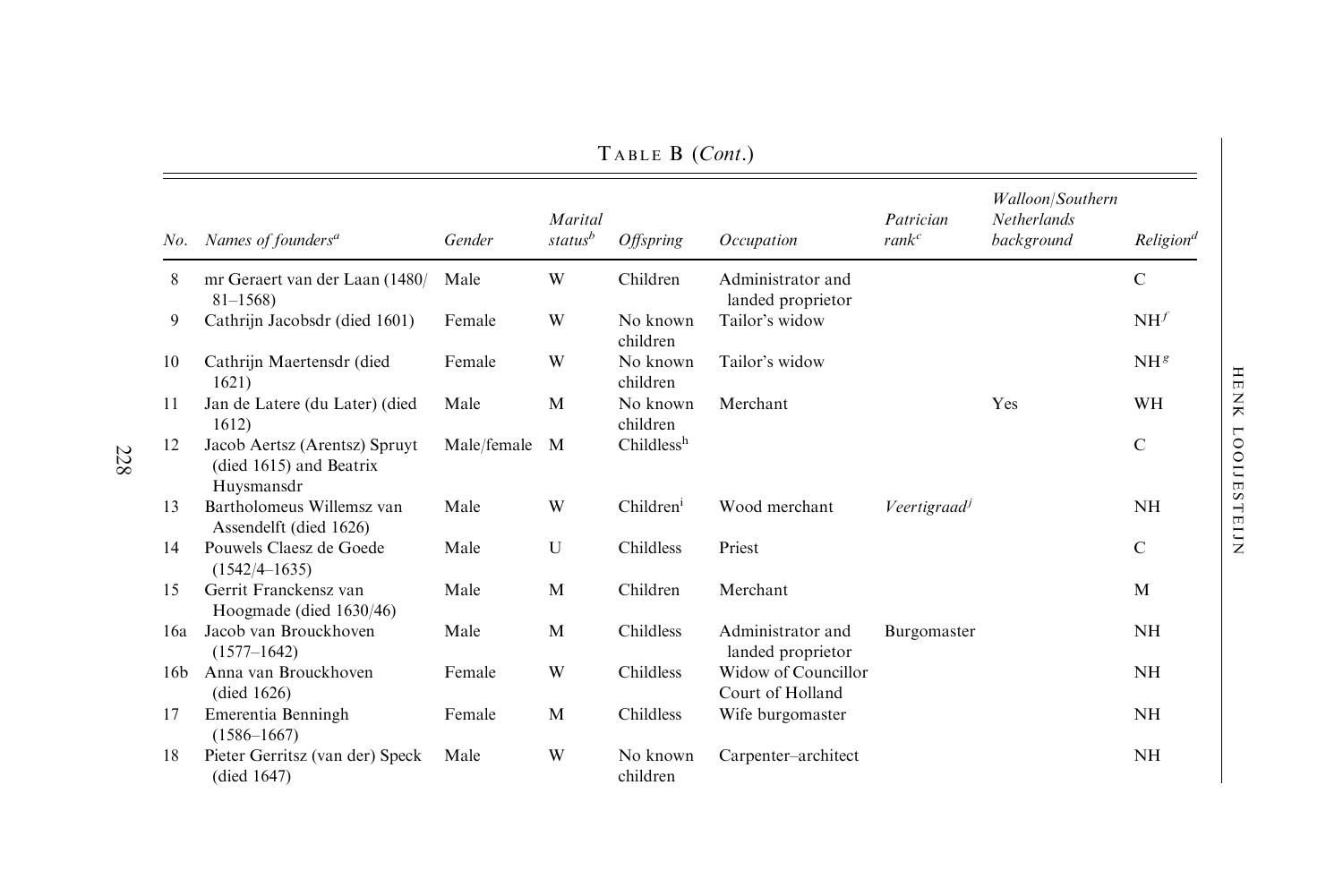| 19              | Jan Willemsz van Woudendorp<br>(died 1646)                                                      | Male          | M | No known<br>children    | Grain merchant                             |     | NH          |
|-----------------|-------------------------------------------------------------------------------------------------|---------------|---|-------------------------|--------------------------------------------|-----|-------------|
| 20              | Eva Aelbrechtsdr van<br>Hoogeveen (1594–1652)                                                   | Female        | U | Childless               | Regent's daughter                          |     | NH          |
| 21              | Pieter Loridan (died 1656)                                                                      | Male          | U | Childless               | Cloth dyer                                 | Yes | WH          |
| 22a             | Charles Tevel (died 1660)                                                                       | Male          | U | Childless               | Merchant                                   | Yes | WH          |
| 22 <sub>b</sub> | Jacob Tevel (ca. 1605–1664)<br>and Elisabeth van den Vinct<br>(died 1667)                       | Male/female   | M | Children <sup>k</sup>   | Merchant                                   | Yes | WH          |
| 23              | Jan Pesijn (died 1666) and<br>Marie de Lannoy (died 1681)                                       | Male/female   | M | Children<br>predeceased | Merchant                                   | Yes | WH          |
| 24              | Anthonis Jacobsz (van der)<br>Schacht (Schaft) (ca.<br>$1613 - 1669$                            | Male          | W | Childless               | Shopkeeper                                 | Yes | NH          |
| 25              | Joost Fransz van der Linden<br>(died 1668)                                                      | Male          |   |                         |                                            |     | Rem         |
| 26              | Gommarus Jacobsz van<br>Crayenbosch (died 1681)                                                 | Male          | W | Children<br>predeceased | Merchant                                   |     | C           |
| 27              | Maarten Ruychaver Meerman<br>$(1627 - 1684)$ and Helena<br>Verburch (ca. 1625/<br>$1630 - 1683$ | Male/female M |   | Children<br>predeceased | Director of Dutch<br>East India<br>Company |     | NH          |
| 28              | François Houttijn (died 1688)                                                                   | Male          |   | Children <sup>1</sup>   | Lawyer                                     |     | Rem         |
| 29              | Jean Michel and Catharina<br>Geschier (died 1691)                                               | Male/female M |   | No known<br>children    | Cloth merchant                             | Yes | WH          |
| 30              | Cornelis Sprongh $(1642-1706)$ ,<br>heer van Hoogmade                                           | Male          | W | Childless               | Landed proprietor                          |     | $\mathbf C$ |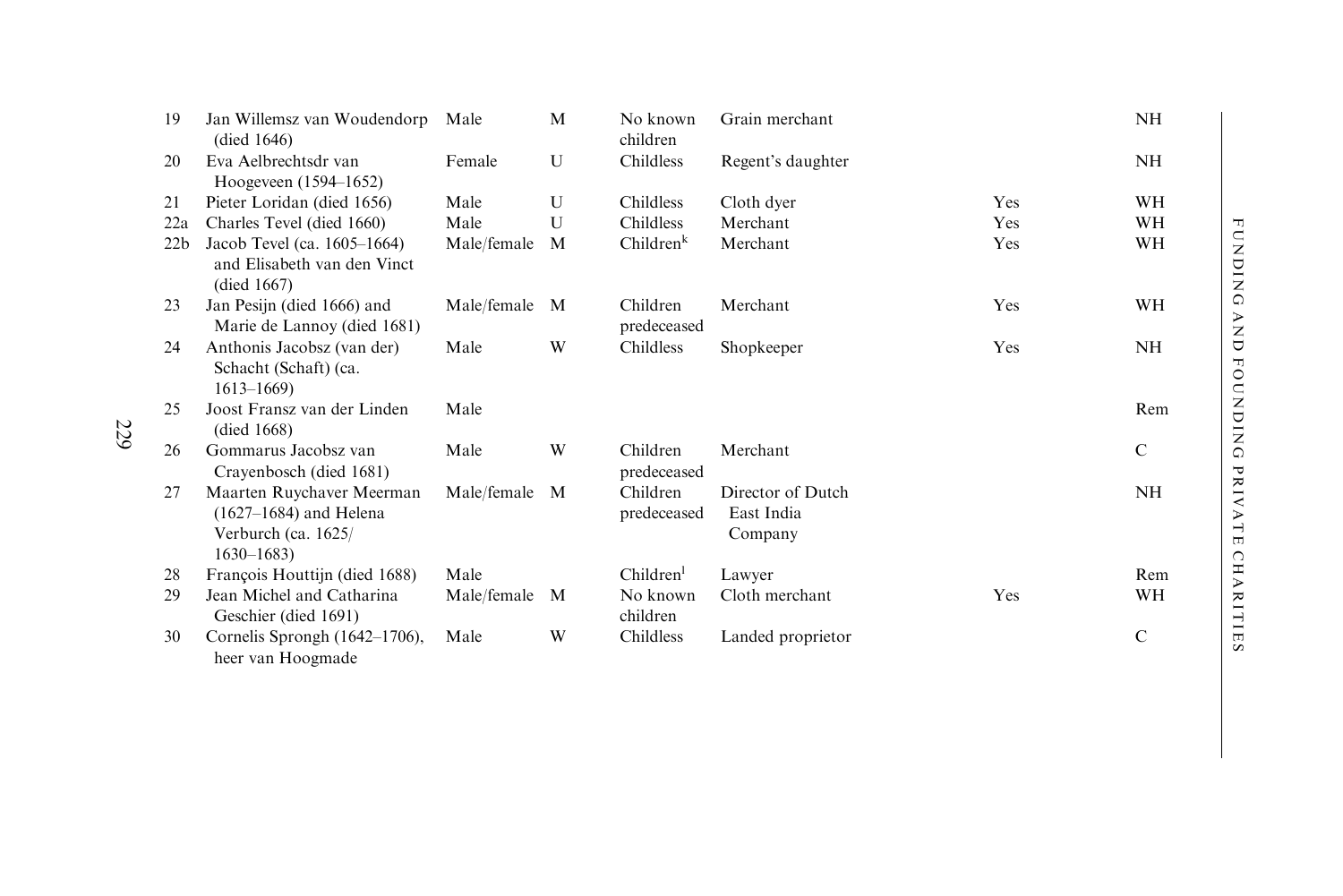| No. | Names of founders <sup>a</sup>                   | Gender | Marital<br>status <sup>b</sup> | <i>Offspring</i>        | Occupation                             | Patrician<br>rank <sup>c</sup> | Walloon/Southern<br><b>Netherlands</b><br>background | Religion <sup>d</sup> |
|-----|--------------------------------------------------|--------|--------------------------------|-------------------------|----------------------------------------|--------------------------------|------------------------------------------------------|-----------------------|
|     |                                                  |        |                                |                         |                                        |                                |                                                      |                       |
| 31  | Samuel de Zee (Samuel le<br>Maire) (1654–1724)   | Male   |                                | Children<br>predeceased |                                        |                                | Yes                                                  | WH                    |
| 32  | Barend van Namen (died 1729)                     | Male   |                                | Children<br>predeceased | Merchant                               |                                |                                                      | <b>NH</b>             |
| 33  | mr Diderick rijksgraaf van<br>Leyden (1695–1764) | Male   | M                              | Children                | Administrator and<br>landed proprietor | <b>Burgomaster</b>             |                                                      | NH                    |
| 34  | Cecilia Coninck (died 1771)                      | Female | U                              | Childless               |                                        |                                |                                                      | NH                    |

T ABLE B (Cont.)

a It is <sup>a</sup> Dutch convention to abbreviate surnames so, for example, Aerntsz (no. 3) is <sup>a</sup> shortened version of Aerntszoon and Aerntsdr (no. 3) is <sup>a</sup> shortened version of Aerntsdochter.

 $<sup>b</sup>$  M, married; W, widowed; U, unmarried.</sup>

 $\epsilon$  Only the highest rank attained is mentioned; all men with offices were Leiden patricians.

 $d\,$  C, Catholic; NH, Dutch Reformed; WH, Walloon Reformed; M, Mennonite; Rem, Remonstrant.

 $\epsilon$  The marriage was childless, but the husband had an illegitimate daughter.

From the fact that she entrusted the *huiszittenmeesters* with her foundation, it is clear that this founder was not a dissenter, even if not an avid Calvinist.

 $s$  As previous footnote.

230

 $h$  Jacob Aertsz Spruyt had a child from a previous marriage, who predeceased him.

 $<sup>i</sup>$  Bartholomeus Willemsz van Assendelft stipulated in his will that if his daughter were to die without descendants, an almshouse should be built;</sup> Regionaal Archief Leiden (RAL), Arch. 513, no. 572. This eventuality took place and resulted in the foundation of the Hofje van Assendelft in 1681.

 $\mu$  A 'veertigraad' was a member of the 'Forty', the municipal council, which consisted of 40 members.

 $k$  Their only surviving son was mentally handicapped and died in 1671.

 $\ell$  Houttijn had a daughter and stipulated that after her death, an almshouse should be founded.

Sources: Dutch Almshouse Database; RAL, Hofjes, *passim*; RAL, Old Notary Archives.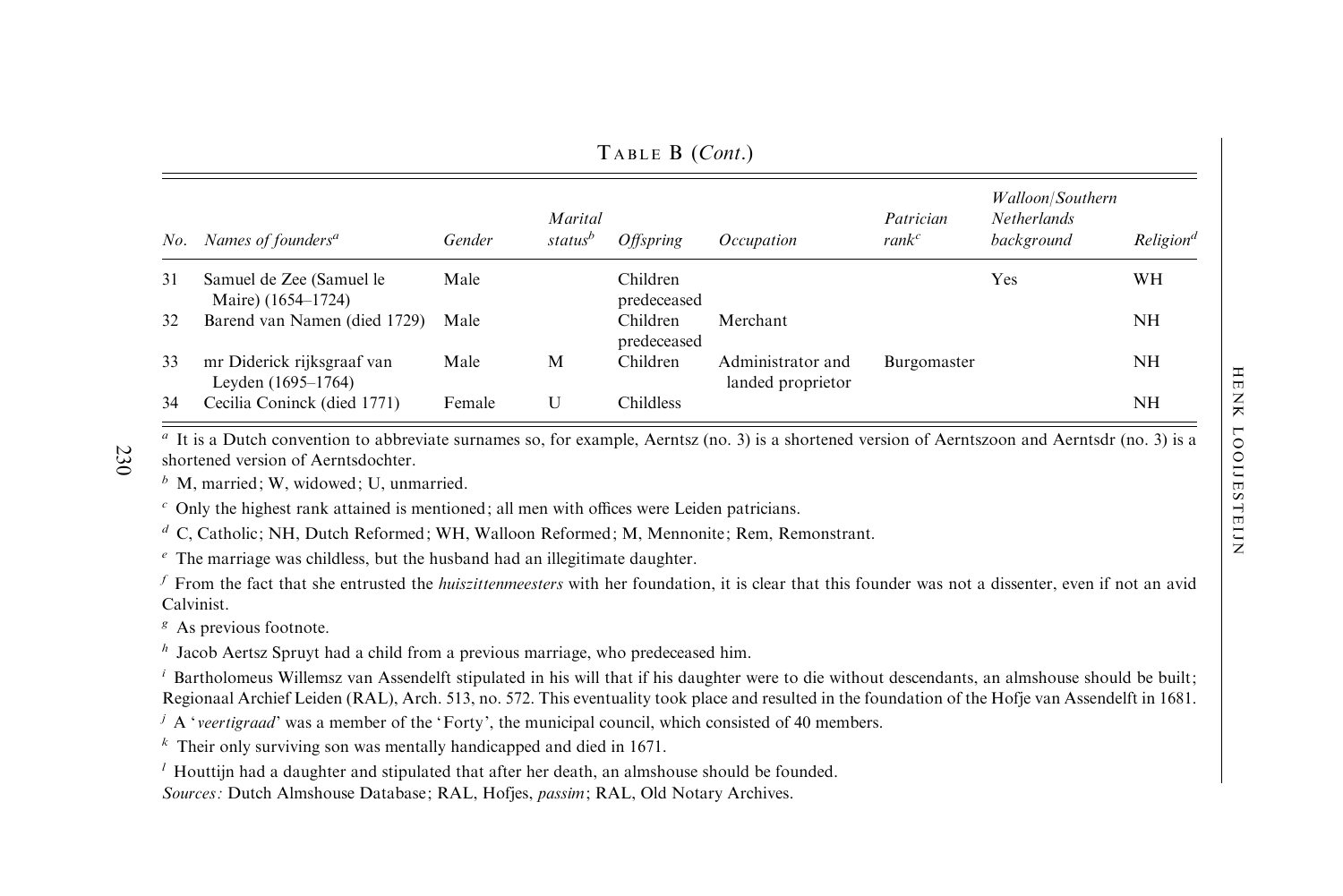#### ACKNOWLEDGEMENTS

I am much indebted to my colleagues Lex Heerma van Voss, Marco H. D. van Leeuwen, Elise van Nederveen Meerkerk, Ariadne Schmidt and Daniëlle Teeuwen, the anonymous peer reviewers and the participants of the GIGA sessions at the 8th European Social Science History Conference (Ghent, 13–16 April 2010) for their useful suggestions. The research for this article was made possible by the financial support of the Netherlands Organisation for Scientific Research (NWO).

#### ENDNOTES

- 1 Sir William Temple, Observations upon the United Provinces of the Netherlands, second edition (London, 1673), 170–1; consulted on Early English Books Online (subscription website http://eebo.chadwyck.com/home).
- 2 For an overview of hospitals, see Ton Kappelhof, 'Hospitäler in den Niederlanden in den frühen Neuzeit (1530–1820)', Mitteilungen des Instituts für Österreichische Geschichtsbeforderung 115 (2007), 312–42. Orphanages: S. Groenveld, J. J. H. Dekker, Th. R. M. Willemse and J. Dane eds., Wezen and Boefjes. Zes eeuwen zorg in wees- en kinderhuizen (Hilversum, 1997). Madhouses: the Zinnelooshuis Reinier van Arkel in Den Bosch, founded in 1442 by Reinier van Arkel and the Willem Arntzstichting in Utrecht, founded in 1461 by Willem Arntz. Both institutions still exist; H. van Rooy, Het gesticht 'Reinier van Arkel' te 's-Hertogenbosch (Den Bosch, 1928); L. Hut, J. de Lange, H. Loois, A. Poslavski and B. van der Woord, De Willem Arntsz Stichting 1461–1961 (Utrecht, 1961); A. Kappelhof, Reinier van Arkel 1442–1992. De geschiedenis van het oudste psychiatrisch ziekenhuis van Nederland (Den Bosch, 1992). Reformatory: A. Hallema, 'De stichting en inrichting van het Utrechtse tuchthuis', Jaarboekje van Oud-Utrecht 3 (1926), 136-59.
- 3 For England, see Brian Howson, Houses of noble poverty (Ashford, 1993); and Brian Howson, Almshouses. A social and architectural history (Stroud, 2008). There are no general histories available for other countries, though for some cities overviews exist, such as Bruges in Belgium and Lübeck in Germany; Hilde de Bruyne, De Godshuizen in Brugge (Bruges, 1994); and Rainer Andresen, Lübeck. Wohngänge und Stiftshöfe (Lübeck, 1992). For Dublin, see Robert Gahan, 'Old alms-houses of Dublin', Dublin Historical Record 5, 1 (1942), 15–40; and for Denmark, see H. R. Hiort-Lorenzen and E. Rosendahl, Repertorium over legater og milde stiftelser i Danmark (Copenhagen, 1903). The notion that almshouses are a European phenomenon was confirmed and developed in a conference co-organised by the author, *Almshouses in Europe from the* late middle ages to the present – comparisons and peculiarities, held in Haarlem, the Netherlands, 7–9 September 2011. Some of the papers will be published in a special issue of the Scandinavian Economic History Review 60, 1 (2013).
- 4 The study of the history of almshouses, though everywhere still marginal, is perhaps strongest in England and the Netherlands, where awareness of their existence is greater than in other European countries. For England, see a forthcoming book, to be published by the Family and Community History Research Society: Nigel Goose, Anne Langley and Helen Caffrey eds., The English almshouse c. 1500-1900 (forthcoming). The great interest in almshouses in the Netherlands is attested by colourful illustrated popular overviews such as D. P. M. Graswinckel, Nederlandsche Hofjes (Amsterdam, 1943); R. Lopes Cardozo, *Hofjes in Nederland* (Hilversum, 1977); and I. Dorren, Langs hofjes: routes in Nederland en België (Utrecht, 1994). For recent scholarly work,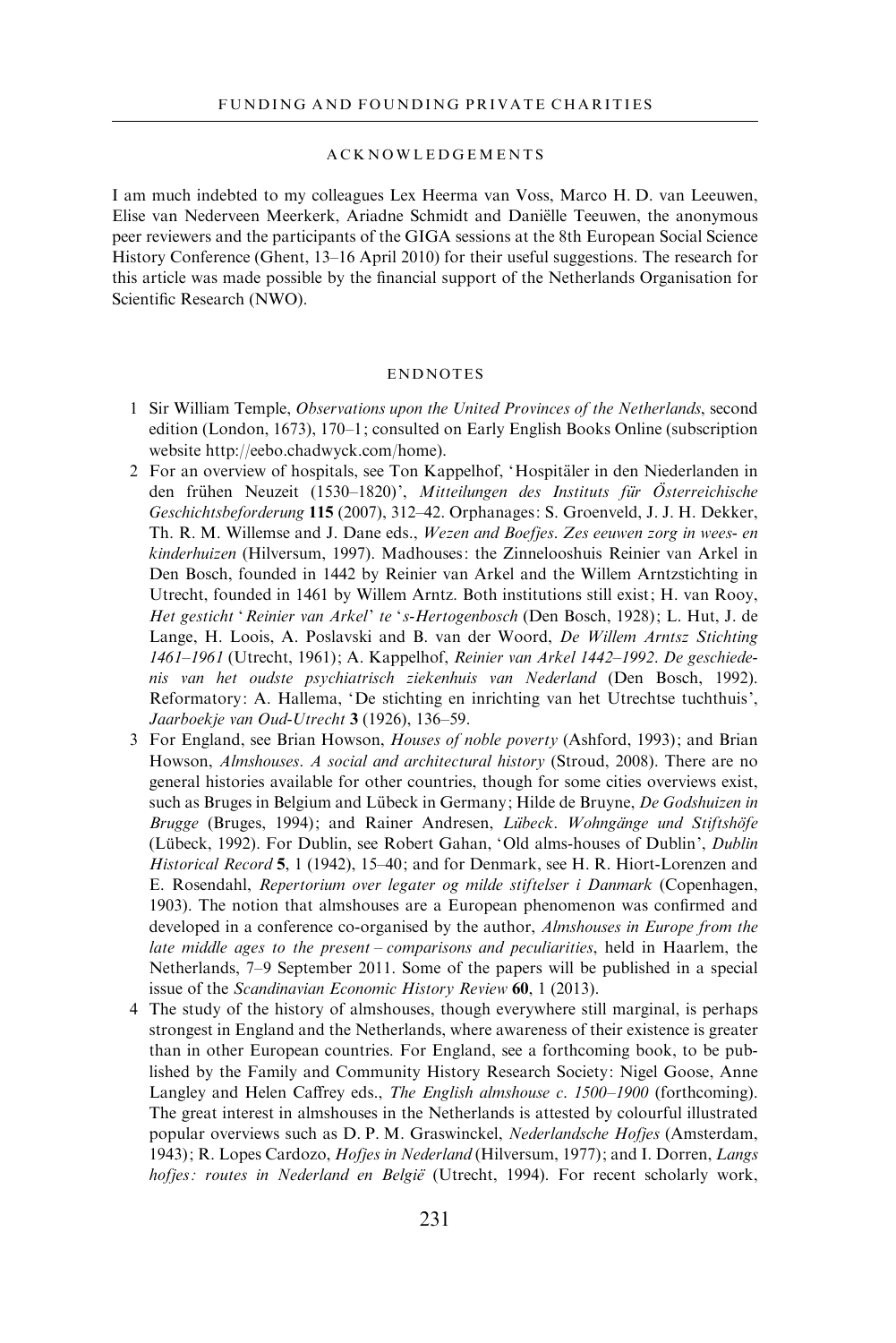Willemijn Wilms Floet of Delft University is working on a dissertation on the architecture of almshouses. For the nineteenth century, almshouses are discussed in M. H. D. van Leeuwen, Logic of charity. A simple model applied to Amsterdam 1800–1850 (Aldershot and New York, 2000).

- 5 Although far behind Amsterdam and The Hague, the first- and second-richest cities; Kees Zandvliet, De 250 rijksten van de Gouden Eeuw. Kapitaal, macht, familie en levensstijl (Amsterdam, 2006), XXIV.
- 6 Jan Jansz Orlers, Beschrijvinge der Stadt Leyden (Leiden, 1641), 142–58; and Frans van Mieris, Beschryving der stad Leyden (Leiden, 1762), 246–362. Van Mieris included lengthy extracts from founders' wills. For the importance of wills in charitable giving, see Elise van Nederveen Meerkerk's contribution to this issue of Continuity and Change, 'The will to give: charitable bequests and community building in the Dutch Republic, c. 1600–1800'.
- 7 To give a few examples: H. M. Turck, Die Leidener Wohnstiftungen vom 15. bis 17. Jahrhundert (Aix-la-Chapelle, 1989); Ine Leermakers and Wietske Donkersloot, Wonen om Gods wille in Leidse hofjes (Leiden, 2007); José Niekus and Cor Smit, Van bouwvallig nest tot bijzondere huisvesting. 350 jaar Jean Pesijnhof (Leiden, 2005); and Frits Boersma and Greet Dusseldorp-Kingma, Regenten en kuise maagden. 350 jaar Eva van Hoogeveenshofje (Leiden, 2007). Of great importance are also the many articles and special issues published by, among others, archivist P. J. M. de Baar in the journal De Leidse Hofjes (1969–1985).
- 8 They will therefore here be left out of the corpus of almshouse founders. They include the Heyn Reynszn. Huys (ca. 1429), Willem Danelszs cloester (before 1451 and after 1487), Cameren van Katherijn van der Hoeven (ca. 1478) and the Camertgen van Lijsbeth van Overwael (ca. 1485). The house of Meyne Uyt den Waerd (1368) and the chambers of Jan Arentsz van Beringen (1511) may never have come into existence. The Pieter Simonsz Zusterhuis, founded in 1389, may never have been an almshouse and developed quickly into a beguinage, a congregation of devout laywomen. Another short-lived foundation was the Warnaer van der Does Hof, founded in 1564 but already closed down by 1592; information from the Dutch Almshouse Database (hereafter DAD).
- 9 See J. K. S. Moes, 'Stof uit het Leidse verleden. Sociale en economische facetten uit de geschiedenis van de Leidse textielnijverheid ca. 1275–ca. 1975', in J. K. S. Moes and B. M. A. de Vries, Stof uit het Leidse verleden. Zeven eeuwen textielnijverheid (Utrecht and Leiden, 1991), 7–31, for an overview of the textile trade in Leiden and its periods of growth and decline.
- 10 As was the case with Zwolle: Elise van Nederveen Meerkerk, 'Geven na de dood. Liefdadige giften en stedelijke geefcultuur in Utrecht en Zwolle, 1600–1800', Stadsgeschiedenis 5 (2010), 129–47, here 137. See also Turck, Die Leidener Wohnstiftungen, 7. On the growing poverty in Leiden, see H. A. Diederiks, D. J. Noordam and H. D. Tjalsma eds., Armoede en sociale spanning. Sociaal-historische studies over Leiden in de achttiende eeuw (Hilversum, 1985), passim; G. P. M. Pot, Arm Leiden. Levensstandaard, bedeling en bedeelden, 1750–1854 (Hilversum, 1994), passim.
- 11 On migration to Amsterdam and overseas as a safety valve for the charitable system of the Dutch Republic, see M. H. D. van Leeuwen, 'Overrun by hungry hordes? Migrants' entitlements to poor relief in the Netherlands, 16th–20th centuries', in S. Hindle and A. Winter, *Migration, settlement and belonging in Europe, 1500–2000*: a comparative perspective. Berghahn Publishers, in press.
- 12 The preceding paragraphs are based on DAD; the articles concerning Leiden almshouses in De Leidse Hofjes; Turck, Die Leidener Wohnstiftungen; Leermakers and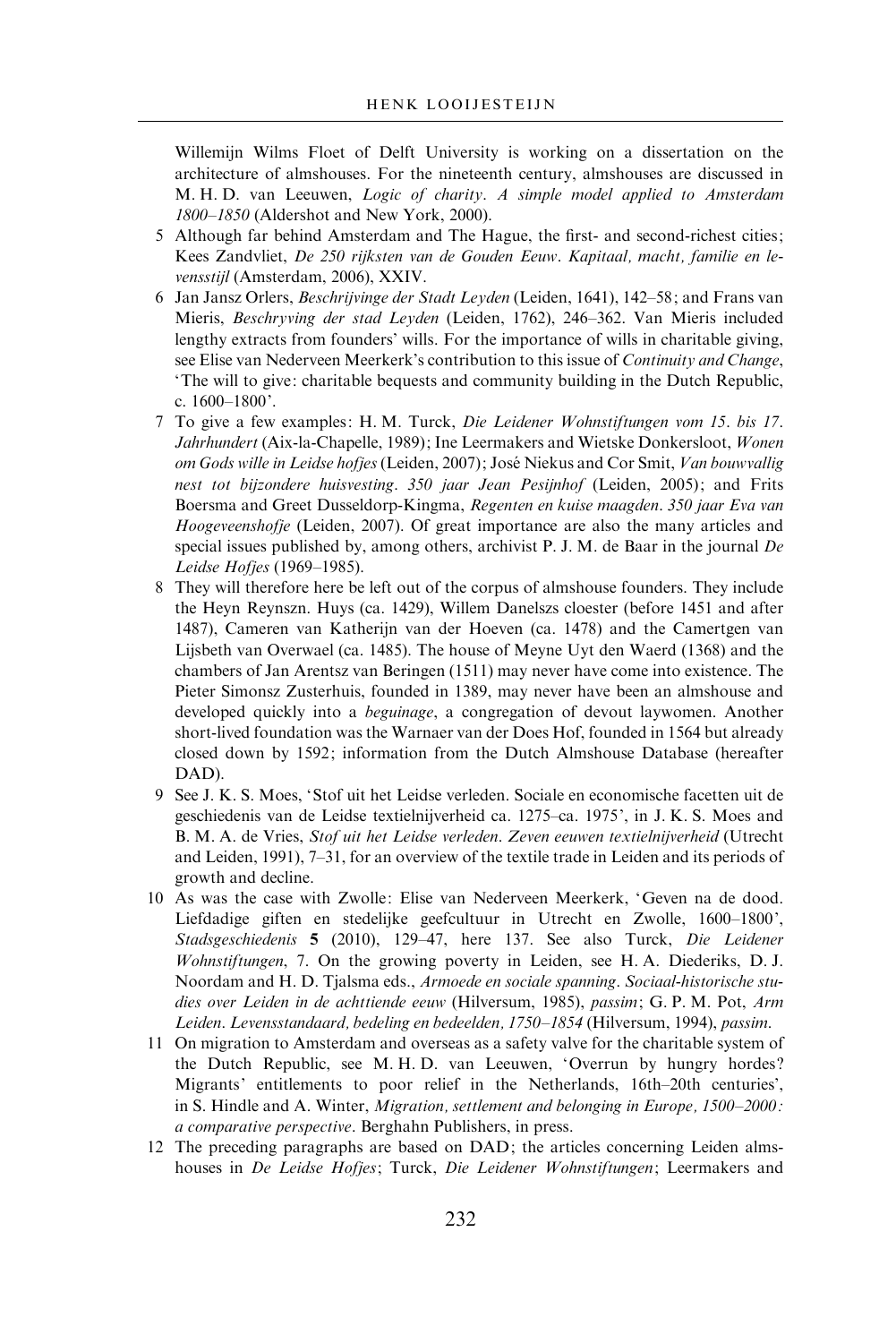Donkersloot, Wonen om Gods wille; Boersma and Dusseldorp-Kingma, Regenten en kuise maagden; Niekus and Smit, Van bouwvallig nest.

- 13 Anouk Janssen, Grijsaards in zwart-wit. De verbeelding van de ouderdom in de Nederlandse prentkunst (1550–1650) (Zutphen, 2007), 23–5, 46–7.
- 14 Harry F. M. Peeters, 'De levensloop in het begin van de Moderne Tijd (1500–1700)', in H. F. M. Peeters and F. J. Mönks eds., De menselijke levensloop in historisch perspectief (Assen and Maastricht, 1986), 59–83, especially 80–1. It is not clear on which he bases his estimate, though he refers to 'demographical computations'.
- 15 Arie van Deursen, 'De oude dag in een Hollands dorp', in Harald Hendrix and Riet Schenkeveld-van der Dussen eds., Oud en lelijk. Ouderdom in de cultuur van de Renaissance (Amsterdam, 1996), 73–83, here 74.
- 16 Marco H. D. van Leeuwen and James E. Oeppen, 'Reconstructing the demographic regime of Amsterdam 1681–1920', in *Economic and Social History in the Netherlands* 5 (1993), 61–102, here 88–9.
- 17 D. J. Noordam, Leven in Maasland. Een hoogontwikkelde plattelandssamenleving in de achttiende en het begin van de negentiende eeuw (Hilversum, 1987), 78–9.
- 18 Janssen, Grijsaards in zwart-wit, 26; Ronald Sluijter, 'Oud, afgesloofd, behoeftig en arm. Bejaardenzorg in Leiden in de achttiende eeuw' (unpublished M.A. thesis, University of Leiden, 1995). I am indebted to Dr Ariadne Schmidt for this reference.
- 19 The percentages mentioned here are calculated on the basis of Table 10 in van Leeuwen and Oeppen, 'Reconstructing the demographic regime', 88–9.
- 20 Only for emigrants from Leiden in the years 1735–1784, but one may doubt if the number of elderly emigrants is representative, assuming that most elderly people would not be very mobile anymore; on the age division of emigrants from Leiden, see C. A. Davids, 'De migratiebeweging in Leiden in de achttiende eeuw', in Diederiks, Noordam and Tjalsma, Armoede en sociale spanning, 137–56, here 148.
- 21 The term 'functioning' is defined as foundations that had actually been put into effect. Some Leiden foundations did not take effect until long after the actual foundation, as Table B in the Appendix shows.
- 22 H. D. Tjalsma, 'Een karakterisering van Leiden in 1749', in Diederiks, Noordam and Tjalsma, Armoede en sociale spanning, 17–44, here 33; personal communication Heiko Tjalsma M.A., 8 November 2011.
- 23 Sluijter arrives at a similar number of elderly almshouse inhabitants  $-500$  on the basis of the same data, although he believes that this value is probably too high; Sluijter, 'Oud, afgeleefd, behoeftig en arm', 15–16.
- 24 Sluijter gives the following figures for elderly Leiden inhabitants enjoying social care in 1749: elderly individuals with a separate household receiving poor relief: 300; almshouse inhabitants: 500; elderly people living with family: 100; elderly people lodged with private carers: 300; hospital inhabitants: 300; a total of about 1,500; Sluijter, 'Oud, afgeleefd, behoeftig en arm', 20–1.
- 25 For a discussion on the possibilities and pitfalls of prosopography as a method, see Lawrence Stone, 'Prosopography', Daedalus. Historical Studies Today 100 (1971), 46–79. Prosopography as a method has flourished in the Netherlands since its introduction in the late 1970s. Two studies of the early modern Leiden patrician elite, frequently cited in this article, are products of this Dutch interest in prosopography; D. J. Noordam, Geringde buffels en heren van stand. Het patriciaat van Leiden, 1574–1700 (Hilversum, 1994); Maarten Prak, Gezeten burgers. De elite in een Hollandse stad 1700–1780 (Amsterdam, 1985). For an overview of Dutch and Belgian work using prosopography as a method, see Koen Goudriaan, Kees Mandemakers, Jogchum Reitsma and Peter Stabel eds., Prosopography and computer. Contributions of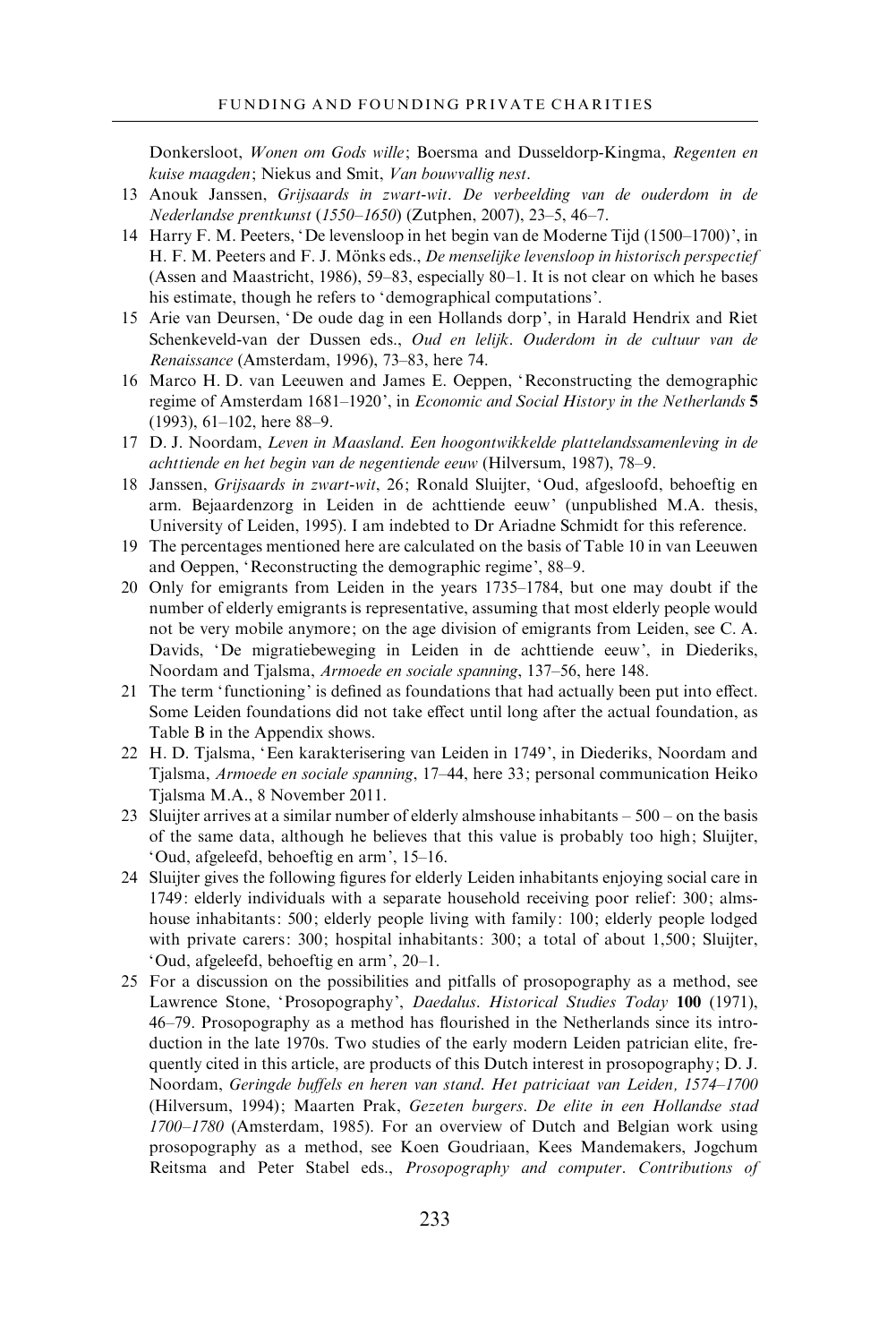mediaevalists and modernists on the use of the computer in historical research (Leuven and Apeldoorn, 1995).

- 26 This is because two less obvious combinations of founders have been listed separately. In one case, a brother and sister – Jacob and Anna van Brouckhoven – were involved and in the other, two siblings and one in-law: the *Tevelingshofje* was founded by a pair of brothers and the wife of one of them, and thus had three founders. Whenever an almshouse, however, was founded by husband and wife jointly, they have been counted as one founder. Marriage law valid in Leiden stipulated that a husband had control of his wife's capital and acted on her behalf throughout their married life: Ariadne Schmidt, Overleven na de dood. Weduwen in Leiden in de Gouden Eeuw (Amsterdam, 2001), ch. 3 and 4.
- 27 Not all Leiden almshouses could be taken into account. The *Houcksteen* almshouse, founded in 1660, was not founded by a private benefactor but by the deaconry of the Flemish Mennonite congregation. Also excluded is the Elisabethgasthuishof which did not originate as an almshouse but as a hospital, developed into an institution housing corrodians and only much later, in the eighteenth century, developed into an almshouse. Originally founded by private benefactors in 1428, its different aims and administrative history make this almshouse a borderline case.
- 28 See Manon van der Heijden, Elise van Nederveen Meerkerk and Ariadne Schmidt, 'Terugkeer van het patriarchaat? Vrije vrouwen in de Republiek', Tijdschrift voor Sociale en Economische Geschiedenis 6, 3 (2009), 26–52.
- 29 Again, founding couples constitute one founder.
- 30 When the founder was a couple, absence or presence of children is related to them as a unit. However, in two cases the husbands had had children by a woman other than his current wife: Jacob Spruyt had a predeceased child from a previous marriage, whereas Willem Aerntsz van Tetrode had an illegitimate child; DAD.
- 31 Noordam, Geringde buffels, 93–4; van Nederveen Meerkerk comes to a similar conclusion: in Utrecht and Zwolle a significant proportion of donors did not have children, at least when compared with testators as a whole and with general demographic patterns; Van Nederveen Meerkerk, 'Geven na de dood', 141–2. See also her contribution to this issue: 'The will to give'.
- 32 Regional Archive Leiden (hereafter RAL), Arch. 513 (Hofjes), no. 572, Will of Bartholomeus Willemsz van Assendelft, 29 September 1624.
- 33 To name two examples: Diderick van Leyden was survived by five adult sons and Geraert van der Laen's lineal descendants were still involved in his almshouse in the nineteenth century; Prak, Gezeten burgers, 396–8; Leermakers and Donkersloot, Wonen om Gods wille, 130–45.
- 34 See Prak, Gezeten burgers, 75, 170–1, 207, 245–8.
- 35 P. J. M. de Baar, 'Het Mierennesthofje', De Leidse Hofjes 12 (1983), 1–13; L. J. M. Bovée, 'Het van Leydenshofje te Vlaardingen', De Leidse Hofjes 12 (1983), 14–18.
- 36 For this problem, see Marco H. D. van Leeuwen, 'Giving in early modern history: philanthropy in Amsterdam in the Golden Age', in this issue of Continuity and Change.
- 37 This was the case with the Sionshofje, the St. Stevenshofje, the St. Annahofje (Joostenpoort), St. Janshofje, Cathrijn Jacobsdochterhofje, the St. Barbarahofje, the Cathrijn Maertensdochterhofje, the Van Assendelfthofje and the Van Woudendorphofje; DAD.
- 38 RAL, Stadsarchief van Leiden II, 1574–1816 (hereafter SA II) 6177, will Cathrijn Maertensdr, 17 February 1621; Arch. 513 (Hofjes), no. 425, will Pieter Gerritsz van der Speck, 7 August 1645.
- 39 Boersma and Dusseldorp-Kingma, Regenten en kuise maagden, 20, 69.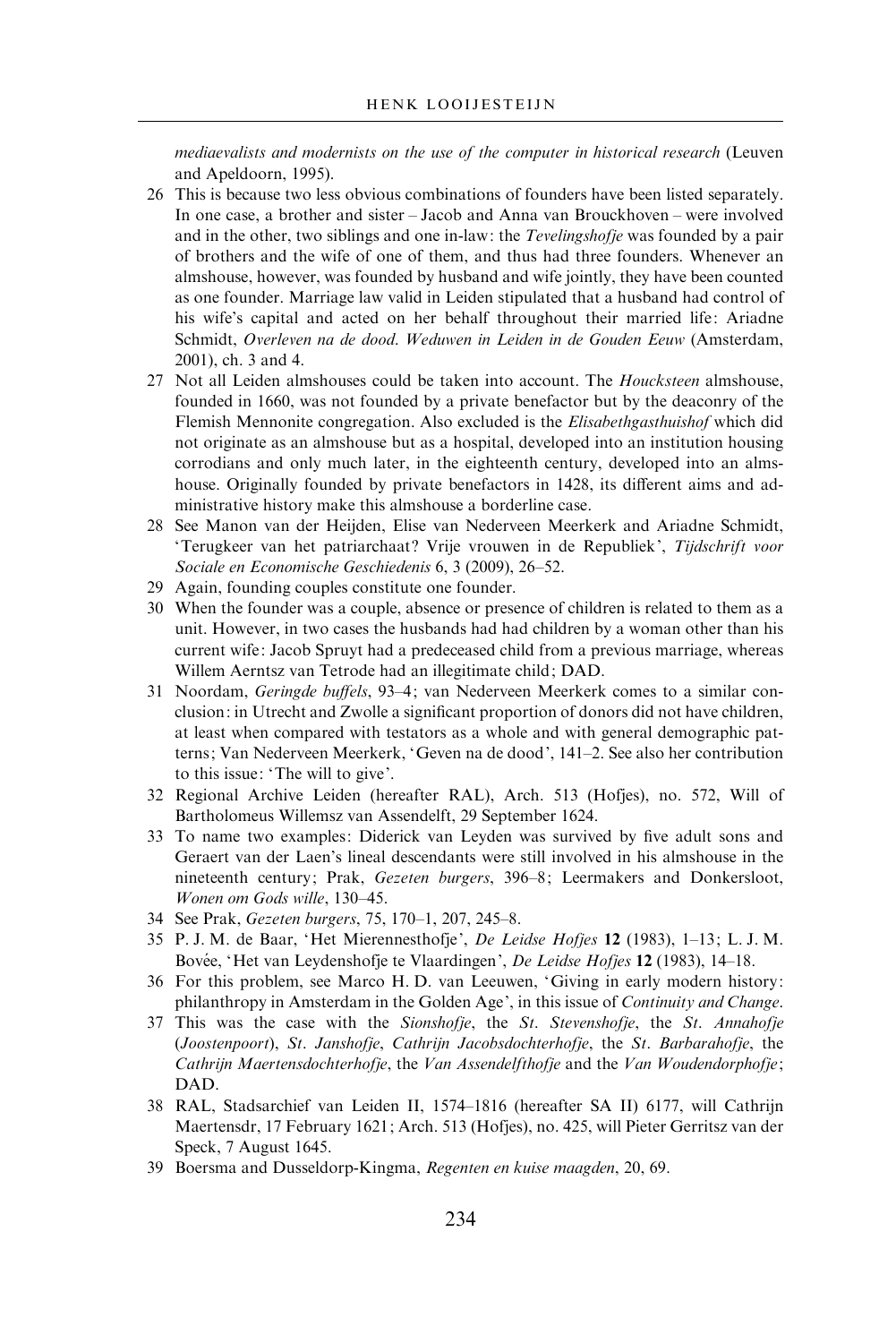- 40 de Baar, 'Het Mierennesthofje', 4, 8.
- 41 R. E. O. Ekkart, 'Het Coninckshofje 1773–1973', De Leidse Hofjes 2 (1973), 11–22, here 11.
- 42 Noordam, Geringde buffels, 89, 93.
- 43 R. E. O. Ekkart, 'Cornelis Sprongh en zijn hofje aan de Breestraat', De Leidse Hofjes 3 (1974), 29–36, 34; Prak, Gezeten burgers, 282.
- 44 Niekus and Smit, Van bouwvallig nest, 24, 29.
- 45 Prak, Gezeten burgers, 117.
- 46 These figures obscure a difference: of the rich burghers, Prak took only the richest Leiden inhabitants into account, whereas the town regents as a group included a number of not so wealthy members, lowering the average income; the median incomes of the merchants/entrepreneurs, Protestant rentiers and Catholics were 193,731, 166,107 and 130,111 guilders. He compared them with the town regents whose capital was over 100,000 guilders, and then arrived at figures of an average income of 225,274 guilders, and a median of 174,165 guilders, which shows a smaller difference between the city's regent- and non-regent elite; Prak, Gezeten burgers, 131-2.
- 47 Not an occupation as such, but an assumption, based on secondary literature, of the founder's particular main economic activity and mainstay.
- 48 This term is used here to classify men whose primary occupation was a position in administration.
- 49 RAL, Arch. 513, no. 545, probate inventory Anthonis Jacobsz van der Schacht, 17 March 1670. See also Th. J. Lunsingh Scheurleer, C. Willemijn Fock and A. J. van Dissel, Het Rapenburg. Geschiedenis van een Leidse gracht, volume I (Leiden, 1986), 233, 238.
- 50 The phrase 'regent' was used for everyone who held an urban office of some sort: I distinguish here between the town regents, the patrician men who had a seat on the town council and stood at the apex of urban society, and almshouse regents, the men – and sometimes women – who sat on the almshouse boards.
- 51 Incidentally, this concurs with some of the conclusions that Van Nederveen Meerkerk draws; 'The will to give'.
- 52 Noordam, Geringde buffels, 35; Prak, Gezeten burgers, 75, 170–1, 207.
- 53 Willem Aerntsz van Tetrode did not fill any offices either, but he also belonged to the patrician elite of Leiden; Leermakers and Donkersloot, Wonen om Gods wille, 86–7.
- 54 See also Noordam, *Geringde buffels*, 93, where it is stressed that in general the founding of an almshouse was exceptional.
- 55 For the accumulation of capital; Prak, Gezeten burgers, ch. 3; Noordam, Geringde buffels, 94.
- 56 Van Nederveen Meerkerk, 'The will to give'.
- 57 Their bequest encompassed about a sixth of their total estate of 133,652 guilders; Prak, Gezeten burgers, 200, 419.
- 58 RAL, Arch. 513 (Hofjes), 333, list of regents Hofje van Brouckhoven 1642–1857; Prak, Gezeten burgers, 374–8, 383, 386, 389, 391–3, 395–6, 399–403, 408, 414–15, 418.
- 59 Namely the St. Stevenshofje, the Bethanienhofje and the Van Brouckhovenhofje; for Van de Velde, see Prak, Gezeten burgers, 418.
- 60 See, for example, Boersma and Dusseldorp-Kingma, Regenten en kuise maagden, 27, 32, 35; A. J. Sormani, 'Het Salvatorhofje 1639–1939', Leidsch Jaarboekje 33 (1941), 111–25, 121; P. J. M. de Baar, 'De strijd tussen het St.Annahofje en de gemeente Leiden over de "onlosbare" renten', De Leidse Hofjes 14 (1985), 67-71; Ekkart, 'Het Coninckshofje', 18. For the important role donations to poor relief institutions by its regents played in Amsterdam, see van Leeuwen, 'Giving in early modern history'.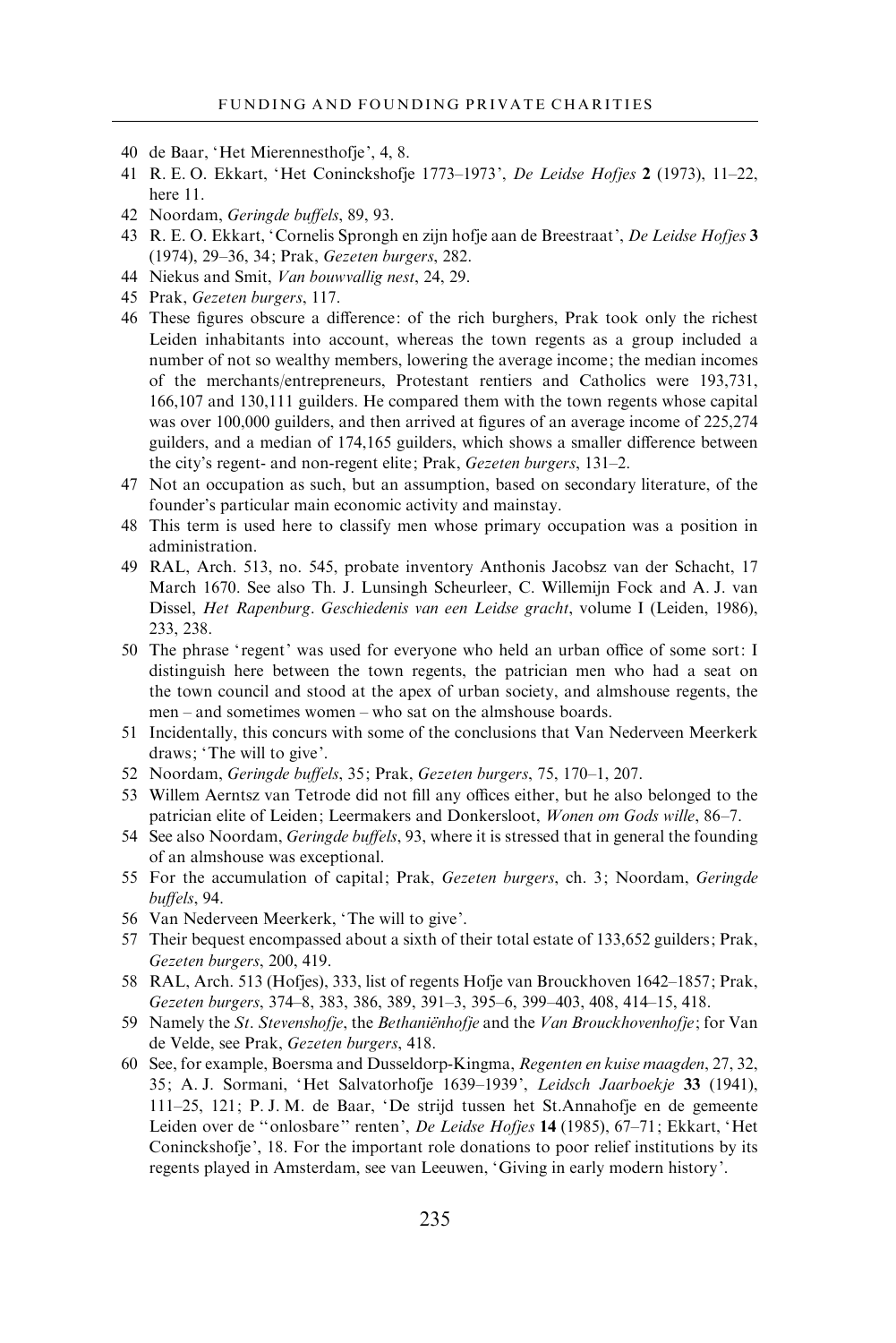- 61 RAL, Arch. 513 (Hofjes), provisional inventory Mierennesthofje, no. 5, will of Diderick van Leyden, 14 June 1760. Obviously, he held two positions at the same time. See also RAL Arch. 513 (Hofjes), Hofje van Brouckhoven, no. 333.
- 62 See L. Heerma van Voss and M. H. D. van Leeuwen, 'Charity in the Dutch Republic: an introduction', in this issue of Continuity and Change, and also van Leeuwen, 'Giving in early modern history', for these motives as evidenced by inscriptions on Amsterdam almshouses; for the religious and social reasons in appeals to give to collections, see D. Teeuwen, 'Collections for the poor: monetary charitable donations in Dutch Towns, c. 1600–1800', in this issue of Continuity and Change.
- 63 Leermakers and Donkersloot, Wonen om Gods wille, 158.
- 64 D. E. H. de Boer, 'Het Sint Stevenshof tot het eind van de 18de eeuw', De Leidse Hofjes 2 (1973), 25–37, here 27; J. P. Zwanenburg, 'Het Sionshofje. Stichting van het gasthuis of Hofje genaemd Syon, binnen de stad Leyden', De Leidse Hofjes 2 (1973), 39–46, here 40; Turck, Die Leidener Wohnstiftungen, 93; Leermakers and Donkersloot, Wonen om Gods wille, 112, 129.
- 65 Leermakers and Donkersloot, Wonen om Gods wille, 175–6.
- 66 Sormani, 'Het Salvatorhofje', 116.
- 67 Ekkart, 'Cornelis Sprongh', 34.
- 68 See, for this, Van Leeuwen, 'Giving in early modern history'.
- 69 Noordam, Geringde buffels, 93; Zandvliet, De 250 Rijksten, 238.
- 70 RAL, Arch. 513 (Hofjes), no. 559, will of Catharina Geschier.
- 71 RAL, Arch. 513 (Hofjes), Hofje Samuel de Zee.
- 72 For example, in the case of St. Anna Aalmoeshuis, the chapel became a favourite spot for the regents to exult their lineage and involvement with the almshouse; P. A. Terwen and R. Crèvecoeur, 'De glasvensters van het St. Annahof-kapelletje', in De Leidse Hofjes 14 (1985), 19–42.
- 73 Sormani, 'Het Salvatorhofje', 116.
- 74 J. van Nieuwenburg, 'Uit de geschiedenis van het Woudendorphofje', Leids Jaarboekje 55 (1963), 100–14, especially 101.
- 75 Such as the regents of the Sint-Elisabethgasthuis who placed their coats of arms over the door of their office; Leermakers and Donkersloot, Wonen om Gods wille, 198–9. Particular elaborate examples in a 'non-social' context can still be seen on and near the Keep of Leiden, the remains of the castle that once dominated the city.
- 76 'Voorwoord', in P. J. M. de Baar, A. J. van Dissel, J. F. Dröge, H. J. M. van der Geest, J. F. Heijbroek, W. Louwrier and G. C. Quispel, Meermansburg, Leidens grootste hofje 1683–1983 (Leiden, 1983), 1.
- 77 Van Leeuwen notes a similar concern with status as an incentive to found almshouses; 'Giving in early modern history'.
- 78 For the importance of family reputation in the Dutch Republic, see L. Kooijmans, Vriendschap en de kunst van het overleven in de zeventiende en achttiende eeuw (Amsterdam, 1997), 11–13, 39–41, 61–2, 88, 90, 97, 101–2, 120, 138–9.
- 79 Namely, the foundations of: Jan de Latere; Pieter Loridan; Charles Tevel (counted as separate from his co-founders, his brother Jacob and his sister-in-law), Jacob Tevel and Elisabeth van den Vinct; Jan Pesijn and Marie de Lannoy; Anthonis Jacobsz Schacht; Catharina Geschier and Jean Michel; and Samuel de Zee; DAD.
- 80 Noordam, Geringde buffels, 33–4.
- 81 Turck, Die Leidener Wohnstiftungen, 185.
- 82 Van Leeuwen, 'Giving in early modern history'; and Van Nederveen Meerkerk, 'The will to give'. Note a similar concern for family in charitable bequests.
- 83 Leermakers and Donkersloot, Wonen om Gods wille, 163.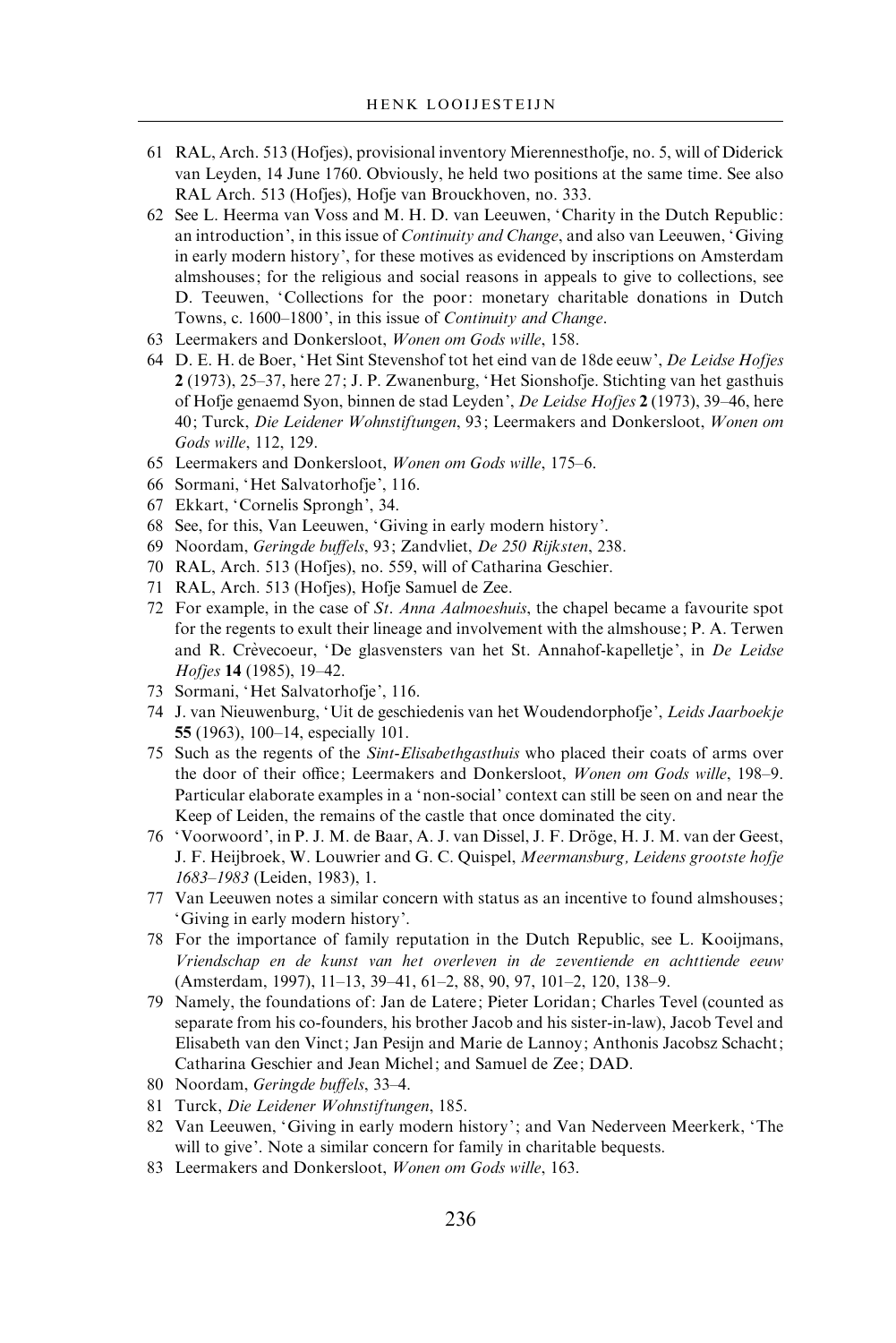- 84 Van Nieuwenburg, 'Uit de geschiedenis van het Woudendorphofje', 106–9.
- 85 I. W. L. Moerman, 'Het Hofje van Samuel de Zee', De Leidse Hofjes 5 (1977), 31–5, here 33.
- 86 Leermakers and Donkersloot, Wonen om Gods wille, 102; For other examples, see ibid. 95, 138 and 163.
- 87 'Bouwgeschiedenis van Meermansburg', in de Baar et al., Meermansburg, 4–9, here 6.
- 88 Leermakers and Donkersloot, Wonen om Gods wille, 138–9, 145.
- 89 For some concrete examples of this, see Prak, Gezeten burgers, 232–3; and Van Leeuwen, 'Giving in early modern history'.
- 90 Obviously not all; in 1749 only about 16 per cent of the households employed domestics; H. A. Diederiks, 'Beroepsstructuur en sociale stratificatie in Leiden in het midden van de achttiende eeuw', in Diederiks, Noordam and Tjalsma, Armoede en sociale spanning, 45–67, especially 61.
- 91 Noordam, Geringde buffels, 52–3; Prak, Gezeten burgers, 231.
- 92 Although there were alternatives, such as leaving them a bequest or allowing them to remain in their house for a while.
- 93 See, for example, Boersma and Dusseldorp-Kingma, Regenten en kuise maagden, 29–31, 44–5.
- 94 RAL, SA II 6177, Will Jan de Latere and Magdalena Vijns, 24 April 1612. For his charitableness, and that of his wife, see also Van Nederveen Meerkerk, 'The will to give'.
- 95 L.G. le Poole, Bijdragen tot de kennis van het kerkelijk leven onder de Doopsgezinden, ontleend aan het archief der Doopsgezinde Gemeente te Leiden (Leiden, 1905), 51.
- 96 Catholicism was tolerated, but Catholics were regarded as second-rate citizens and discriminated against in law. They were, for example, forbidden to bequeath to Catholic priests and institutions; Charles H. Parker, Faith on the margins. Catholics and Catholicism in the Dutch Golden Age (Cambridge, MA, 2008).
- 97 The *Elisabethgasthuis* later, an almshouse between 1608 and 1654 housed a total of 248 widows, including 111 foreigners, of which 101 were widows from the Southern Netherlands; Schmidt, Overleven na de dood, 185. Also in the St. Anna Aalmoeshuishofje in Leiden in the years 1606–1626 inhabitants could come from the Southern Netherlands; A. J. van Dissel, 'Van wege den hoochdringenden noot en uyt sonderlinge gratie. Enkele bewoonsters van het Sint Annahofje in het eerste kwart van de 17de eeuw', De Leidse Hofjes 14 (1985), 11–17.
- 98 Niekus and Smit, Van bouwvallig nest, 20, 26–7.
- 99 RAL, Arch. 513, no. 503, Will of Anthonis Jacobsz van der Schacht, 24 September 1664; donatio inter vivos, 7 August 1655; see also Kees van der Wiel, Dit kint hiet Willem. De Heilige Geest in Leiden – 700 jaar vondelingen, wezen en jeugdzorg (Leiden, 2010), 33.
- 100 Sandra Cavallo, Charity and power in early modern Italy. Benefactors and their motives in Turin, 1541–1789 (Cambridge, 1995), 5, and ch. IV, notices a similar link between female charity and concern about female vulnerability in the late seventeenth century.
- 101 P. J. M. de Baar, 'Eva Aelbrechtsdr van Hoogeveen en haar familie', De Leidse Hofjes 13 (1984), 61–6; J. F. Dröge, 'De bouwgeschiedenis van het Eva van Hoogeveenshofje', De Leidse Hofjes 13 (1984), 67–81. It has been suggested that she was unhappy with her unmarried state; Boersma and Dusseldorp-Kingma, Regenten en kuise maagden, 15.
- 102 RAL, Hofjes 6, f. 24; Schmidt, Overleven na de dood, 189.
- 103 She ranks as no. 134 in Zandvliet, De 250 rijksten, 240.
- 104 Kooijmans, Vriendschap, 15–17, 20, 27, 30, 39–41, 54–5, 61–4, 79, 116, 134, 143–6.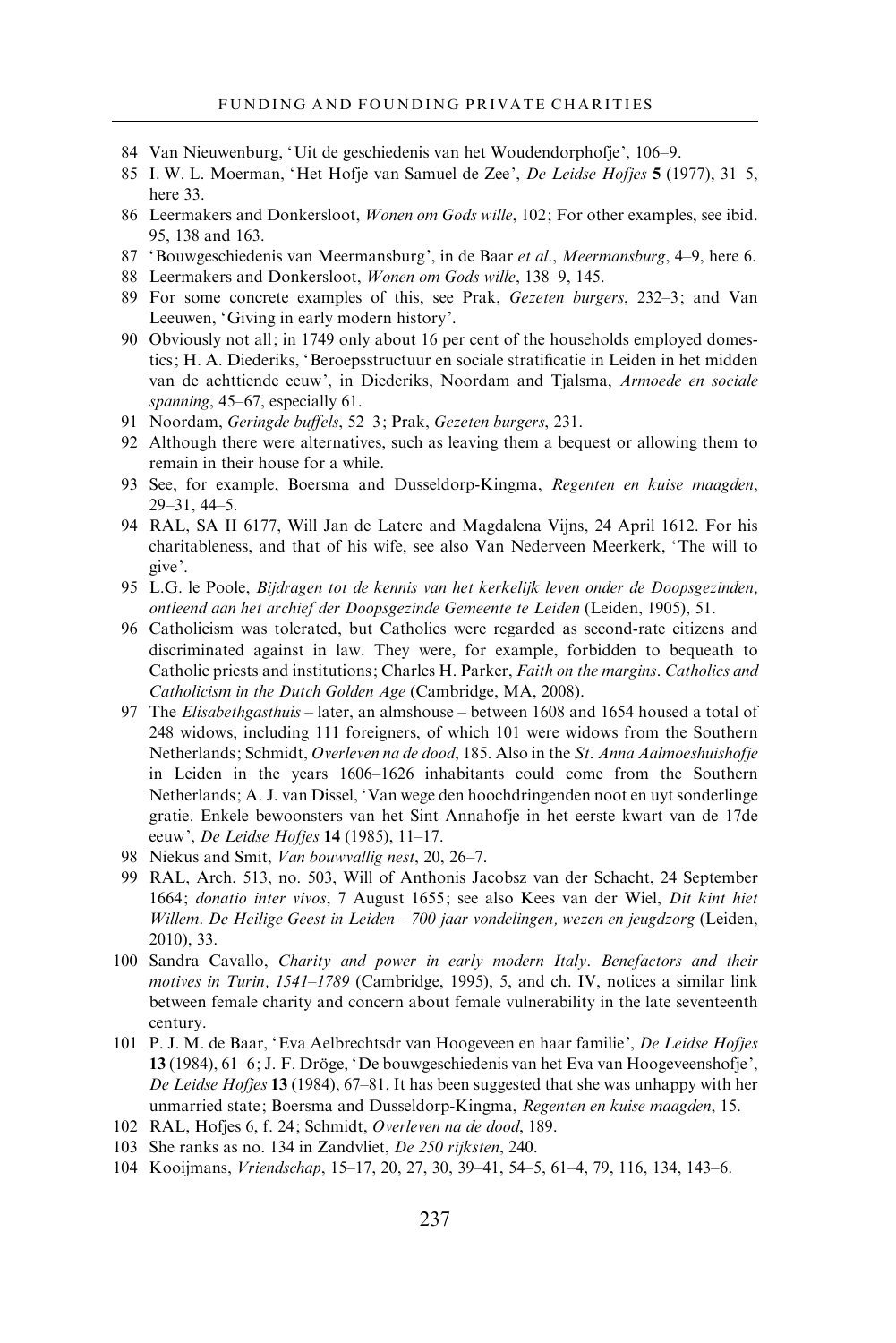- 105 Such as providing scholarships for promising students of theology; Kooijmans, Vriendschap, 36.
- 106 RAL, Arch. 513 (Hofjes), no. 459, Will of Eva van Hoogeveen, 4 June 1650.
- 107 He destined the almshouse for Dutch Reformed elderly poor in general, but the fact that he had a commemorative tablet installed listing all his lordship titles suggests that the Vlaardingen almshouse was meant to accommodate elderly persons from his lordships; Bovée, 'Het Van Leydenshofje', 14.
- 108 For the importance of proximity for establishing who received charity, see also Van Nederveen Meerkerk, 'The will to give'.
- 109 Some historians combine these two layers together, while others separate them: Paul Knevel, 'Een kwestie van overleven. De kunst van het samenleven', in Thimo de Nijs and Eelco Beukers eds., Geschiedenis van Holland. Deel II, 1572 tot 1795 (Hilversum, 2002), 217–54, here 219–20, divides patricians and nobles from the great burghers; Marco H. D. van Leeuwen, De Rijke Republiek. Gilden, assuradeurs en armenzorg 1500–1800, volume I of: Jacques van Gerwen and Marco H. D. van Leeuwen, Zoeken naar zekerheid. Risico's, preventie, verzekeringen en andere zekerheidsregelingen in Nederland 1500–2000 (Amsterdam and Den Haag, 2000), 41–2, combines them. W. Frijhoff and M. Spies, 1650. Bevochten eendracht (Den Haag, 1999), 189–90, use the same six-layer stratification as Knevel, but in contrast, merge the 'great burghers' and the 'broad burghers' instead of the 'broad' and ' small' burghers. Here we chose to follow Knevel and Van Leeuwen.
- 110 Van Leeuwen, De rijke Republiek, 41.
- 111 They could, for example, buy their way into a 'proveniershuis', a house in which one was assured of lifelong care, lodging and food after paying a certain sum of money. Many medieval hospitals in fact had become such proveniershuizen; for example, see Gerda Kurtz, Het Proveniershuis te Haarlem (Haarlem, 1979); C. Boschma-Aarnoudse, Sint-Pietershof the Hoorn: bedelnap en preuve, kruisheren en proveniers aan het Dal (Hoorn, 1993).
- 112 M. H. D. van Leeuwen, 'Guilds and middle-class welfare 1550–1800: provisions for burial, sickness, old age, and widowhood', Economic History Review 65 (2012), 61–90.
- 113 Knevel, 'Een kwestie van overleven', 220–1, 230–8; van Leeuwen, De rijke Republiek, 24–9, 41–2; Maarten Prak, Gouden Eeuw. Het raadsel van de Republiek (Nijmegen, 2002), 151–5. See van Leeuwen, De rijke Republiek, passim, for the many risks to which early modern Dutchmen were exposed.
- 114 On registration habits in the Dutch Republic, see Henk Looijesteijn and Marco H. D. van Leeuwen, ' Identity registration in the Dutch Republic', in K. Breckenridge and S. Szreter eds., Registration and recognition. Documenting the person in world history (Oxford, forthcoming), ch. 8.
- 115 Van Dissel, 'Van wege den hoochdringenden noot', 11–17; appendix 1-XIV, 75–96.

## FRENCH AND GERMAN ABSTRACTS

Financement et fondation d'œuvres de charité privées à Leiden: les hospices et leurs fondateurs, 1450–1800

Cet essai présente une monographie consacrée aux fondateurs des hospices pour personnes aˆge´es dans la ville hollandaise de Leiden a` partir de la fin du Moyen Aˆge et jusqu'a` 1800. On commence par donner une vue d'ensemble des hospices de Leiden et évaluer leur importance pour les personnes âgées. Ensuite l'auteur